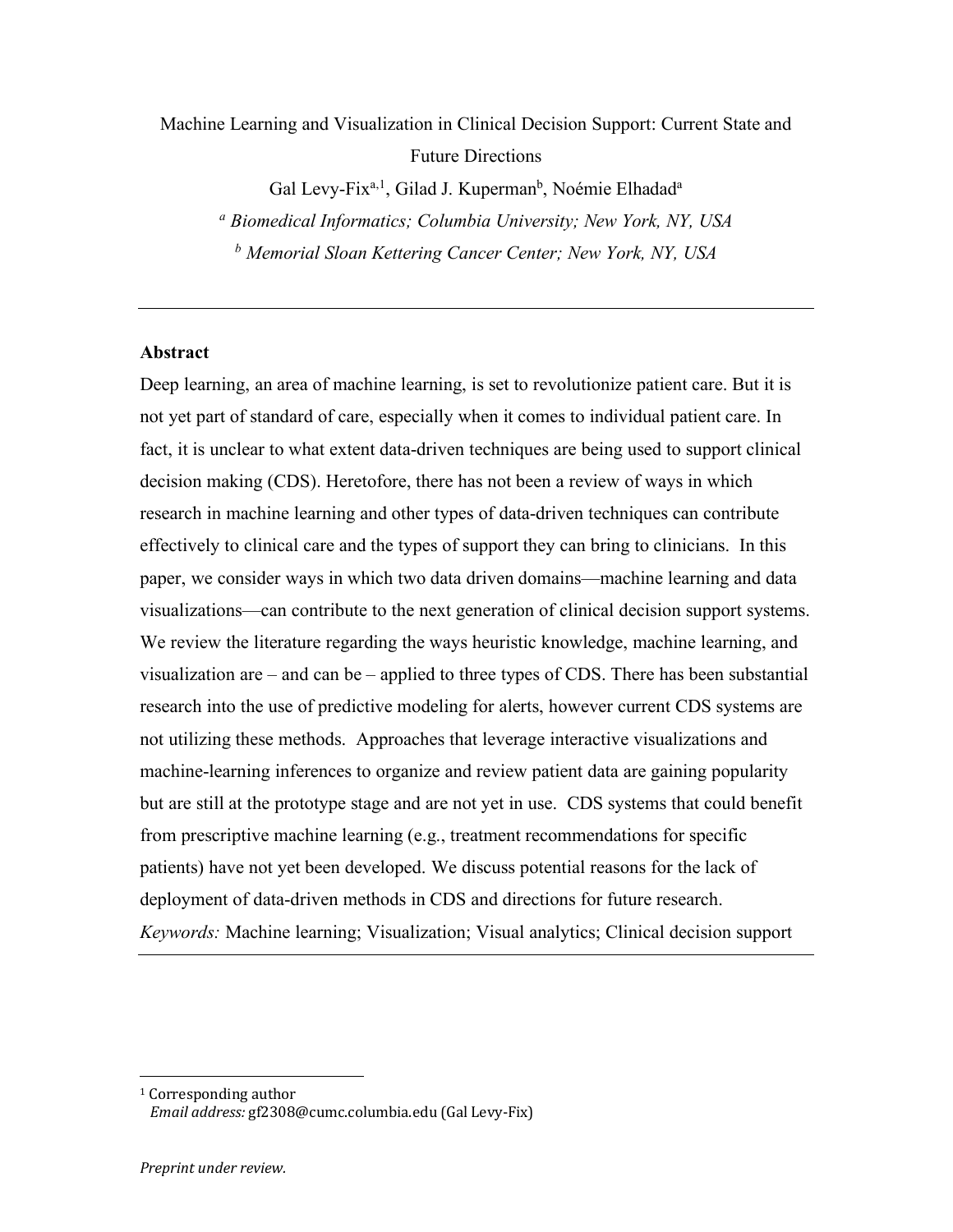### **1. Introduction**

Learning health systems hold the promise for providing more personalized, higher quality, safer, and efficient care.[1] The learning health systems pipeline involves systematically gathering clinical data, learning from that data and generating evidence, and feeding it back to clinicians in real-time to help with decision making. This process highly depends on the robust development, evaluation, and adoption of clinical decision support (CDS) in clinical care to deliver knowledge to the point of care. However, for CDS to help realize the goals of a learning health system, numerous challenges have to be addressed. Challenges to the effective use of CDS include not being sufficiently patient-specific, utilizing simplistic CDS logic, lacking generalizability, and failing to address human factor issues.[2] Leveraging the recent developments in machine learning and data visualization, especially in combination, could help overcome some of these challenges. Machine learning (ML) methods have the potential to enhance CDS tools by generating new knowledge from gathered data, providing better patient specificity, supporting the identification of complex patterns, and improving generalizability to different patients and conditions. Data and information visualization (dataVis) techniques, from static to interactive visualizations to more complex visual analytics, have the potential to assist with feeding back information to clinicians and improve the interpretability and transparency of CDS systems. Machine learning and data visualization provide complimentary benefits to CDS and may be synergistic in combination (**Figure 1**). Thus, there is a strong case for greater focus on leveraging machine learning and data visualization in combination to help the realization of a learning health system.

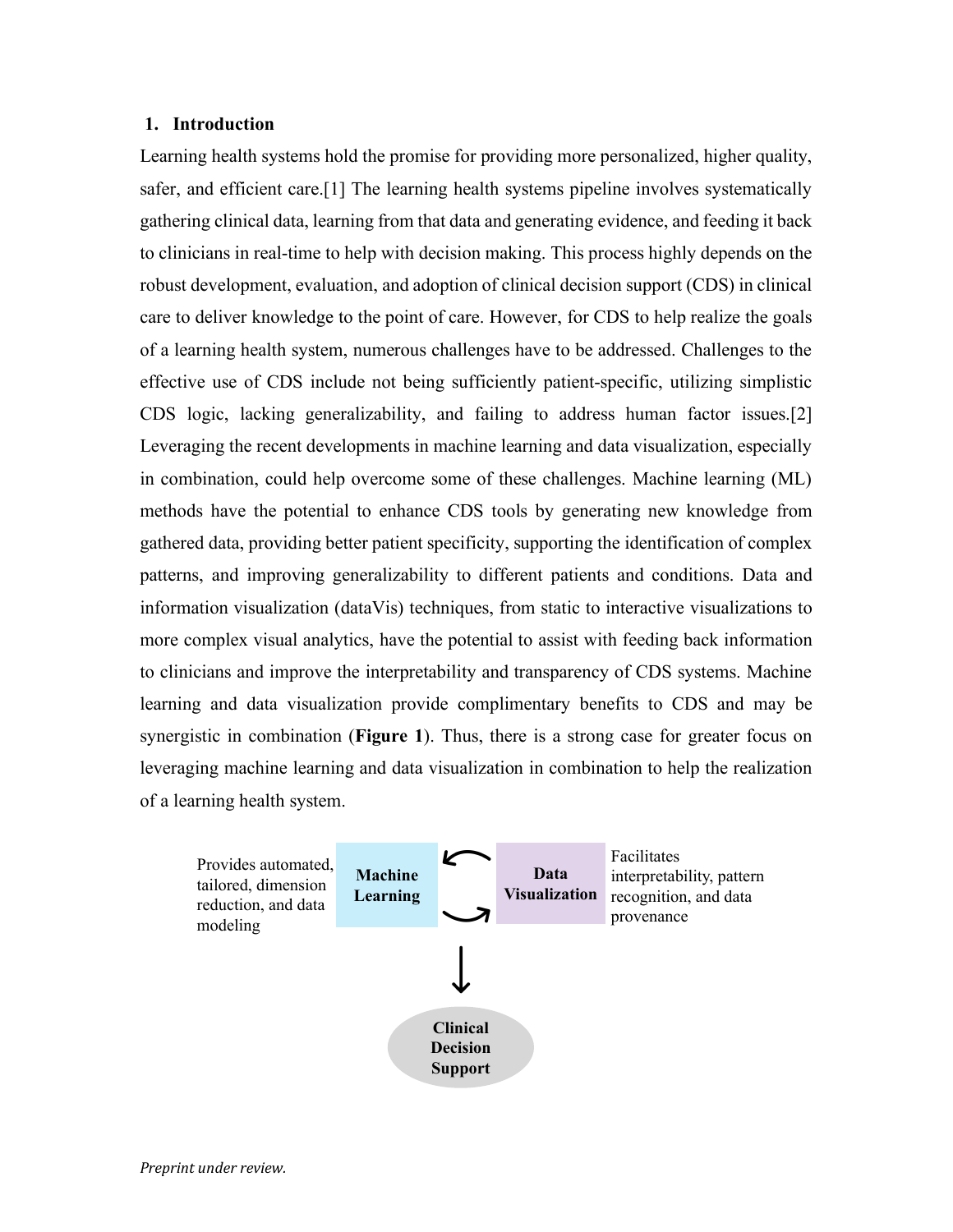**Figure 1.** Synergy of data visualization, machine learning, and clinical decision support. This review is dedicated to describing and synthesizing the current state of the literature on machine learning and data visualization methods used for clinical decision support. The review also identifies lessons learned and points out opportunities to use machine learning and data visualization to improve CDS and to further the goals of a learning health system. The target audience for this review include informaticians, designers, machine learning experts, and practitioners interested in reading how synergies between machine learning and visualization could address the challenges of clinical decision systems.

### **2. Materials and Methods**

This review is based on a survey of the CDS literature and literature describing methodology developed for CDS applications. Pool of papers was compiled through a search on PubMed for the terms "clinical decision support", "machine learning", or "visualization." In addition, papers were compiled from machine learning for health conference proceedings (Machine Learning for Healthcare, NeurIPS Machine Learning 4 Health Workshops) and IEEE Visualization conference proceedings. We focused our search to publications from 2010 to 2019, but also included earlier seminal works dating back to 1959. Additional papers were identified through "pearl growing," until we reached thematic saturation. We restricted our focus to papers describing clinician-facing clinical decision support, whether patient-specific or cohort-level, and utilizing EHR data collected through clinical documentation. In final count of papers included in this review is 244. Papers were classified into three general types of CDS, although lessons learned from analysis of current work in these CDS types should also generalize to other CDS types. The three CDS types, as identified by Musen and colleagues,[3] are referred to in this review as *Infobutton*, *Content Aggregation and Organization*, and *Alert*.

• **Infobuttons** are a type of a CDS developed to help clinicians retrieve external resources relevant to the care of their patients such as scientific publications and guidelines. As medical evidence is constantly generated and updated and as clinicians have less time at the point of care, Infobuttons make it easier to stay up to date and well informed.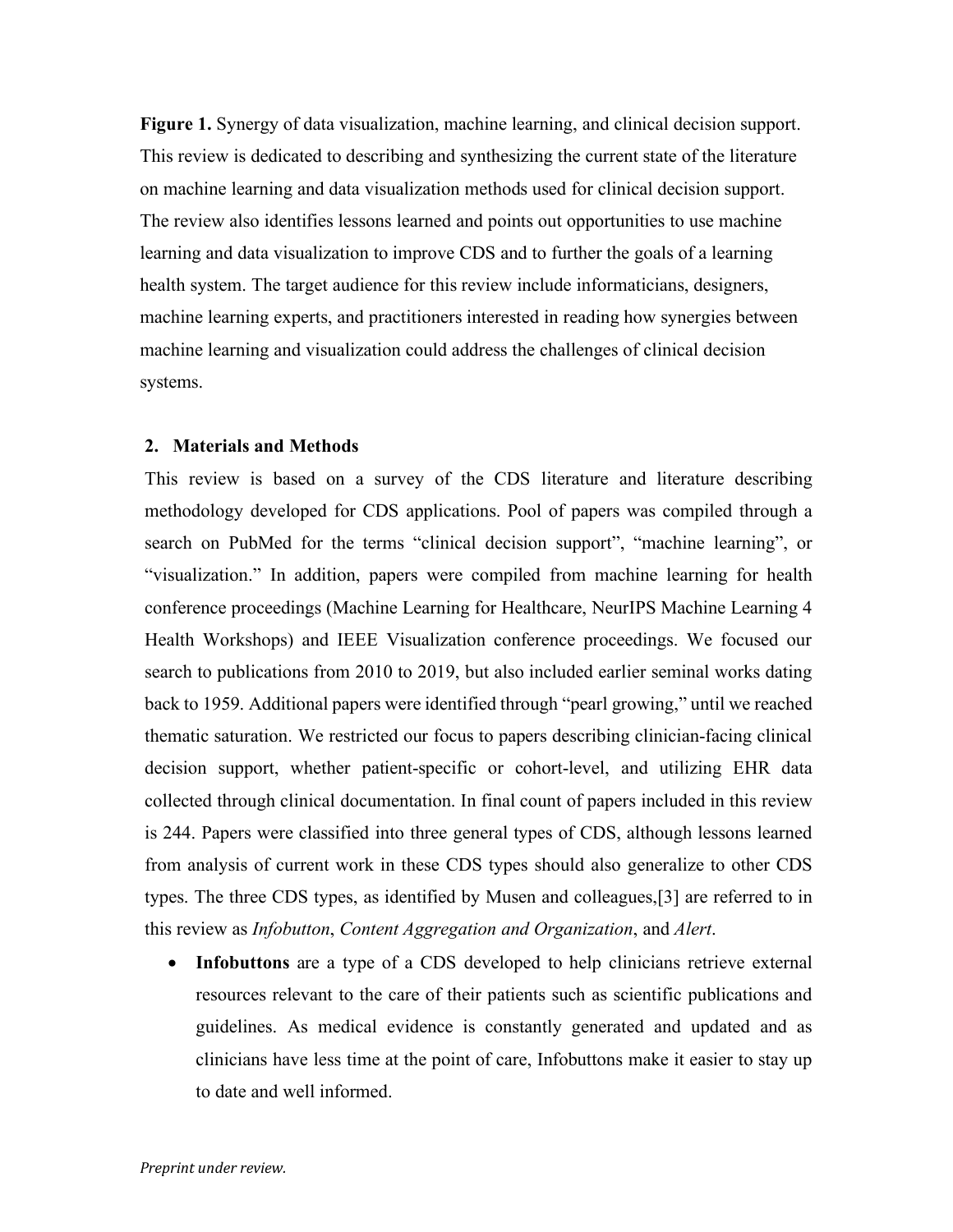- **Content Aggregation and Organization (CAO)** CDS is used to re-organize and present patient-level or cohort-level information to clinicians in a way that facilitates understanding, pattern recognition, and decision making. Current Electronic Health Record (EHR) systems contain large amounts of data even for single patients, making the tasks of information gathering and synthesis cognitively difficult and time consuming. CAO CDS aims to help centralize and crystalize patient data available for better and easier decision making.
- **Alert** CDS provides alerts, reminders, and recommendations in the context of patient data, clinician actions (such as medication orders), and clinical knowledge. Due to the high volume of data available in the EHR, limited clinician time, and evolving medical guidelines, clinicians may miss important information regarding a given patient that could lead to better and safer care. Alert CDS produces a single output such as a prediction, an alert, or a set of recommendations to clinicians in order to help direct action and prevent medical errors.

The following section of the review synthesizes previous work on each CDS type (Infobuttons, CAO CDS, and alert CDS) and the machine learning and data visualization methods utilized. Literature on each CDS type is grouped and described by the type of methods they utilize (**Figure 2**). We review how each CDS type has applied: **(1)** heuristicsbased knowledge development methods (heuristics) defined to be expert curated rules or knowledge-based sources such as ontologies; **(2)** machine learning (ML) defined to be data-driven and learning-based methods for knowledge development; and **(3)** data visualization (dataVis) defined to be the advanced visual representation of data and information using static or interactive graphs, diagrams, or pictures to convey information; and **(4)** any combination of these three methods.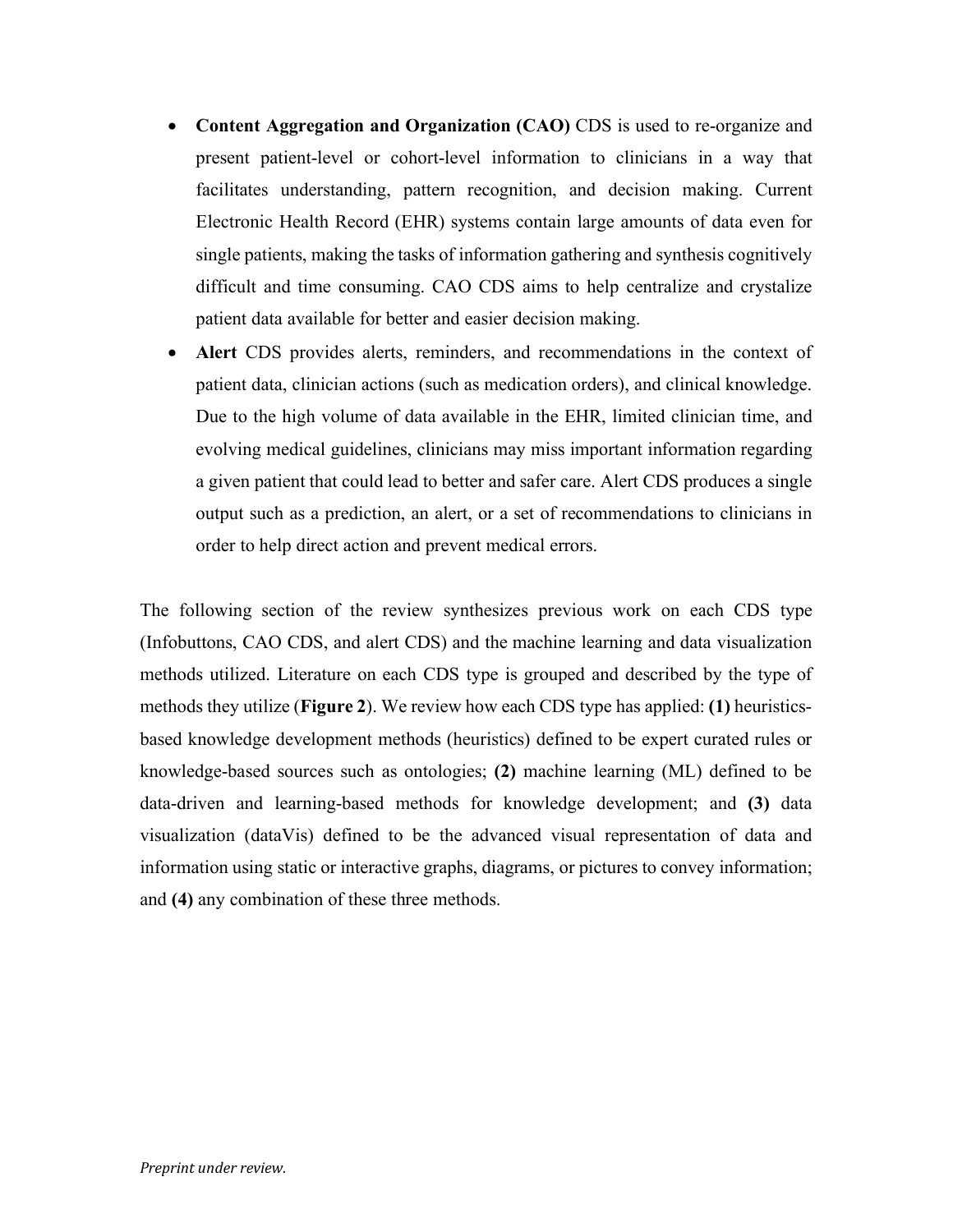

**Figure 2.** Venn diagram showcasing the intersections between clinical decision support, machine learning, and data visualization. We refer to heuristics-based methods as rules that are expert-curated or that rely on knowledge sources such as ontologies. Machinelearning methods include clinical data-driven methods. Visualization methods include static, interactive, as well as advanced visual analytics from clinical data.

## **3. Results**

The following section synthesizes the reviewed literature, identifying methods utilized in current CDS work in machine learning and data visualization. Sections 3.1, 3.2, and 3.3 are dedicated to each CDS type in turn, each including a table with methodological examples utilized in the CDS type . A discussion of research gaps and opportunities in how machine learning and visualization can support that CDS type is also present.

### *3.1 Infobutton Clinical Decision Support*

Infobuttons are systems developed to help clinicians retrieve external resources such as scientific publications and guidelines that are relevant to their patients and informational needs. As medical evidence is constantly being generated and updated and with clinicians having less available time, Infobuttons make the task of accessing up to date medical evidence relevant to their clinical cases easier.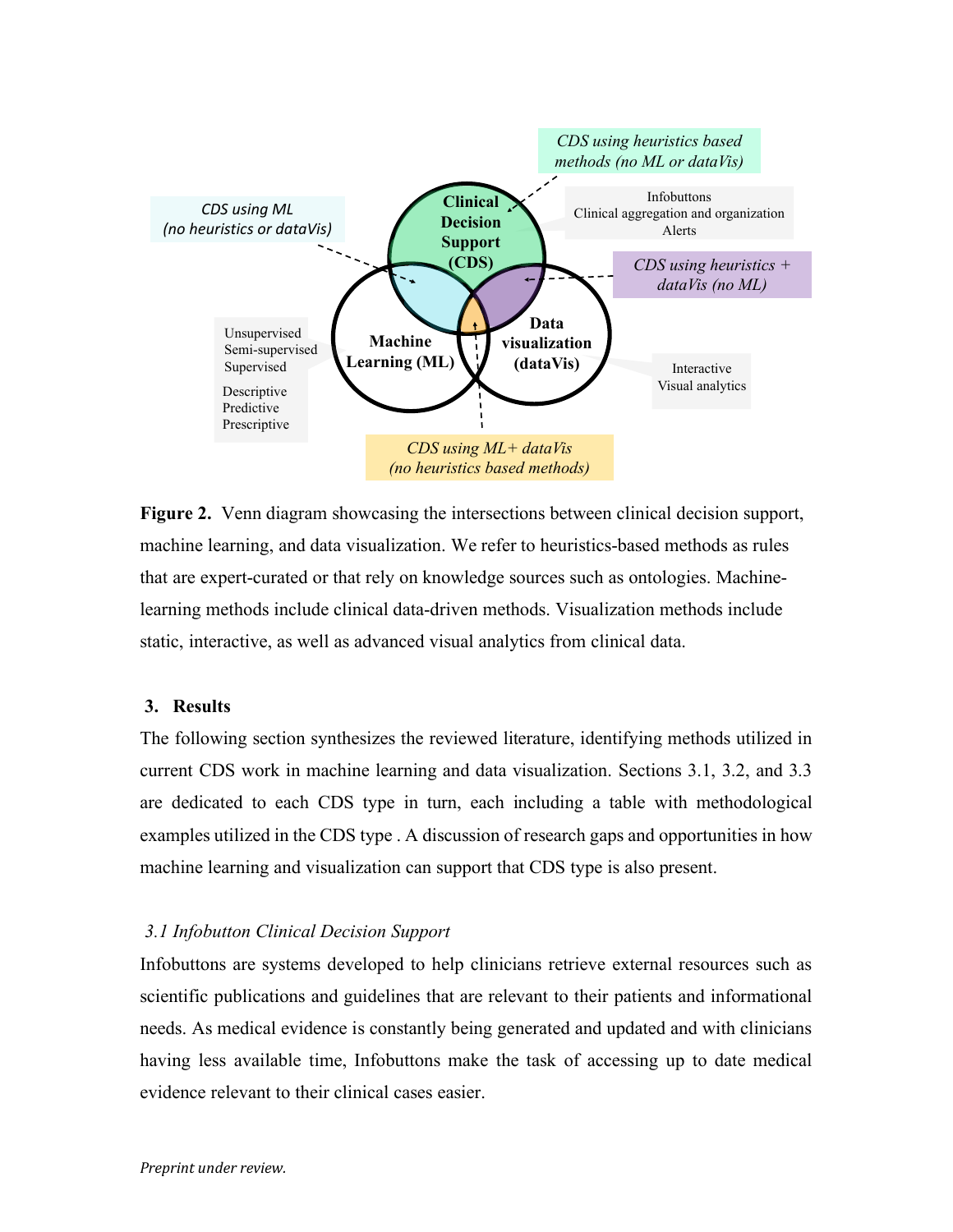## *3.1.1 Types of Methods for Infobutton CDS*

Of the three CDS types, Infobuttons represent the most common CDS implemented in the EHR.[3] Research on heuristics-based Infobuttons, with most work taking place in the 1990s, leverages a combination of ontological knowledge and rules to identify clinical concepts in patient records and construct relevant search queries to look for relevant resources in scientific article databases or online.[4–10]

Infobuttons leveraging machine learning largely focus on the personalization and summarization of the outside resources retrieved by the system and returned to clinicians. These systems largely represent experimental stand-alone systems that have not been integrated in EHR systems, as have traditional Infobuttons. General approaches of these works include context aware scientific article summarization, recommendation of outside resources based on patient data, learning to rank models of articles based on clinician search queries, and question-answering related to a patient's clinical case.[11–16] Very limited works have leveraged data visualization for Infobutton CDS in isolation or in combination with machine learning. The limited work in this area has looked at an interactive citation screening system for improved clinical question answering.[17]

| <b>Papers</b>                         | <b>Type of method</b> | <b>Description</b>                                                                                                                                                                                                                                                                    |
|---------------------------------------|-----------------------|---------------------------------------------------------------------------------------------------------------------------------------------------------------------------------------------------------------------------------------------------------------------------------------|
|                                       | utilized              |                                                                                                                                                                                                                                                                                       |
| Powsner et al.<br>1989 [5]            | Heuristics            | Utilize rule-based Medline searched by clinical topic                                                                                                                                                                                                                                 |
| Cimino et<br>al.<br>1997 [9]          | Heuristics            | Use terminology knowledge (Medical Entities Dictionary) to select queries<br>and resources                                                                                                                                                                                            |
| Elhadad et al.<br>2005 [11]           | ML                    | Use Natural language processing to tailor summaries of scientific articles<br>based on the clinical context of the patient. Evaluated vis user study of<br>simulated clinical task compared effectiveness of tailored summary, to non-<br>tailored summary and general article search |
| Monteiro et al.<br>2015 [12]          | MI.                   | Recommender system of reports and studies based on patient information<br>and clinical context                                                                                                                                                                                        |
| Donoso-<br>Guzmán&<br>Parra 2018 [17] | ML+dataVis            | Compare two relevance feedback algorithms, Rocchio and BM25, in an<br>interactive visualization for citation screening. Evaluated efficiency and<br>effectiveness of tool in citation screening in user group                                                                         |
| More papers by<br>method<br>category: | Heuristics            | [4,6,10,18,19]                                                                                                                                                                                                                                                                        |
|                                       | MI.                   | [14, 15]                                                                                                                                                                                                                                                                              |

**Table 1.** Examples of Infobutton CDS by method type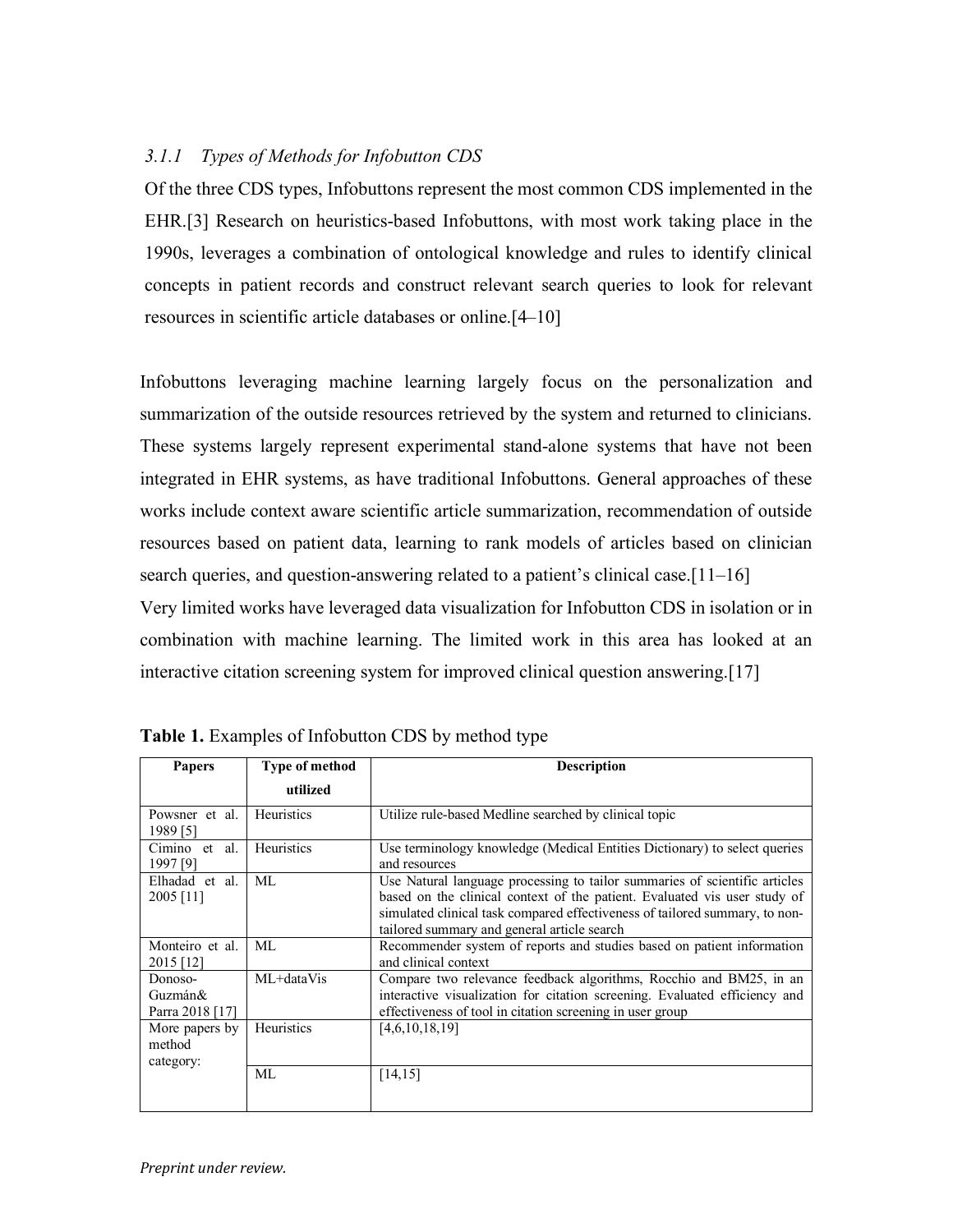## *3.1.2 Gaps and Opportunities for ML and dataVis in Infobutton CDS*

Results of heuristics-based Infobuttons may still return large amounts of content for clinicians to review in order to find relevant information for their patients. For instance, scientific literature about a specific clinical concept might return hundreds of highly relevant publications. Furthermore, most Infobuttons search resources for one piece of information in the patient record and does not consider combination of clinical concepts, potentially reducing the relevance and usefulness of the retrieved sources. One way to reduce the complexity and size of results is to curate content based on clinical expertise, but this might limit the scope of Infobuttons as well as their sustainability as new evidence emerges.

Data-driven methods can be used to organize further the results of Infobuttons, whether to condense and synthesize the evidence or to personalize and tailor the evidence to the clinician's information needs and clinical context, thus making the information search quicker and more efficient for the clinician.[20] An additional promise for data-driven Infobuttons, rather than rule-driven ones is increased generalizability to different types of searches and concepts with less reliance on manual curation of content. Supervised solutions, however still require annotated datasets which in the clinical context can be timeconsuming and expensive to obtain. It is also important to note that data-driven systems have so-far been mostly evaluated for accuracy and effectiveness in a laboratory setting outside of a deployed, real-world setting. More research is required to evaluate their utility and performance in the clinical setting.

The lack of integration of visualization in this line of research is also a missed opportunity. Work outside of the health domain has shown that data visualization can help users identify relevant information in information retrieval tasks and facilitate thematic analysis of large sets of documents.[21–24]

### *3.2 Clinical aggregation and organization (CAO) Clinical Decision Support*

CAO clinical decision support systems either re-organize or summarize patient information. Dashboards, that select specific data points and presents them in a centralized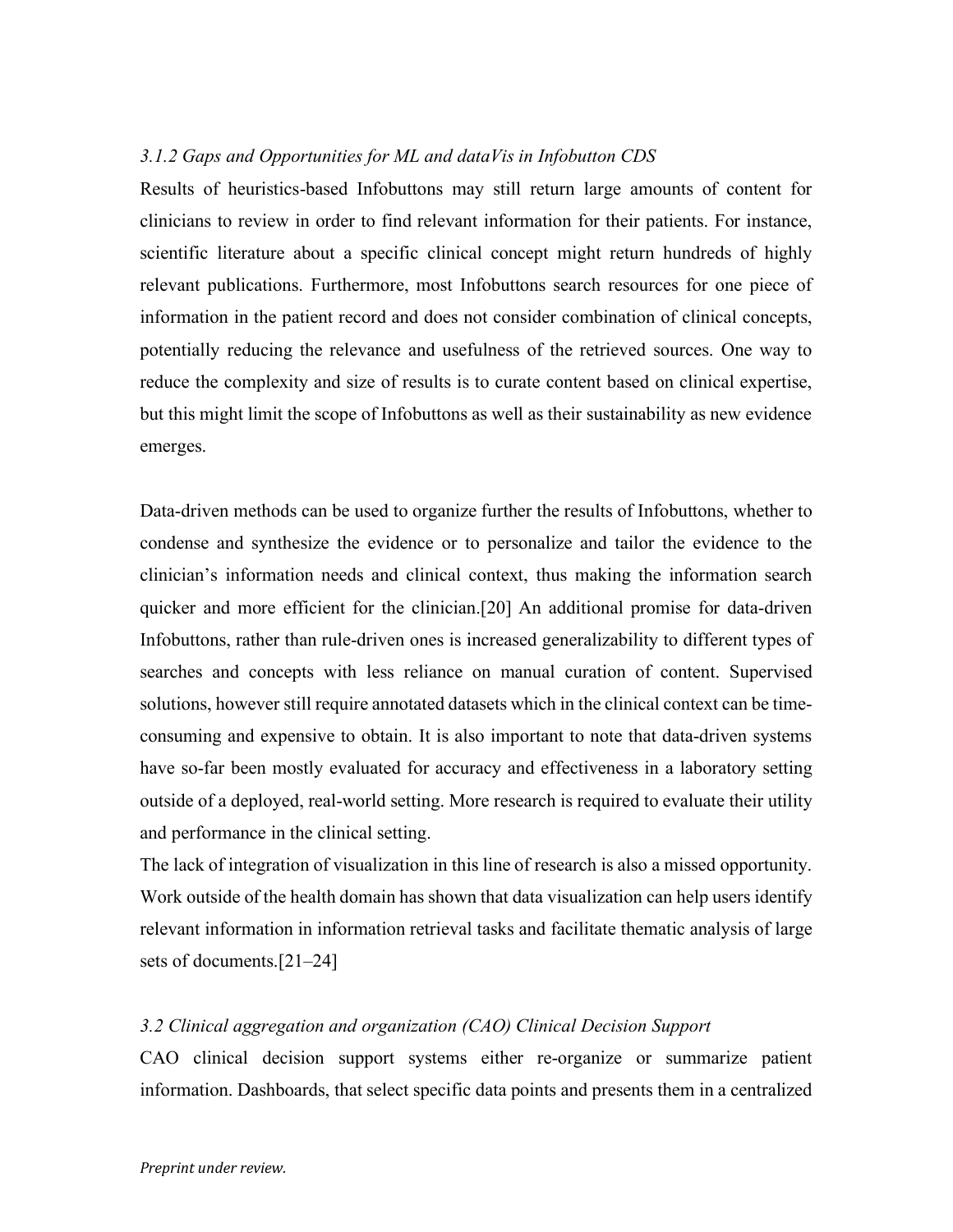way, or summarizers which synthesize entire records belong to these types of CDS. These systems aim to help users with information that is difficult to digest in its original form in the EHR due to its volume, complexity, or it scattered nature in the EHR.

### *3.2.1 Type of methods for CAO decision support systems*

Literature on CAO decision support largely leverage heuristics-based methods such as expert curated variable selection and knowledge-based sources to organize [25,26] or summarize the information.[27–35] These tools have mainly focused on extractive summaries [36] which extract selected information from the patient record into condensed tables,[27–33] with fewer works providing abstractive summaries[37] which reformulates the patient's data, largely to automatically infer patient problem lists using structured data.[35,37,38]

Several data visualization technique have also been proposed in combination with heuristics-based CAO systems. Popular approaches for visual extractive summaries have been small visuals and patient data temporal views.[39–52]A few examples also exist of visualizations of abstractive summaries or reorganization of selected patient data.[53–63] Machine learning used for CAO systems have largely focused on generating abstractive summaries of the patient rather than extractive summaries. That is, reducing patient data dimensionality and complexity into more salient, condensed, and digestible form. These approaches have included automatically generating short narrative description of patients' data and generating the patient's problem list using natural language processing methods (NLP) and supervised machine learning methods.[64–71] Another machine learning approach that has been used to reducing patients' data dimensionality is data-driven phenotyping. Although most commonly proposed for features engineering in predictive tasks, interpretable abstraction of patient's clinical data from data driven phenotyping could also be used for patient summarization in clinical decision support.[72] Computational approaches that propose data-driven phenotyping include probabilistic models,[72–77] deep learning,[78–83] clustering,[84] and decision trees.[85]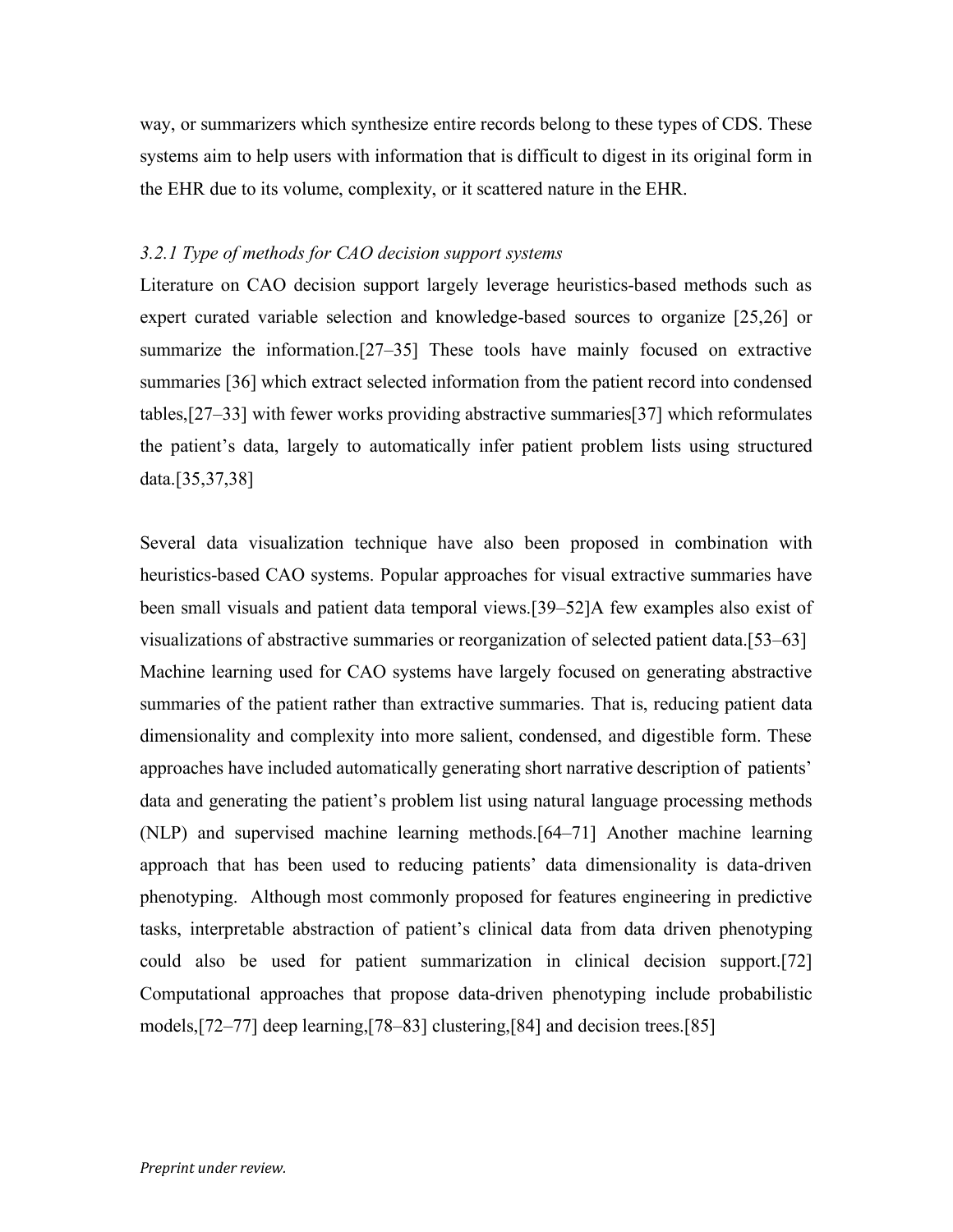Few examples in the literature have used a combination of machine learning and visualization methods for CAO systems. One group of works focus on leveraging machine learning and interactive visualization to showcase cohort visualizations aimed to assist clinicians with patient-level decision making. These works mostly divide into performing two tasks: 1) computation of patient sequence similarity using different clustering methods [86–88]; and 2) frequent patterns identification using advance association rules and latent model methods.[89–91] Another group of work leverage the machine learning and visualization for patient-level visualization. These works largely focus on generating abstractive summaries of patients' data using semi-supervised and unsupervised methods and visualizing those abstractions.[92,93] Evaluation methods utilized for systems leveraging machine learning and visualization include usability studies by clinical experts,[86,88,89,91] interactivity performance,[86] and prediction performance using patient-level abstractions. [92,93]

| <b>Papers</b>                      | Type of method<br>utilized | <b>Description</b>                                                                                                                                                                              |
|------------------------------------|----------------------------|-------------------------------------------------------------------------------------------------------------------------------------------------------------------------------------------------|
| Alkesic et al. 2017 [26]           | Heuristics                 | Organize clinical content using manual tagging of EHR content for<br>chronic disease tracking                                                                                                   |
| Meystre & Haug 2006 [34]           | Heuristics                 | Infer patient problems using knowledge-based sources                                                                                                                                            |
| Powsner & Tufte 1994 [39]          | dataVis                    | Patient record summary using small graphs showing laboratory<br>results, medications, vitals, and imaging.                                                                                      |
| Bui et al. 2007 [53]               | dataVis                    | Problem centric patient record temporal abstractive summary using<br>knowledge-based source                                                                                                     |
| Van Vleck & Elhadad 2010<br>[69]   | MI.                        | Natural language processing and classification to predict problem<br>relevance for clinical summarization. Automated patient problem<br>summaries compared to expert generated gold standard    |
| Joshi et al. 2016 [94]             | MI                         | Learning identifiable patient phenotypes using non-negative matrix<br>factorization. Qualitative evaluation of clinical expert of learned<br>phenotypes and performance in mortality prediction |
| Guo et al. 2018 [91]               | ML+dataVis                 | Use tensor decomposition to identify latent evolutions of care<br>sequences. Present threads of latent sequences in treatment<br>sequences                                                      |
| Joshi et al. 2012 [93]             | ML+dataVis                 | Utilize novel clustering algorithm to generate layered-grouping of<br>patient states. Real time visual of patient severity by organ system<br>during ICU stay                                   |
| More papers by method<br>category: | Heuristics                 | $[25, 27, 28, 30 - 35]$                                                                                                                                                                         |
|                                    | MI.                        | $[66,67,69-76,84,85,95-98]$                                                                                                                                                                     |
|                                    | dataVis                    | $[39 - 50.52 - 58.60 - 63.99 - 101]$                                                                                                                                                            |
|                                    | ML+dataVis                 | $[86 - 88, 90, 92]$                                                                                                                                                                             |

**Table 2.** Examples of CAO Clinical decision support by method type.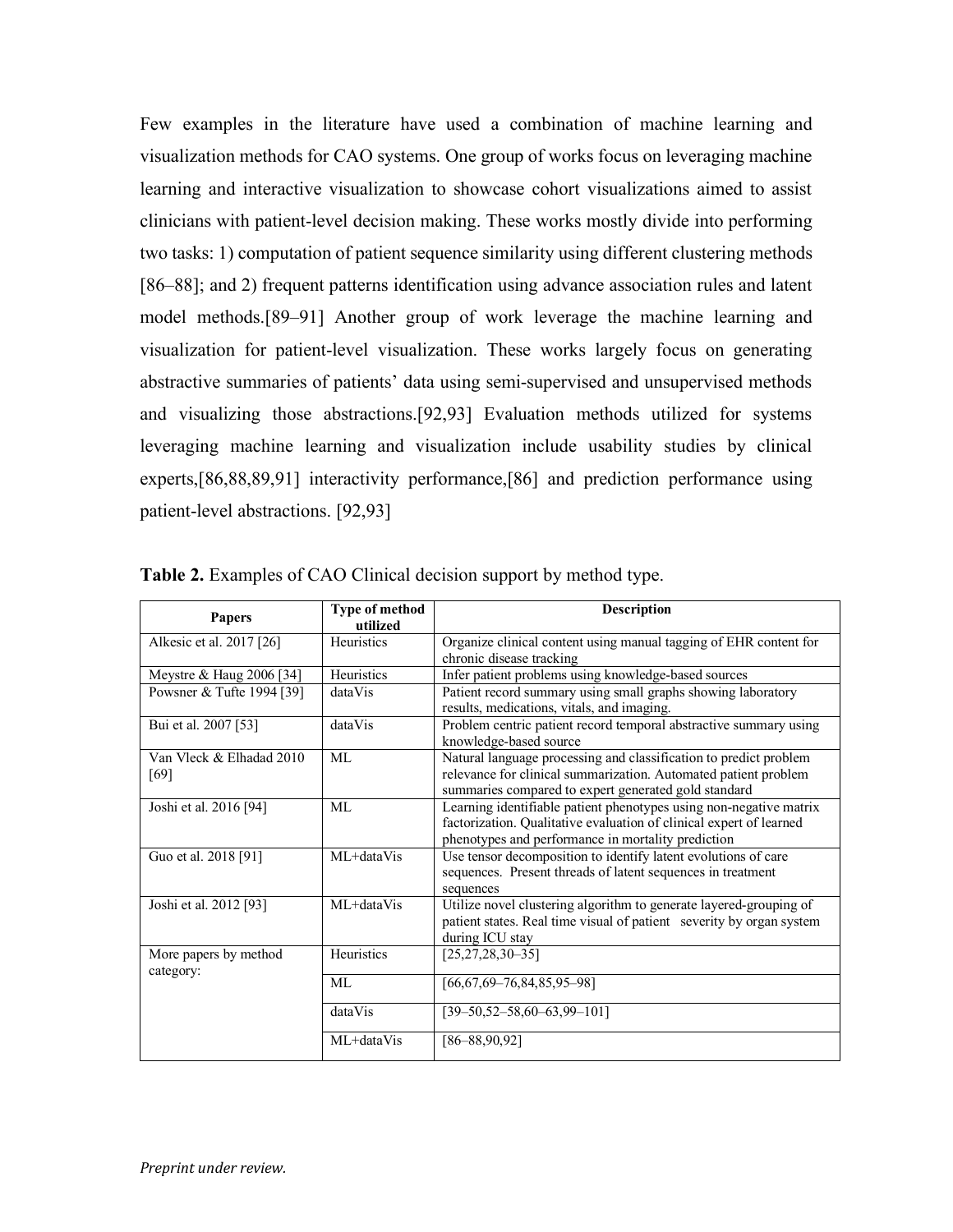*3.2.2 Gaps and Opportunities for ML and dataVis in CAO Clinical Decision Support* Heuristics-based CAO systems have been shown to improve physicians' information retrieval capabilities, reduce information overload, improve patient outcomes, and guideline compliance.[25,27,29,30,102] However, these systems mostly focus on extractive summaries which may still contain overwhelming amount of information.[103] Furthermore, a lack visualization use can limit in the effectiveness of the proposed summaries.<sup>[104]</sup>

Introduction of machine learning methods, especially those that are unsupervised and highthroughput,[83,105–107] automate dimensionality reduction of complex patient data into abstractive summaries that utilize more information from the patient record relative to the extractive summaries with little or no human input. However, few works in this area have been investigated specifically for CAO systems and often do not provide output that is geared for use by clinicians.

The use of data visualization have been shown to support pattern identification across patient parameters and time.[108] While visual summaries of patients' raw data preserves data provenance which can strengthen trust in the visuals,[109] they are limited in how many dimensions they can show [110] and may still lead to information overload.[103] Furthermore, previously proposed systems in this category have mostly been noninteractive which limit the capacity of the user to conduct exploratory analysis.[111] These systems fall short according to the Visual Information Seeking Mantra: Overview first, Zoom and Filter then Details-on-Demand.[112]

Works that combine both machine learning and data visualization methods are able to bypass some of the limitations seen in systems that only leverage one such methodology. However, most works leveraging both machine learning and data visualization methods have focused on cohort-level visualizations rather than patient-level visualizations.[86,88– 91,113] Furthermore, like for data-driven Infobuttons, few of these systems have been evaluated for clinical utility. Methods outside of the health domain that can inform future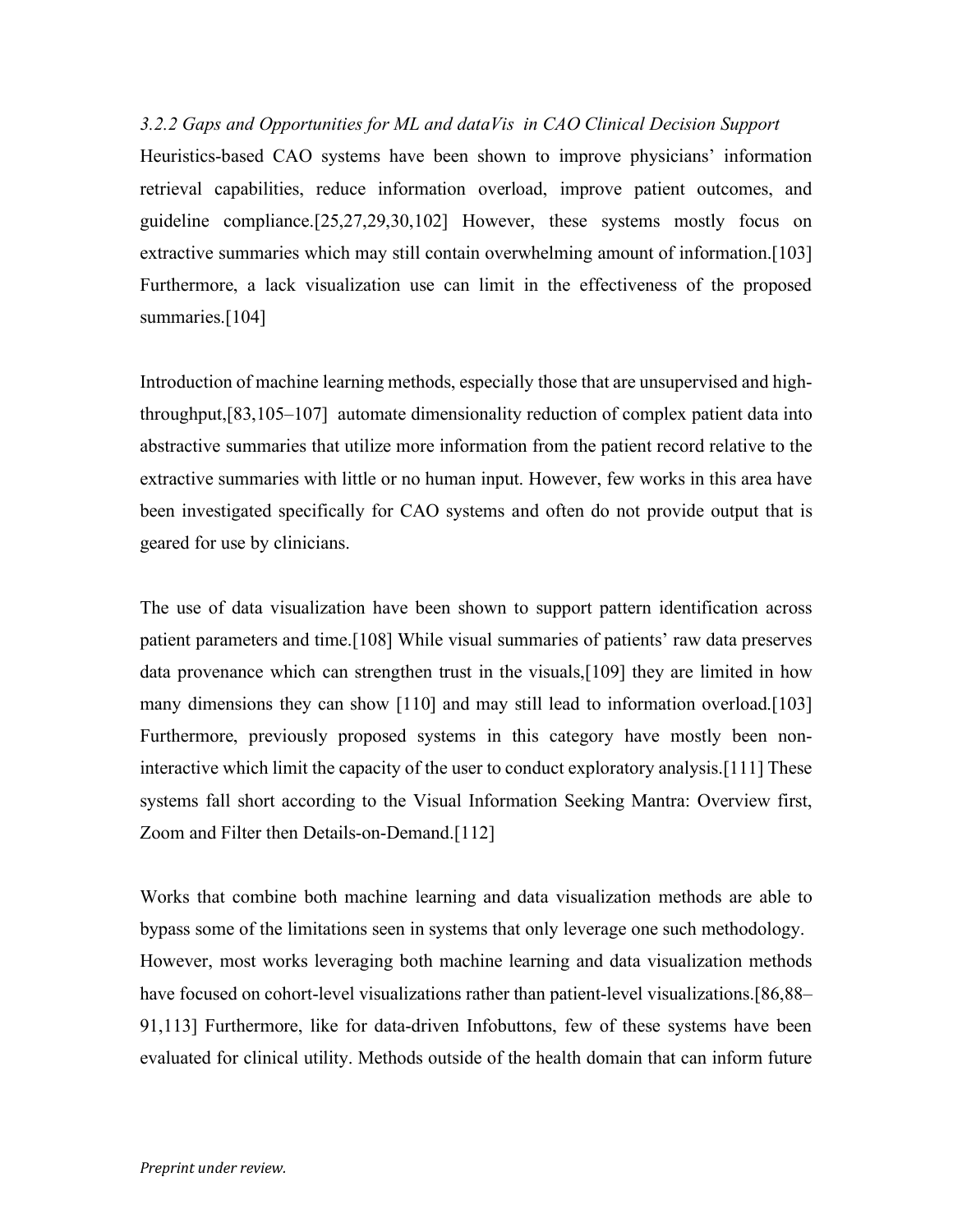research include automatic visual summaries of temporal new stories and topic modeling.[114,115]

## *3.3 Alert Clinical Decision Support*

Alert clinical decision support produces a focused output such as a prediction about a specific outcome, an alert, or a set of recommendations to clinicians in order to help direct action and prevent medical errors in the context of patient data.

## *3.3.1 Type of methods for Alert CDS*

Of the three clinical decision support types, alert CDS has the most sustained interest in the literature. Early work on these systems date back to the late 1950's and continued with a recent surge. Similar to the Infobutton systems, most mature systems implemented and used by clinicians today leverage knowledge sources and expert curated rules.[5,116–120] Heuristics-based CDS have largely underutilized visualization techniques. Existing examples of the use of visualization showcase patient data alongside the alert or recommendation.[121,122] Other work have proposed the use of visualization for knowledge base maintenance at the backend of alert systems but not for the use of clinicians.[123]

By contrast, the bulk of recent published work has focused on developing machine-learning methods that have the potential to assist in future alert CDS. Proposed machine learning methods have tackled a wide range of CDS applications and have leveraged a diverse set of approaches (**Figure 3**). Applications of machine learning methods developed for use in future alert CDS systems comprise disease and disease-stage prediction, optimal treatment prediction, and readmission and mortality prediction. The most popular machine learning approaches explored in recent years include deep learning and probabilistic methods.

Only a few systems leverage both machine learning and visualization. Systems that do utilize both methods motivate the use of visualization for added interpretability, model transparency, data provenance, and usability.[91,95,124–126]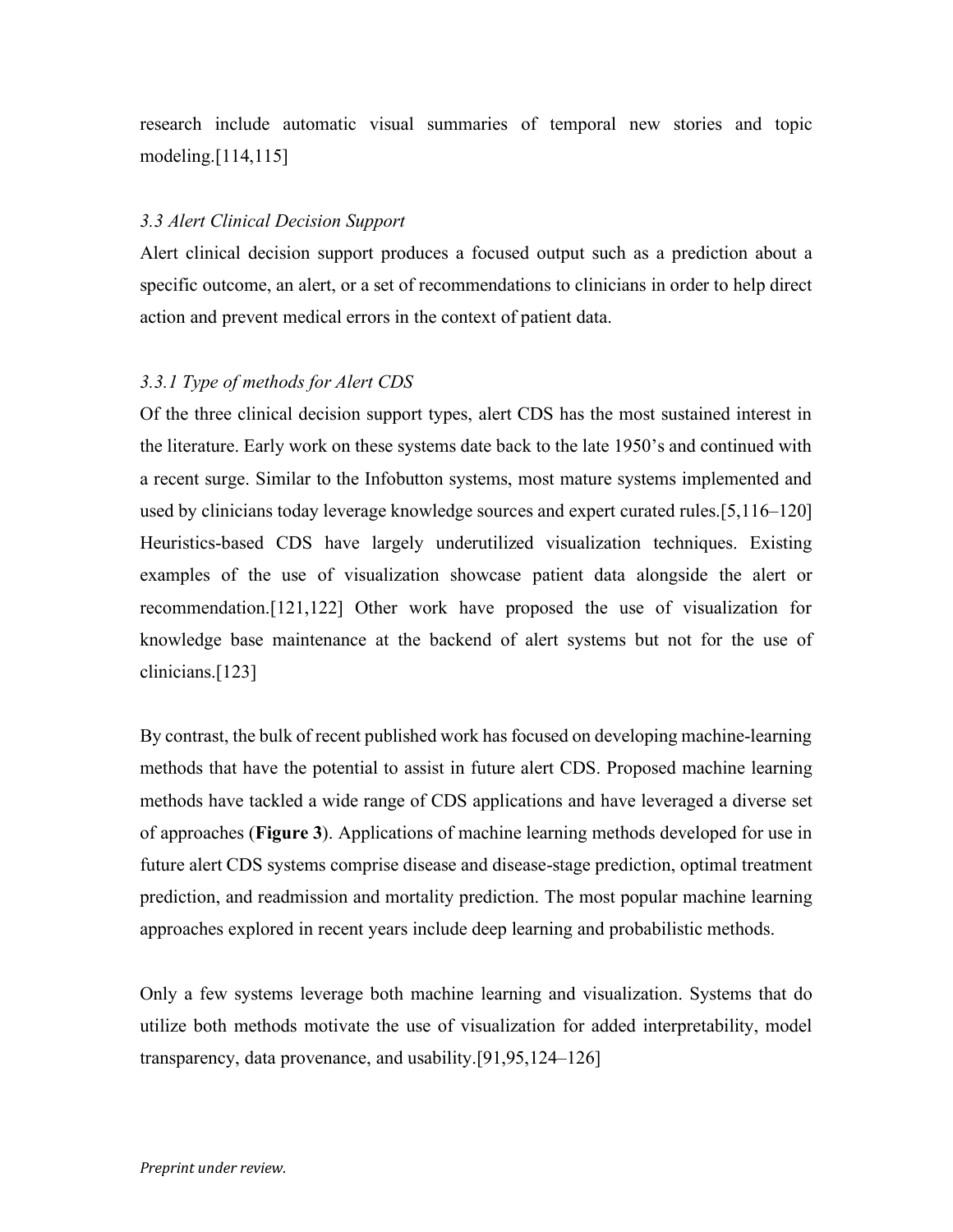

**Figure 3.** Machine learning applications and approaches for alert CDS. Applications include disease classification or prediction,[83,98,106,123,127–172] disease progression, [84,137,143,154,166,172–185] hospital readmission,[186–188] mortality prediction,[94,188–191] treatment-response prediction,[80,90,107,192–197] treatment recommendation,[196–202] treatment identification,[177,205–209] and intervention prediction,[196, 203, 208–211]. Approaches include probabilistic methods,[128,134,141,143,152,164,178,184,185,205,210,214–219] deep learning, [80,130,134,153,155,157,160,161,166–168,171,173,175,180,183,204,207,208,220] support vectors,[134,142,150,164,170,173,175] regression,[129,136,150,156,159,179] decision trees,[147,150] collaborative filtering,[154] clustering,[193,221] reinforcement learning,[36,209,222] and outlier detection [223].

| <b>Papers</b>                                                  | <b>Type of method</b><br>utilized | <b>Description</b>                                                                                                                                                                                             |
|----------------------------------------------------------------|-----------------------------------|----------------------------------------------------------------------------------------------------------------------------------------------------------------------------------------------------------------|
| Warner et al.<br>1972, Warner<br>1979;                         | <b>Heuristics</b>                 | Rule-based logical operators to assist with diagnosis                                                                                                                                                          |
| Kuperman et<br>al. 1991<br>[116, 120, 224]                     |                                   |                                                                                                                                                                                                                |
| Miller et al.<br>1982:<br>1989[119,225]                        | Heuristics                        | Knowledge-based system that can construct and resolve differential<br>diagnoses. Evaluated for accuracy compared to human experts. Evaluated for<br>clinical utility                                           |
| Goldstein et al.<br>2000; Gennari<br>et al. 2003<br>[121, 122] | Heuristics+<br>dataVis            | Guidelines and ontology-based treatment recommendation system for chronic<br>disease, presents the patients raw data related to the chronic problem such as<br>the patient's blood pressure readings over time |

**Table 3.** Examples of alert CDS by method type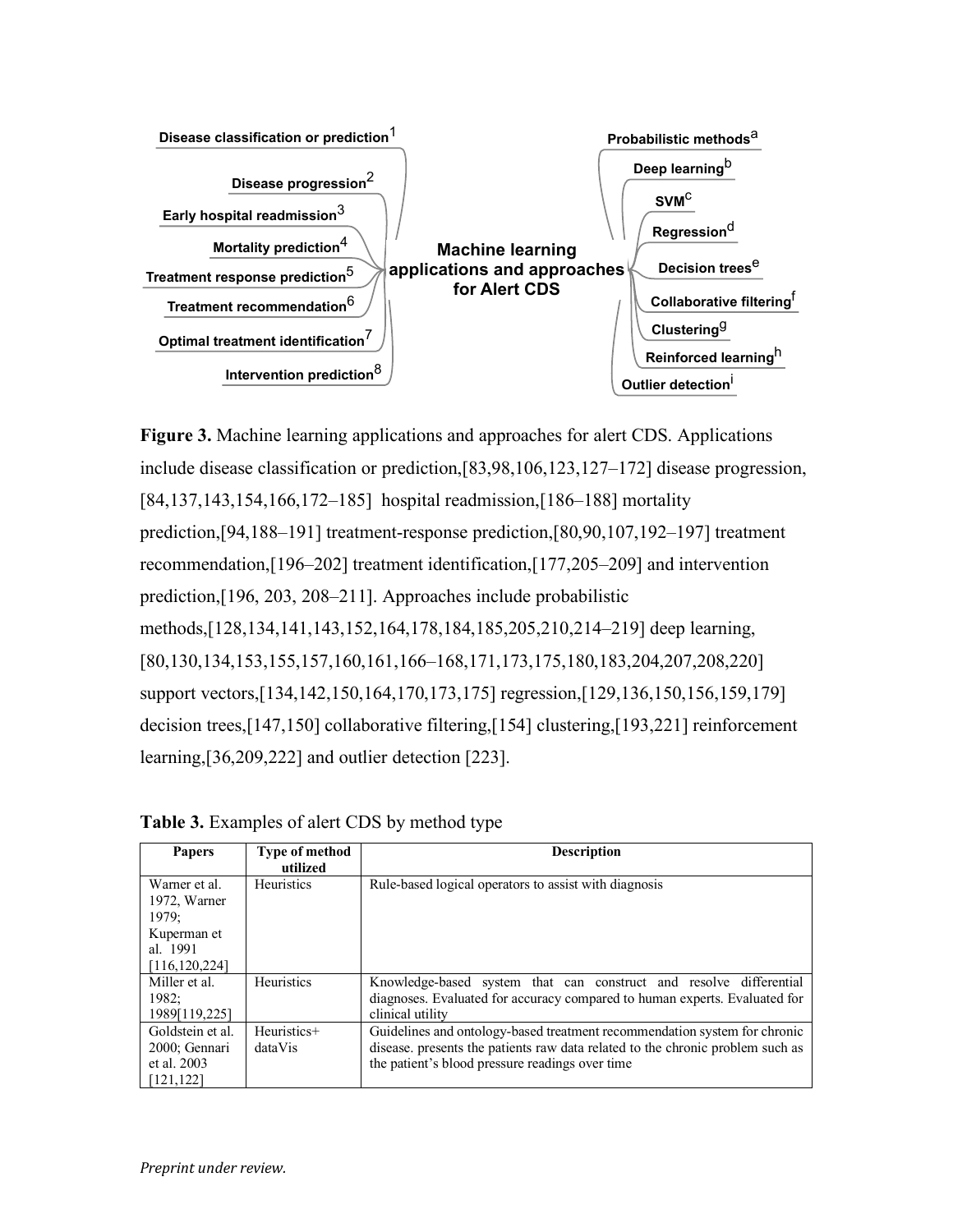| Warner et al.    | ML.         | Use Bayes' Theorem to the diagnosis of congenital heart disease. Compared          |
|------------------|-------------|------------------------------------------------------------------------------------|
| 1964 [128]       |             | accuracy of system to that of clinical experts                                     |
| Wang et al.      | ML          | Use unsupervised probabilistic model to model disease progression.                 |
| 2014 [174]       |             |                                                                                    |
| Tsoukalas et al. | ML+dataVis  | Partially observable markov decision process model. interactive graphical          |
| 2015 [95]        |             | interface for optimal treatment for Sepsis. Includes visual of patient vital       |
|                  |             | history over time, state transition probabilities, patient state history, and      |
|                  |             | optimal action. Evaluate generalized error of approach and in external tasks of    |
|                  |             | mortality prediction and length of stay prediction                                 |
| Jeffery et al.   | ML+dataVis  | Mobile app to showcase the predicted probability of cardiac arrest overtime,       |
| 2017 [124]       |             | including forecasted risk for the next 24 hours. Evaluate tool for usability in a  |
|                  |             | lab setting with target audience                                                   |
| More papers by   | Heuristics: | [117.118]                                                                          |
| method           | ML.         | $[127, 129 - 133, 136 - 140, 106, 141, 206, 174, 142 - 152, 173, 175 -$            |
| category:        |             | 177, 192, 193, 197, 199, 218, 154-                                                 |
|                  |             | 160, 163, 178, 154, 179, 180, 219, 80, 195, 196, 198, 210, 211, 207, 161, 220, 164 |
|                  |             | 172,214,181-185,226,194,107,208,209,205,212,213,201-204,83,98]                     |
|                  | ML+dataVis  | 125, 126, 227                                                                      |

# *3.3.2 Gaps and Opportunities for ML and dataVis in Alert CDS*

Heuristics-based alert CDS have been found to improve healthcare processes, but that there is still little robust evidence of leading to improvements in clinical outcomes, costs, workload and efficiencies.[228,229] Commonly cited limitations of heuristics-based alert systems pertain to their narrow clinical focus, most likely due to the need for manual curation of clinical expertise in the systems. Few systems are 'high-throughput' or able to assist on wide range of conditions and patient types. In practice, this can translate in multiple CDS systems, each relevant to a specific subset of patients, with a need to deploy and manage them each to support diverse types of patients and clinical contexts. This can lead to 'alert overload', with too many systems firing alerts to clinicians, each with little awareness of the others.

Adding data visualizations to heuristics-based alert CDS can help with interpretability and data provenance, leading to higher confidence in the system and usability. However very few works have explored this research space.

Introducing machine-learning techniques into alert CDS can help generate evidence directly from gathered clinical data, reducing the need for clinical knowledge to be codified manually by experts.[106,131,138] Moreover, machine learning methods can also handle many more predictors and complex relationships such as non-linearity, interactions, and temporality that would be hard to codify in knowledge-based systems.[138,176,230]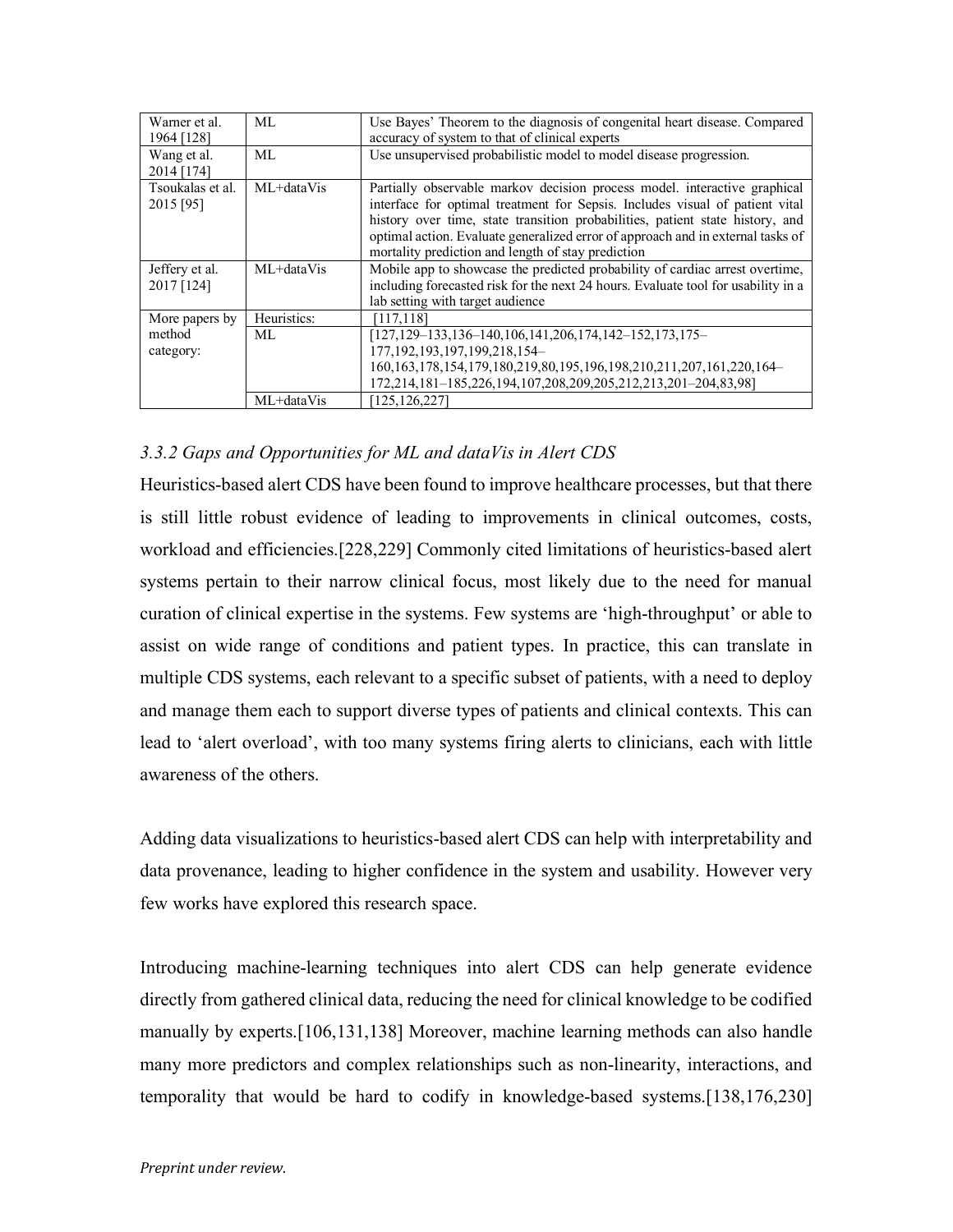Machine learning methods can also handle data with missingness, sparsity, noise, and irregular sampling.[226,231,232] However, machine learning methods intended for CDS have often been criticized as uninterpretable, prone to data biases, and dependent on the data they are evaluated on.[145,233–235] This can make the comparison of models problematic when evaluated on different data and also be regarded as 'too risky' to incorporate into clinical decision making. Other significant limitations of data-driven alert CDS is their lack of alignment with clinical workflows, with few proposed methods evaluating clinical utility with clinically meaningful metrics, and they have not been deployed to clinical settings.[236,237] For instance, some approaches which ignore when data are generated in the clinical workflow, can lead to data leakage when predicting outcomes and would not be possible to implement.

While alert CDS that introduce data visualization for the end user are often more mindful of clinical workflow they attempt to support, they too have largely been evaluated on model accuracy, face validity of visualization, and interface usability in a laboratory setting.[124,126,177,227,238] The need for interpretable and transparent learning methods has also been recognized outside of the health domain. Several reports have cited the integration of data visualization for the interpretation and understanding of machine learning methods and their results as key.[239,240]

### **4. Discussion and directions for future work**

Implemented CDS have largely utilized heuristic methods such as knowledge sources and expert-driven rules to deliver decision support to clinicians. Machine learning and visualization techniques have been leveraged to various degrees depending on the type of CDS. Some work in machine learning has been used for Infobuttons; CAO systems have integrated data visualization techniques for information presentation, and a large body of work exists on machine learning methods that can contribute to alert CDS.

Opportunities abound for the expanded use of machine learning and data visualization methods for clinical decision support. Reviewed work suggests data-driven approaches can be effectively leveraged for robust information abstraction whether for more tailored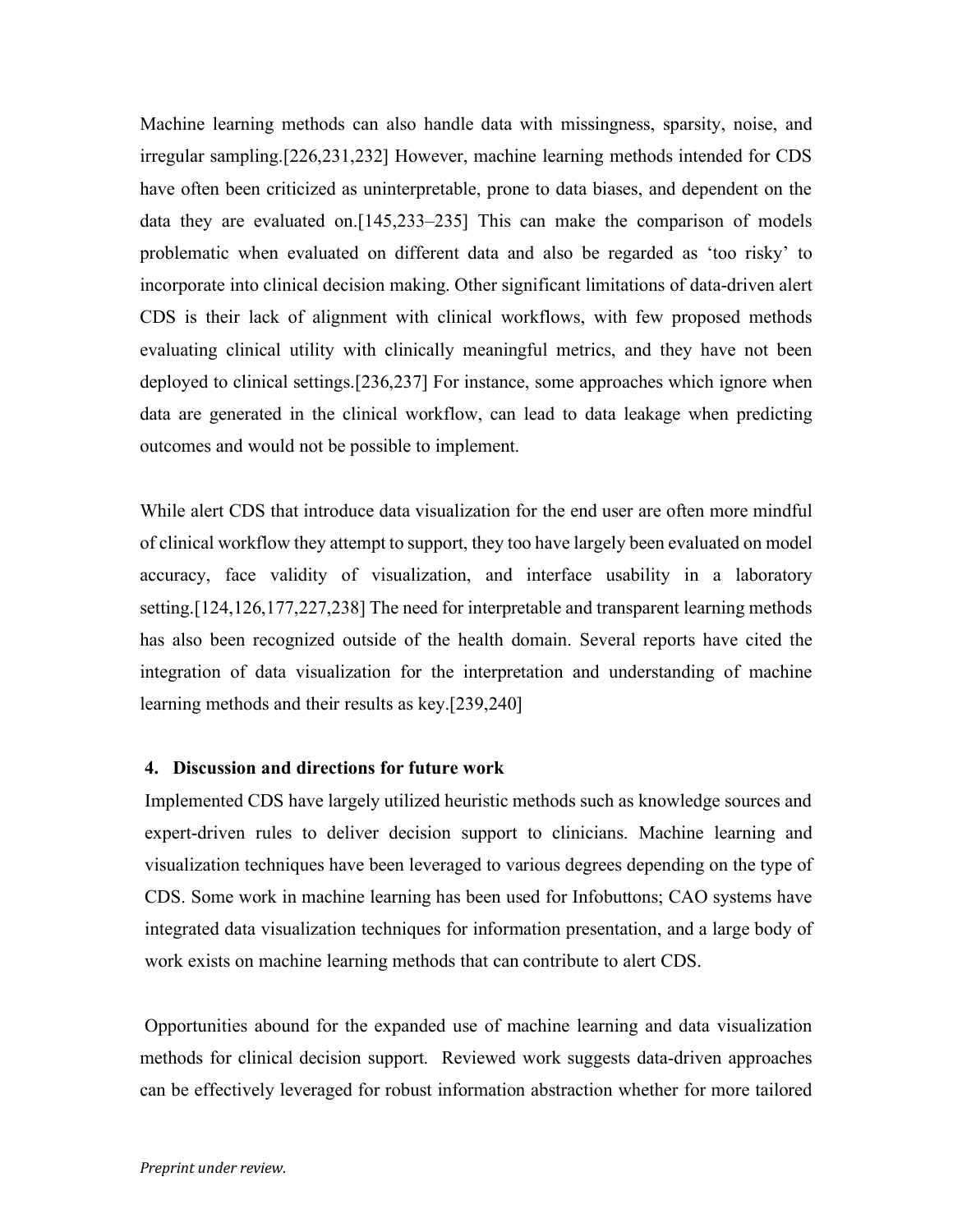information retrieval, outcome prediction, or patient record summarization. Visualization has been shown to provide better representation and interpretability for users. Used in combination, machine learning and advanced data visualization could help unleash the full potential of next-generation clinical decision support. We identify the following key items that are critical to investigate to translate their success into practice.

• **Bringing advanced techniques into clinical practice.** Although a fair amount of research has been dedicated to innovative CDS tools and methods, bringing them into clinical practice is still an outstanding challenge. It is commonly reported that developed tools are mismatched with the actual clinical workflow they are meant to support.[236,241] This sentiment is echoed for many CDS types but mostly regarding analytic tools meant to assist with clinical decision making (i.e., statistical or machinelearning tools).[236] Close collaborations between researchers and clinical partners early on and not just at the evaluation stage may help remedy this disconnect. Motivating new innovative methods and systems with actual clinical needs can lead to higher adoption rates of new CDS in clinical practice.

Another open challenge to bringing CDS research into practice is gaining practitioners' trust and fostering use of new visual analytics and ML-based CDS tools. More evidence regarding the effectiveness of such tools in clinical settings could sway sentiments in the right direction. Evaluation metrics for proposed CDS systems need to be ones that clinicians care about rather than benchmark metrics (such as high AUC scores) leveraged in unrealistic evaluation tasks and settings. Only after undertaking these steps can new CDS tools be adopted and potentially have positive impact on health of patients.

• **Aligning techniques towards an impact on care.** Machine learning research in the field has largely focused on predictive modeling. These models focus on predicting a single outcome given the data available, mostly at one point in time in a patient's health trajectory. Very few work investigate generating longer-term, more holistic trajectories of patients' potential states of health, with and without different interventions.[84,196,242,243] Future work should assure that clinical value will be garnered from such systems. As robustness and generalizability of data-driven techniques expand the realm of clinical decision support systems, further research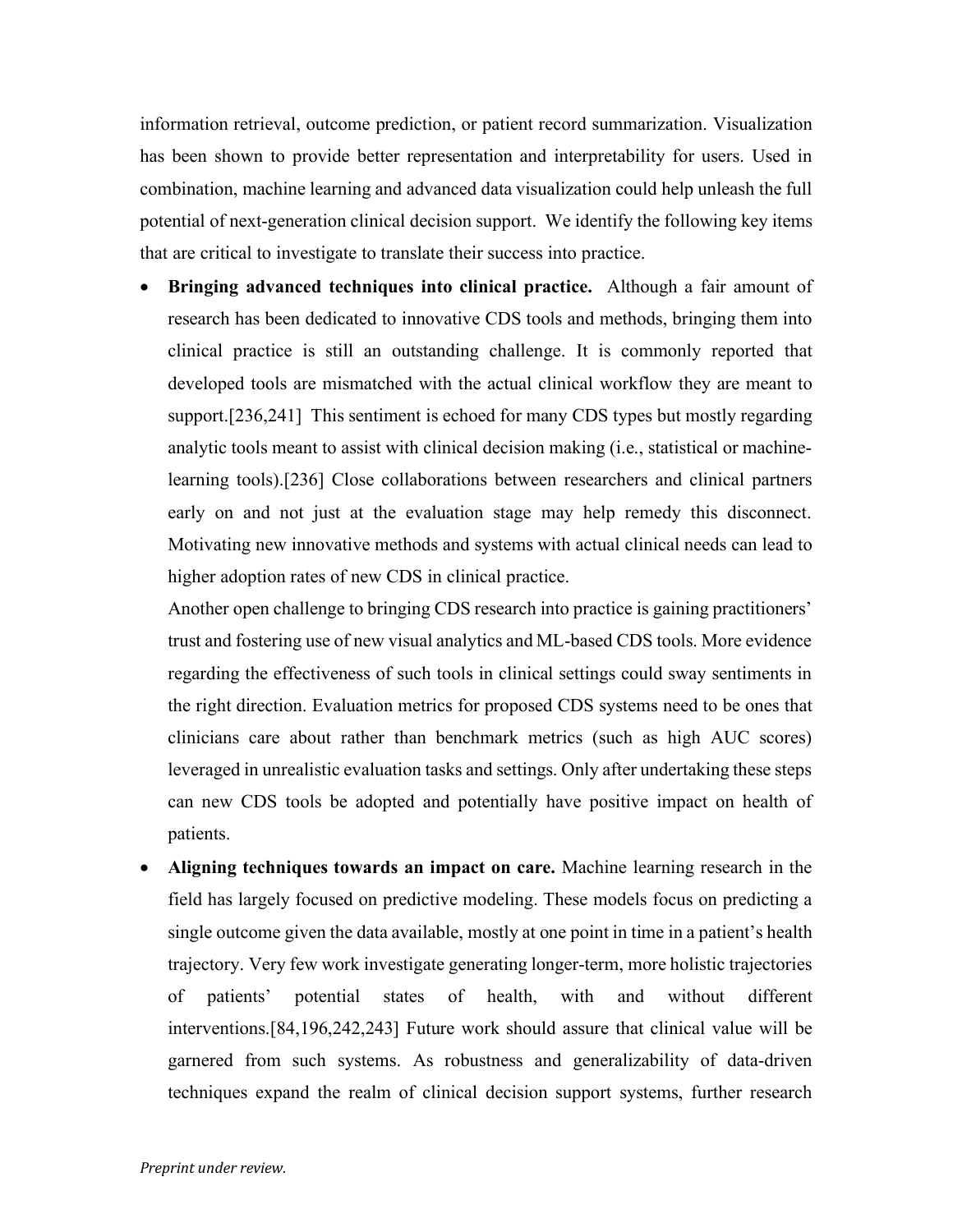should also examine whether other, not-yet explored clinical tasks can benefit from these techniques.

Moreover, beyond prediction tasks, characterization and descriptive tasks using learning techniques could propel CDS forward. The applications that describe and show what has happened to a patient in time can be helpful beyond CAO tools, and help reduce the complexity of EHR data, as a further way to help with interpretability and explainability of models. Finally, prescriptive modeling, while not yet investigated in the clinical domain, may prove critically useful at the point of care. Such tools could propose action recommendations and optimal treatment options. For these tools to be effective, they would require high levels of trust from clinicians. Trust could be fostered using data visualization methods for greater interpretability and model transparency as well as rigorous evaluation for clinical utility.

• **Moving from CDS to learning health systems.** Several works using machine learning and data visualization have been dedicated to large cohort analysis. While these can be useful when managing large panels of patients, most day-to-day work of clinicians pertains to caring for individual patients. There is a lot to gain if previously proposed cohort-level tools could be adapted to provide personalized insights for individual patients at the point of care.

In the reverse direction, future work should examine if care for individuals can inform guidelines applied to population's health. Currently, medical knowledge is largely integrated into CDS through the manual codification of guidelines. Previous work has shown that these guidelines are not always adhered to, not always available, and may become out of date.[244] For a truly learning health system, collected data needs to be analyzed to generate insight and up-to-date knowledge that is then fed back into the health system through CDS for clinicians to use.

### **5. Conclusion**

To work towards a learning health system, CDS systems need to play a major role. To do so they need to be able to learn from gathered data, assist in generating new insight, showcase results to practitioners, gain the trust of users, and be well adapted to clinical workflows. This review demonstrates that the complimentary nature of machine learning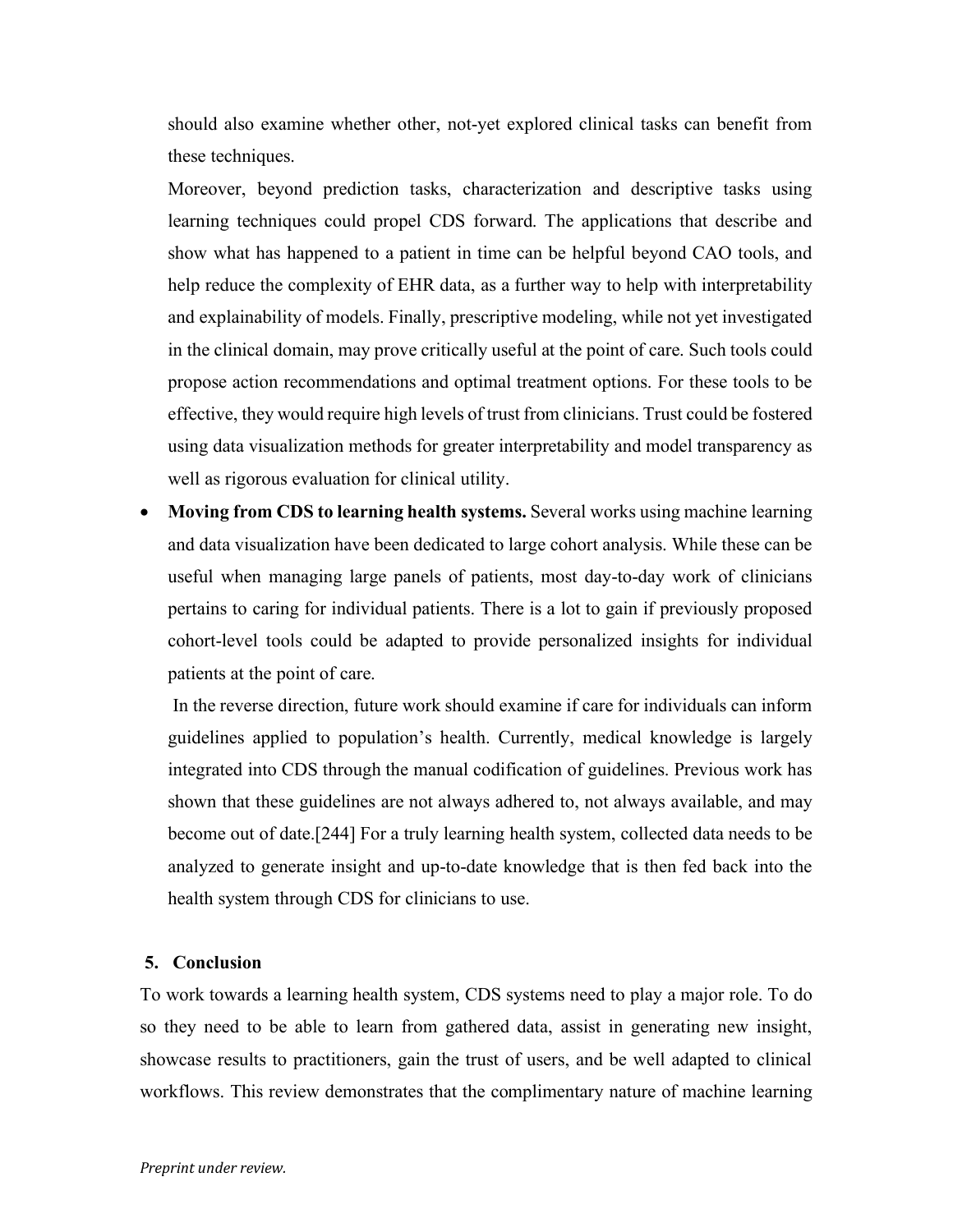and visualization methods for CDS can further these goals. While machine learning and visualization have been integrated in various types of CDS their combination is still an open and promising research direction.

#### **6. Acknowledgements**

This work was supported by NLM T15 LM007079 (GL) and NSF award #1344668 (NE).

### **Conflict of interest**

No conflict of interest was declared.

### **References**

- 1 Learning Health Systems. Agency Healthc. Res. Qual. https://www.ahrq.gov/professionals/systems/learning-health-systems/index.html.
- 2 Greenes RA, Bates DW, Kawamoto K, *et al.* Clinical decision support models and frameworks: Seeking to address research issues underlying implementation successes and failures. *J Biomed Inform* 2018;78:134–43.
- 3 Musen MA, Middleton B, Greenes RA. Clinical Decision-Support Systems. In: *Biomedical Informatics*. London: Springer London 2014. 643–74.
- 4 Stead WW, Hammond WE. Computer-based medical records: the centerpiece of TMR. *MD Comput Comput Med Pract* 1988;5:48–62.
- 5 Powsner SM, Riely CA, Barwick KW, *et al.* Automated bibliographic retrieval based on current topics in hepatology: hepatopix. *Comput Biomed Res* 1989;22:552–64.
- 6 Powsner SM, Miller PL. Automated online transition from the medical record to the psychiatric literature. *Methods Inf Med* 1992;31:169–74.
- 7 Miller RA, Gieszczykiewicz FM, Vries JK, *et al.* CHARTLINE: providing bibliographic references relevant to patient charts using the UMLS Metathesaurus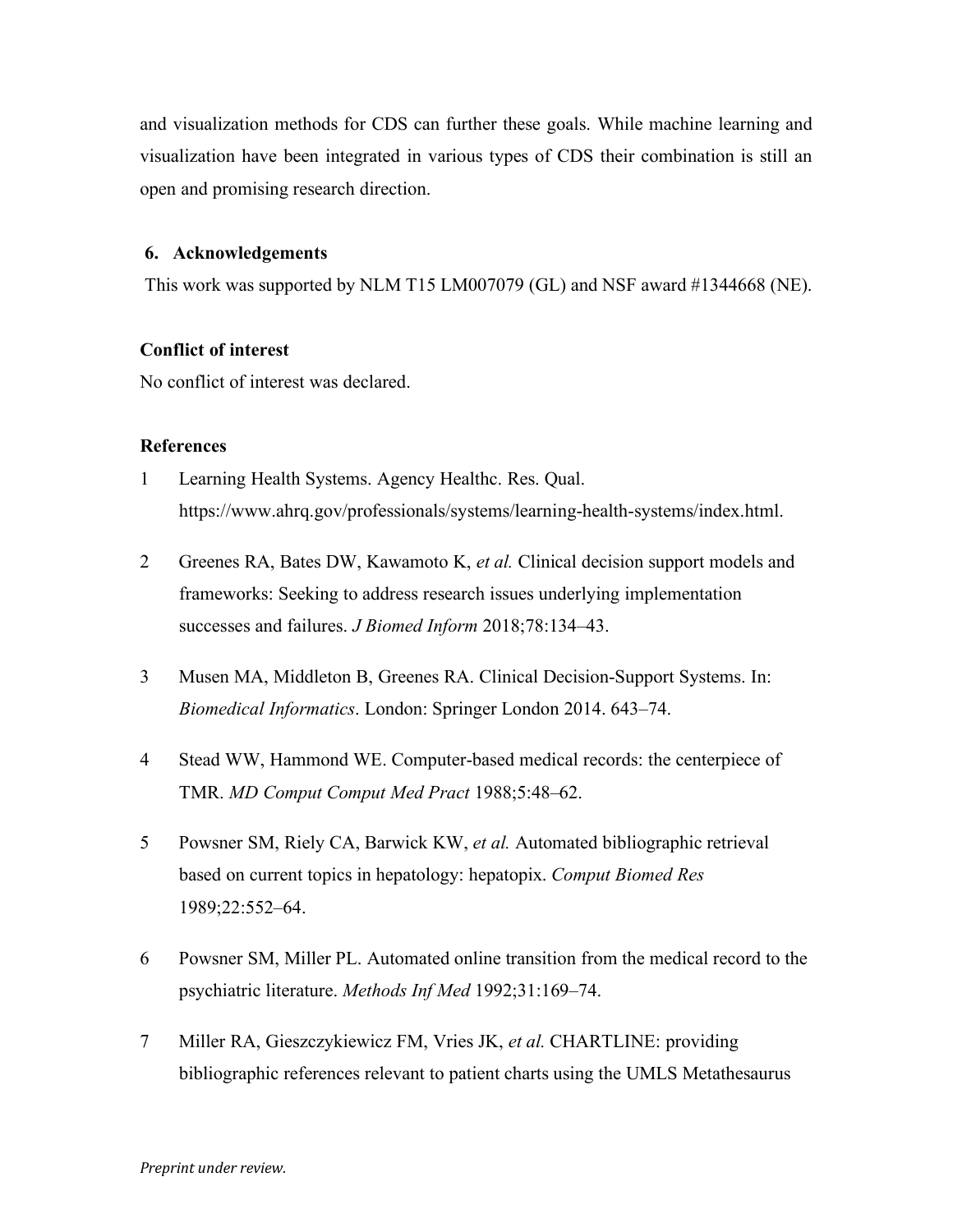Knowledge Sources. In: *Symposium on Computer Applications in Medical Care Proc*. 1992. 86–90.

- 8 Cimino JJ, Socratous SA, Clayton PD. Internet as clinical information system: application development using the World Wide Web. *JAMIA* 1995;2:273–84.
- 9 Cimino JJ, Elhanan G, Zeng Q. Supporting infobuttons with terminological knowledge. In: *AMIA Annual Symposium Proc*. American Medical Informatics Association 1997. 528–32.
- 10 Cimino JJ, Johnson SB, Peng P. Generic queries for meeting clinical information needs. *Bull Med Libr Assoc* 1993;81:95–206.
- 11 Elhadad N, McKeown K, Kaufman D, *et al.* Facilitating physicians' access to information via tailored text summarization. In: *AMIA Annual Symposium Proc*. 2005. 226–30.
- 12 Monteiro E, Valente F, Costa C, *et al.* A recommender system for medical imaging diagnostic. *Stud Health Technol Inform* 2015;210:461–3.
- 13 Lin J, Demner-Fushman D. Automatically evaluating answers to definition questions. In: *Human Language Technology and Empirical Methods in Natural Language Proc*. Morristown, NJ, USA: Association for Computational Linguistics 2005. 931–8.
- 14 Demner-Fushman D, Lin J. Answer extraction, semantic clustering, and extractive summarization for clinical question answering. In: *International Conference on Computational Linguistics and 44th Annual Meeting of the Association for Computational Linguistics Proc*. 2006. 841–8.
- 15 Goodwin TR, Harabagiu SM. Medical Question Answering for Clinical Decision Support. *ACM Int Conf Inf Knowl Manag Proc* 2016;2016:297–306.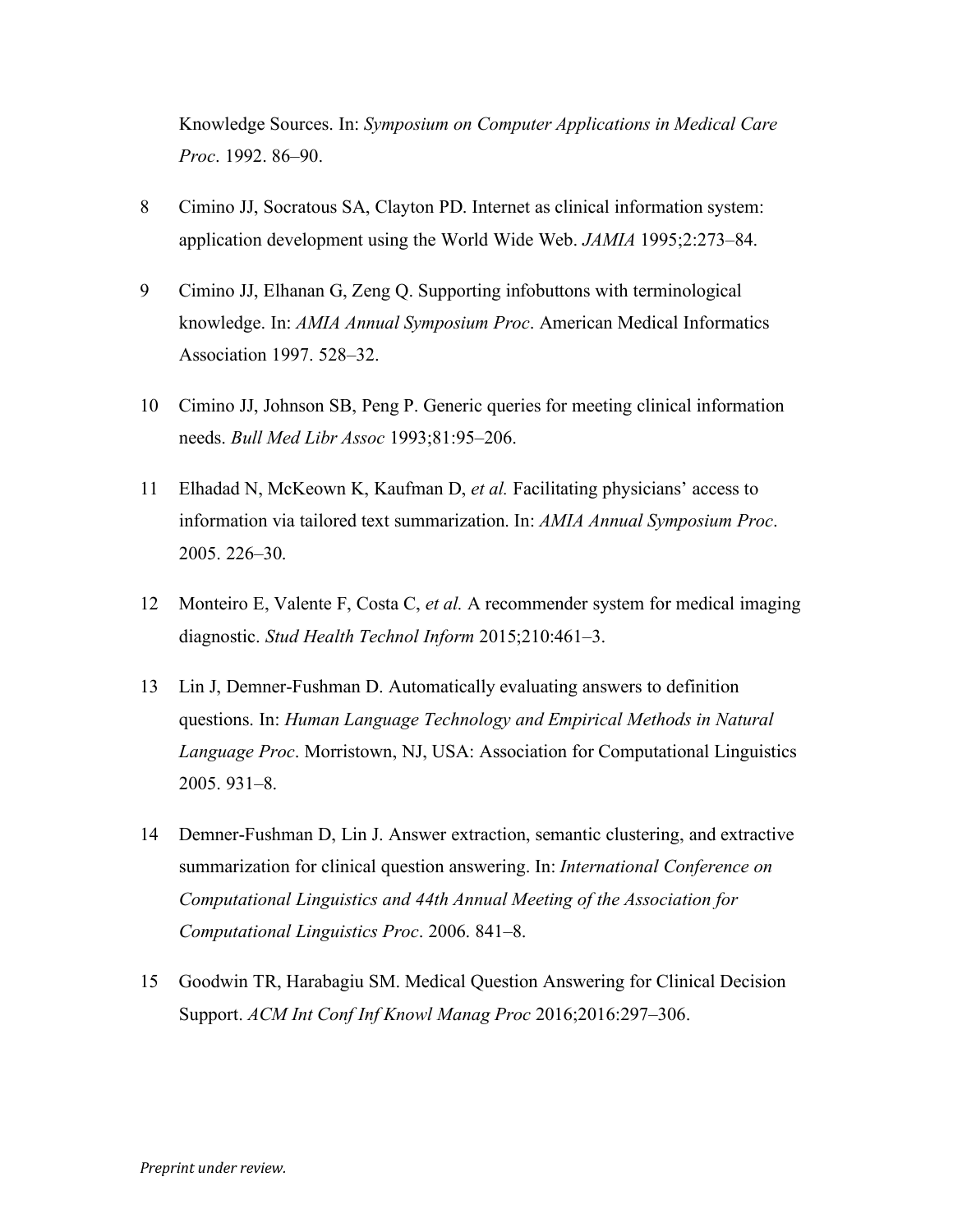- 16 Alsulmi M, Carterette B. Improving medical search tasks using learning to rank. In: *2018 IEEE Conference on Computational Intelligence in Bioinformatics and Computational Biology (CIBCB)*. 2018. 1–8.
- 17 Donoso-Guzmán I, Parra D. An Interactive Relevance Feedback Interface for Evidence-Based Health Care. In: *Proceedings of the 2018 Conference on Human Information Interaction&Retrieval - IUI '18*. New York, New York, USA: ACM Press 2018. 103–14.
- 18 Cimino JJ, Johnson SB, Aguirre A, *et al.* The MEDLINE Button. In: *Symposium on Computer Applications in Medical Care Proc*. American Medical Informatics Association 1992. 81–5.
- 19 Loonsk JW, Lively R, TinHan E, *et al.* Implementing the Medical Desktop: tools for the integration of independent information resources. In: *Symposium on Computer Applications in Medical Care Proc*. 1991. 574–7.
- 20 Elhadad N, McKeown K, Kaufman D, *et al.* Facilitating physicians' access to information via tailored text summarization. In: *AMIA Annu Symp Proc*. 2005. 226– 30.
- 21 Yanhua Chen Y, Lijun Wang L, Ming Dong M, *et al.* Exemplar-based Visualization of Large Document Corpus (InfoVis2009-1115). *IEEE Trans Vis Comput Graph* 2009;15:1161–8.
- 22 Herrmannova D, Knoth P. Visual Search for Supporting Content Exploration in Large Document Collections. *-Lib Mag* 2012;18.
- 23 Veerasamy A, Belkin NJ. Evaluation of a Tool for Visualization of Information Retrieval Results. In: *Proceedings of the 19th Annual International ACM SIGIR Conference on Research and Development in Information Retrieval*. New York, NY, USA: ACM 1996. 85–92.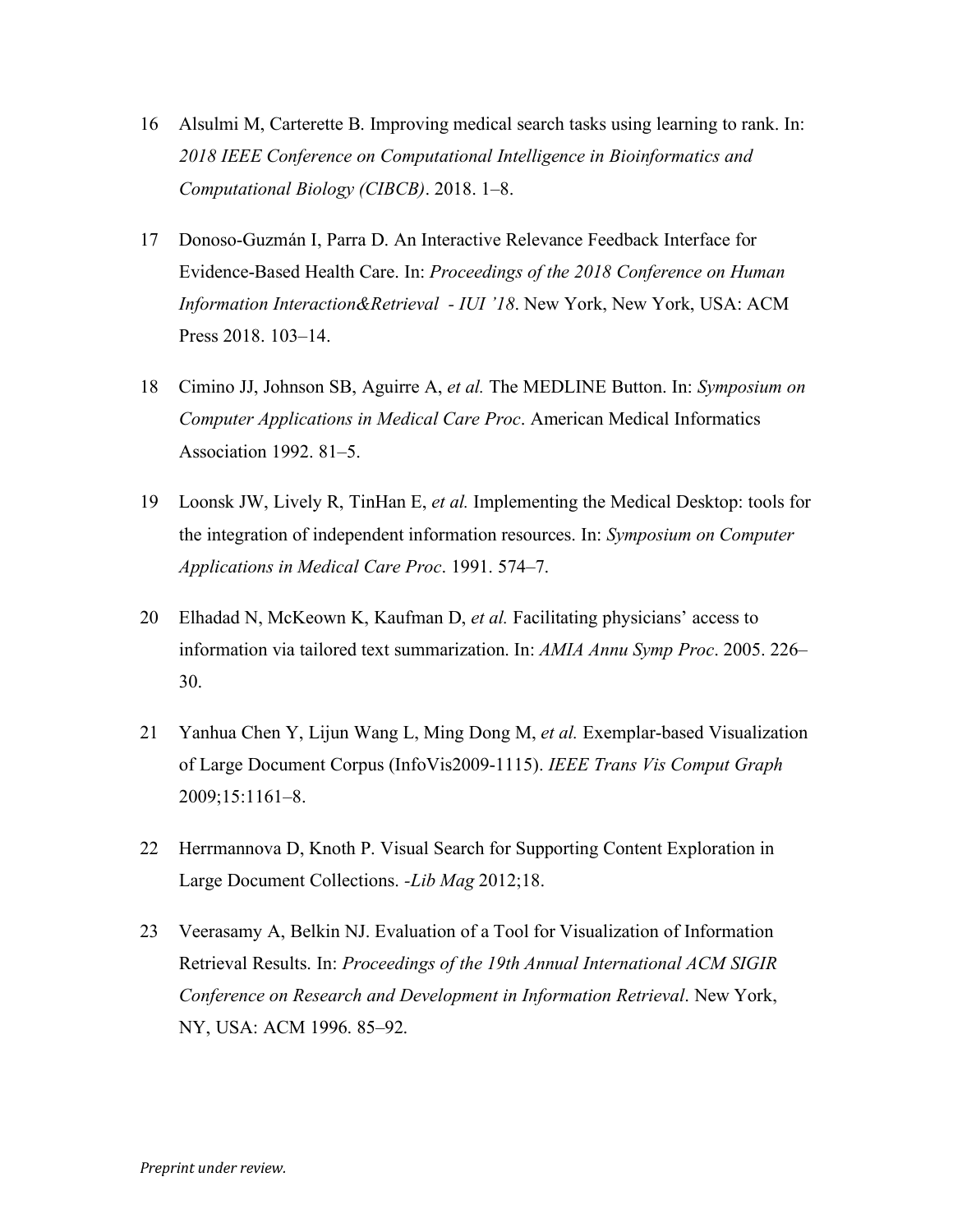- 24 Sherkat E, Nourashrafeddin S, Milios EE, *et al.* Interactive Document Clustering Revisited: A Visual Analytics Approach. In: *23rd International Conference on Intelligent User Interfaces*. New York, NY, USA: ACM Knowledge. 281–292.
- 25 Zeng Q, Cimino JJ, Zou KH. Providing concept-oriented views for clinical data using a knowledge-based system: an evaluation. *JAMIA* 2002;9:294–305.
- 26 Aleksić D, Rajković P, Vučković D, *et al.* Data summarization method for chronic disease tracking. *J Biomed Inform* 2017;69:188–202.
- 27 JL R, OM H, RA W. Automating the medical record: emerging issues. In: *Annu Symp Comput Appl Med Care*. 1979. 255–63.
- 28 O'Keefe QEW, Simborg DW. Summary Time Oriented Record (STOR). *Annu Symp Comput Appl Med Care* 1980;2:1175.
- 29 Wilcox AB, Jones SS, Dorr DA, *et al.* Use and impact of a computer-generated patient summary worksheet for primary care. *AMIA Annu Symp Proc* 2005;2005:824–8.
- 30 Were MC, Shen C, Bwana M, *et al.* Creation and evaluation of EMR-based paper clinical summaries to support HIV-care in Uganda, Africa. *Int J Med Inf* 2010;79:90–6.
- 31 Lo Y-S, Lee W-S, Chen G-B, *et al.* Improving the work efficiency of healthcareassociated infection surveillance using electronic medical records. *Comput Methods Programs Biomed* 2014;117:351–9.
- 32 Pickering BW, Dong Y, Ahmed A, *et al.* The implementation of clinician designed, human-centered electronic medical record viewer in the intensive care unit: A pilot step-wedge cluster randomized trial. *Int J Med Inf* 2015;84:299–307.
- 33 Liu H, Friedman C. CliniViewer: a tool for viewing electronic medical records based on natural language processing and XML. *Stud Health Technol Inform* 2004;107:639–43.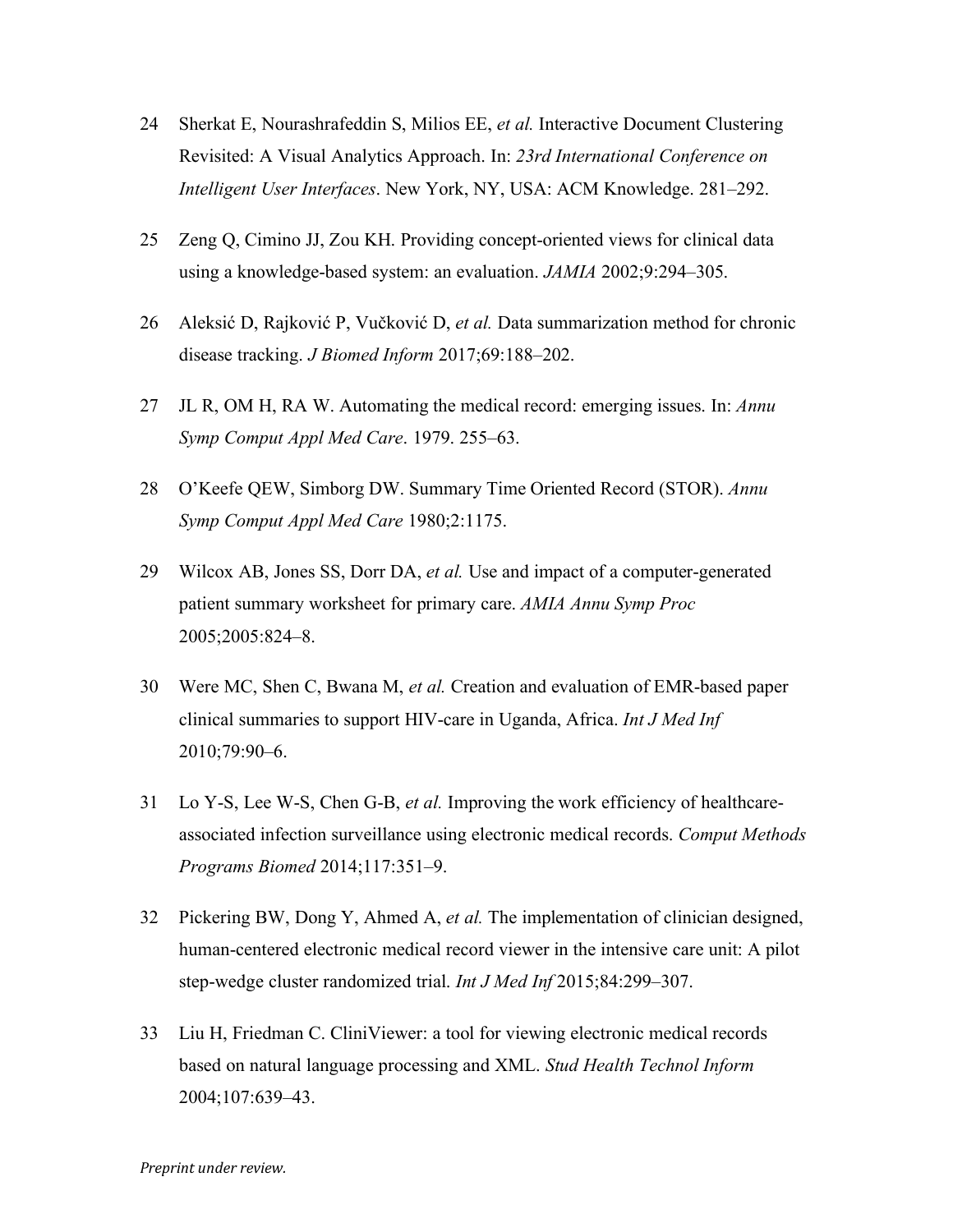- 34 Meystre S, Haug PJ. Natural language processing to extract medical problems from electronic clinical documents: Performance evaluation. *J Biomed Inform* 2006;39:589–99.
- 35 McCoy JA, McCoy AB, Wright A, *et al.* Automated Inference of Patient Problems from Medications using NDF-RT and the SNOMED-CT CORE Problem List Subset. In: *AMIA Annual Symposium Proc*. 2011.
- 36 Radev DR, Hovy E, McKeown K. Introduction to the Special Issue on Summarization. *Comput Linguist* 2002;28:399–408.
- 37 Meystre SM, Haug PJ. Randomized controlled trial of an automated problem list with improved sensitivity. *Int J Med Inf* 2008;77:602–12.
- 38 Wright A, Pang J, Feblowitz JC, *et al.* A method and knowledge base for automated inference of patient problems from structured data in an electronic medical record. *JAMIA* 2011;18:859–67.
- 39 Powsner S. Graphical summary of patient status. *The Lancet* 1994;344:386–9.
- 40 Bauer DT, Guerlain S, Brown PJ. The design and evaluation of a graphical display for laboratory data. *JAMIA* 2010;17:416–24.
- 41 Koopman RJ, Kochendorfer KM, Moore JL, *et al.* A diabetes dashboard and physician efficiency and accuracy in accessing data needed for high-quality diabetes care. *Ann Fam Med* 2011;9:398–405.
- 42 Plaisant C, Milash B, Rose A, *et al.* LifeLines: visualizing personal histories. In: *Human factors in computing systems common ground*. New York, New York, USA: ACM Press 1996. 221-ff.
- 43 Aigner W, Miksch S. CareVis: Integrated visualization of computerized protocols and temporal patient data. *Artif Intell Med* 2006;37:203–18.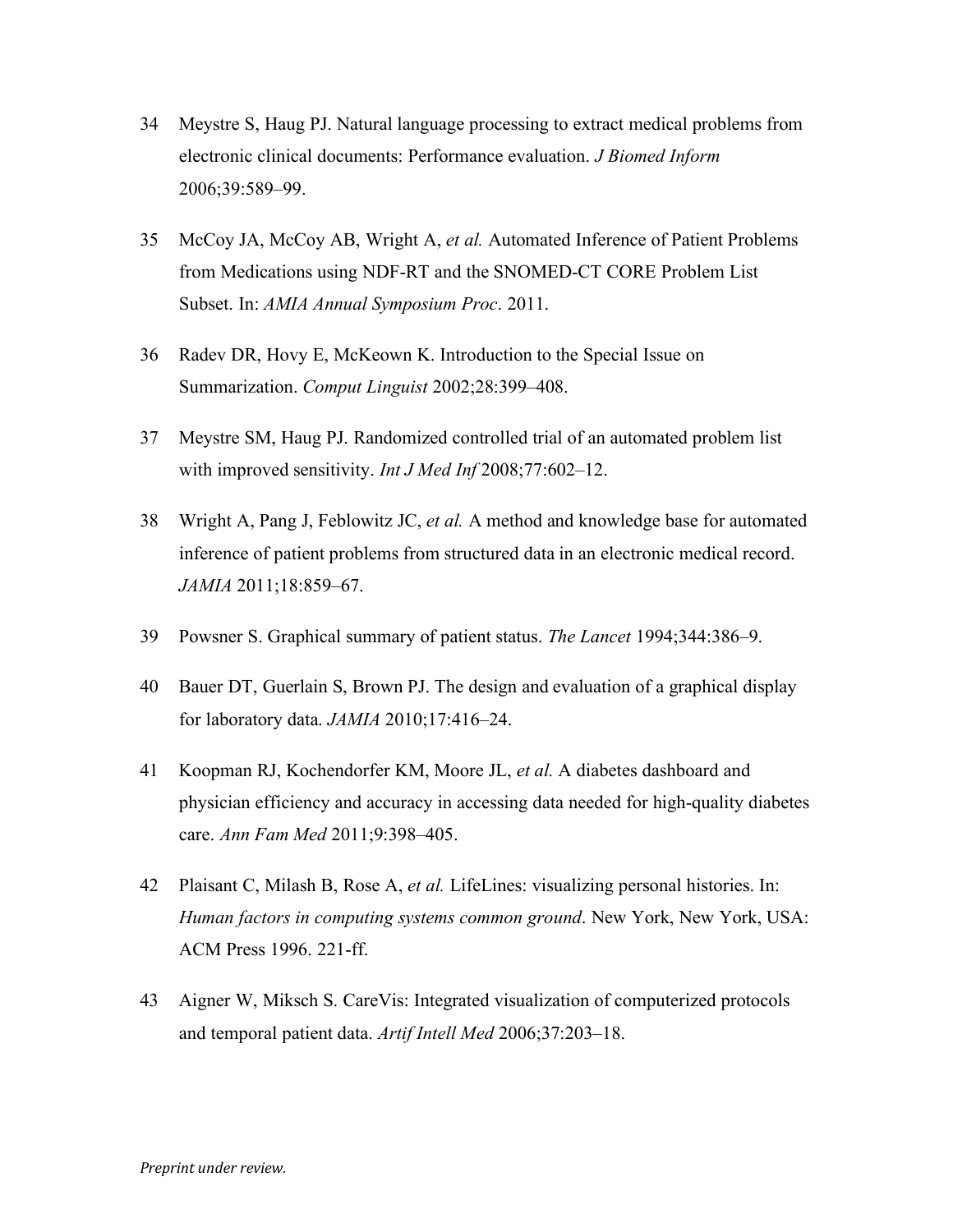- 44 David Wang T, Plaisant C, Quinn AJ, *et al.* Aligning Temporal Data by Sentinel Events: Discovering Patterns in Electronic Health Records. In: *Human Factors in Computing Systems*. 2008. 457–66.
- 45 Wongsuphasawat K, Guerra Gómez JA, Plaisant C, *et al.* LifeFlow: Visualizing an Overview of Event Sequences. In: *Human factors in computing systems*. New York, New York, USA: ACM Press 2011. 1747.
- 46 Gschwandtner T, Aigner W, Kaiser K, *et al.* CareCruiser: Exploring and visualizing plans, events, and effects interactively. In: *IEEE Pacific Visualization Symposium*. IEEE 2011. 43–50.
- 47 Spry KC. An infographical approach to designing the problem list. In: *2nd ACM SIGHIT symposium on International health informatics Proc*. New York, New York, USA: ACM Press 2012. 791.
- 48 Malik S, Du F, Monroe M, *et al.* Cohort Comparison of Event Sequences with Balanced Integration of Visual Analytics and Statistics. In: *20th International Conference on Intelligent User Interfaces Proc*. 2015. 38–49.
- 49 Lee S, Kim E, Monsen KA. Public health nurse perceptions of Omaha System data visualization. *Int J Med Inf* 2015;84:826–34.
- 50 Zhu X, Cimino JJ. Clinicians′ evaluation of computer-assisted medication summarization of electronic medical records. *Comput Biol Med* 2015;59:221–31.
- 51 Kopanitsa G. Evaluation Study for an ISO 13606 Archetype Based Medical Data Visualization Method. *J Med Syst* 2015;39:82.
- 52 Powsner SM, Thfte ER. Summarizing clinical psychiatric data. *Psychiatr Serv* 1997;48:1458–1461.
- 53 Bui AAT, Aberle DR, Kangarloo H. TimeLine: Visualizing Integrated Patient Records. *IEEE Trans Inf Technol Biomed* 2007;11:462–73.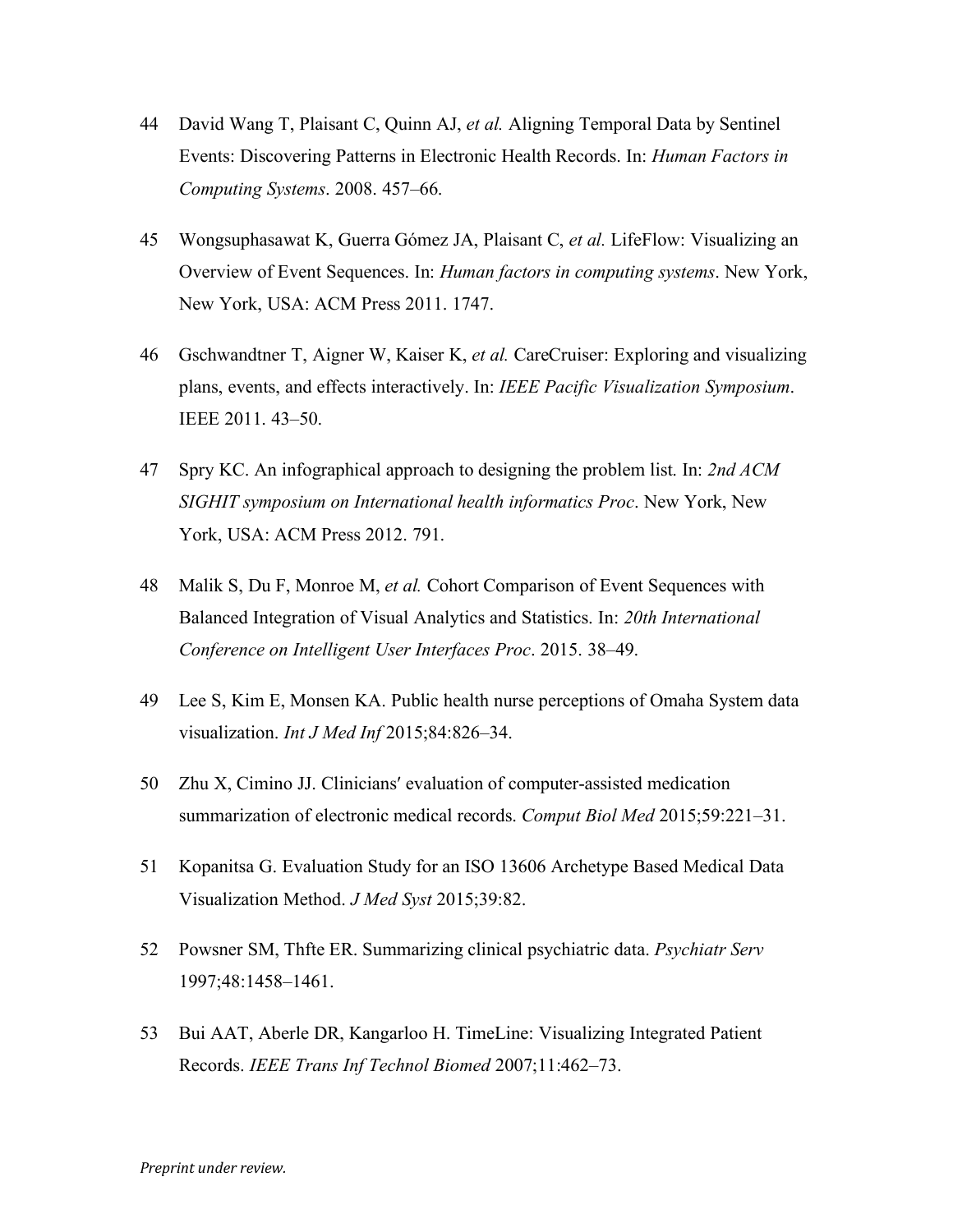- 54 Hallett C. Multi-modal presentation of medical histories. In: *3th international conference on Intelligent user interfaces Proc*. 2008. 80–9.
- 55 Bashyam V, Hsu W, Watt E, *et al.* Problem-centric Organization and Visualization of Patient Imaging and Clinical Data. *RadioGraphics* 2009;29:331–43.
- 56 Hsu W, Taira RK, El-Saden S, *et al.* Context-Based Electronic Health Record: Toward Patient Specific Healthcare. *IEEE Trans Inf Technol Biomed* 2012;16:228– 34.
- 57 Cousins SB, Kahn MG. The visual display of temporal information. *Artif Intell Med* 1991;3:341–57.
- 58 Bade R, Schlechtweg S, Miksch S. Connecting Time-Oriented Data and Information to a Coherent Interactive Visualization. In: *Human Factors in Computing Systems*. 2004. 105–12.
- 59 Chittaro L. Information visualization and its application to medicine. *Artif Intell Med* 2001;22:81–8.
- 60 Wongsuphasawat K, Shneiderman B. Finding Comparable Temporal Categorical Records: A Similarity Measure with an Interactive Visualization. In: *IEEE Symposium on Visual Analytics Science and Technology*. 2009.
- 61 Hirsch JS, Tanenbaum JS, Lipsky Gorman S, *et al.* HARVEST, a longitudinal patient record summarizer. *JAMIA* 2014;22:263–74.
- 62 Shahar Y, Cheng C. Knowledge-based visualization of time-oriented clinical data. *AMIA Annu Symp Proc* 1998;:155–9.
- 63 Glueck M, Hamilton P, Chevalier F, *et al.* PhenoBlocks: Phenotype Comparison Visualizations. *IEEE Trans Vis Comput Graph* 2016;22:101–10.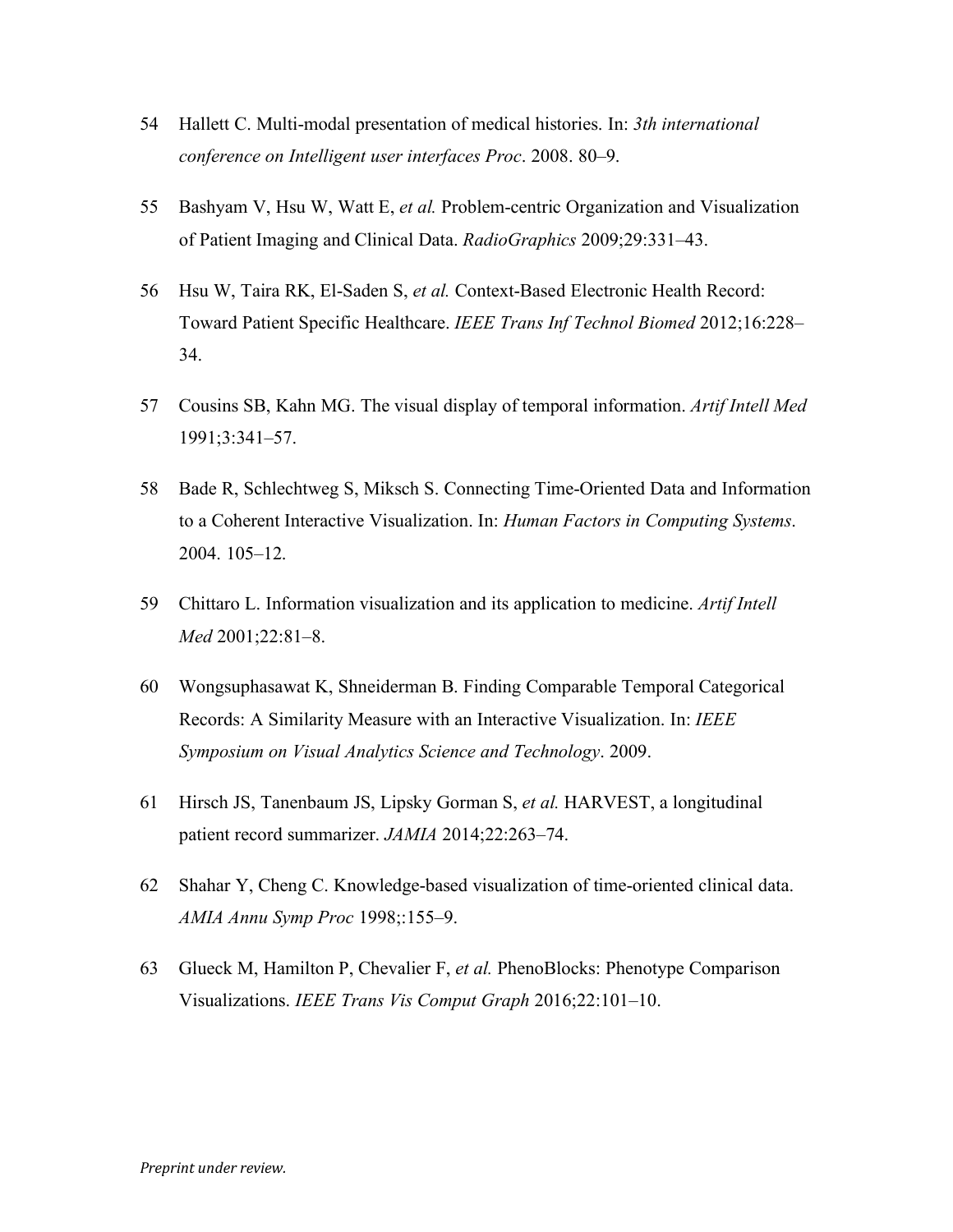- 64 Hunter J, Freer Y, Gatt A, *et al.* Summarising complex ICU data in natural language. In: *AMIA Annual Symposium Proc*. American Medical Informatics Association 2008. 323–7.
- 65 van der Meulen M, Logie RH, Freer Y, *et al.* When a graph is poorer than 100 words: A comparison of computerised natural language generation, human generated descriptions and graphical displays in neonatal intensive care. *Appl Cogn Psychol* 2010;24:77–89.
- 66 Cao H, Chiang MF, Cimino JJ, *et al.* Automatic Summarization of Patient Discharge Summaries to Create Problem Lists using Medical Language Processing. In: *MEDINFO*. 2004.
- 67 Solti I, Aaronson B, Fletcher G, *et al.* Building an automated problem list based on natural language processing: lessons learned in the early phase of development. *AMIA Annu Symp Proc* 2008;:687–91.
- 68 Tsou C-H, Devarakonda M, Liang JJ. Toward Generating Domain-Specific / Personalized Problem Lists from Electronic Medical Records. In: *AAAI 2015 Fall Symposium Proc*. 2015.
- 69 Van Vleck TT, Elhadad N. Corpus-Based Problem Selection for EHR Note Summarization. *AMIA Annu Symp Proc* 2010;2010:817–21.
- 70 Devarakonda M V, Mehta N, Tsou C-H, *et al.* Automated problem list generation and physicians perspective from a pilot study. *Int J Med Inf* 2017;105:121–9.
- 71 Cao H, Markatou M, Melton GB, *et al.* Mining a clinical data warehouse to discover disease-finding associations using co-occurrence statistics. In: *AMIA Annu Symp Proc*. 2005. 106–10.
- 72 Pivovarov R, Perotte AJ, Grave E, *et al.* Learning probabilistic phenotypes from heterogeneous EHR data. *J Biomed Inform* 2015;58:156–65.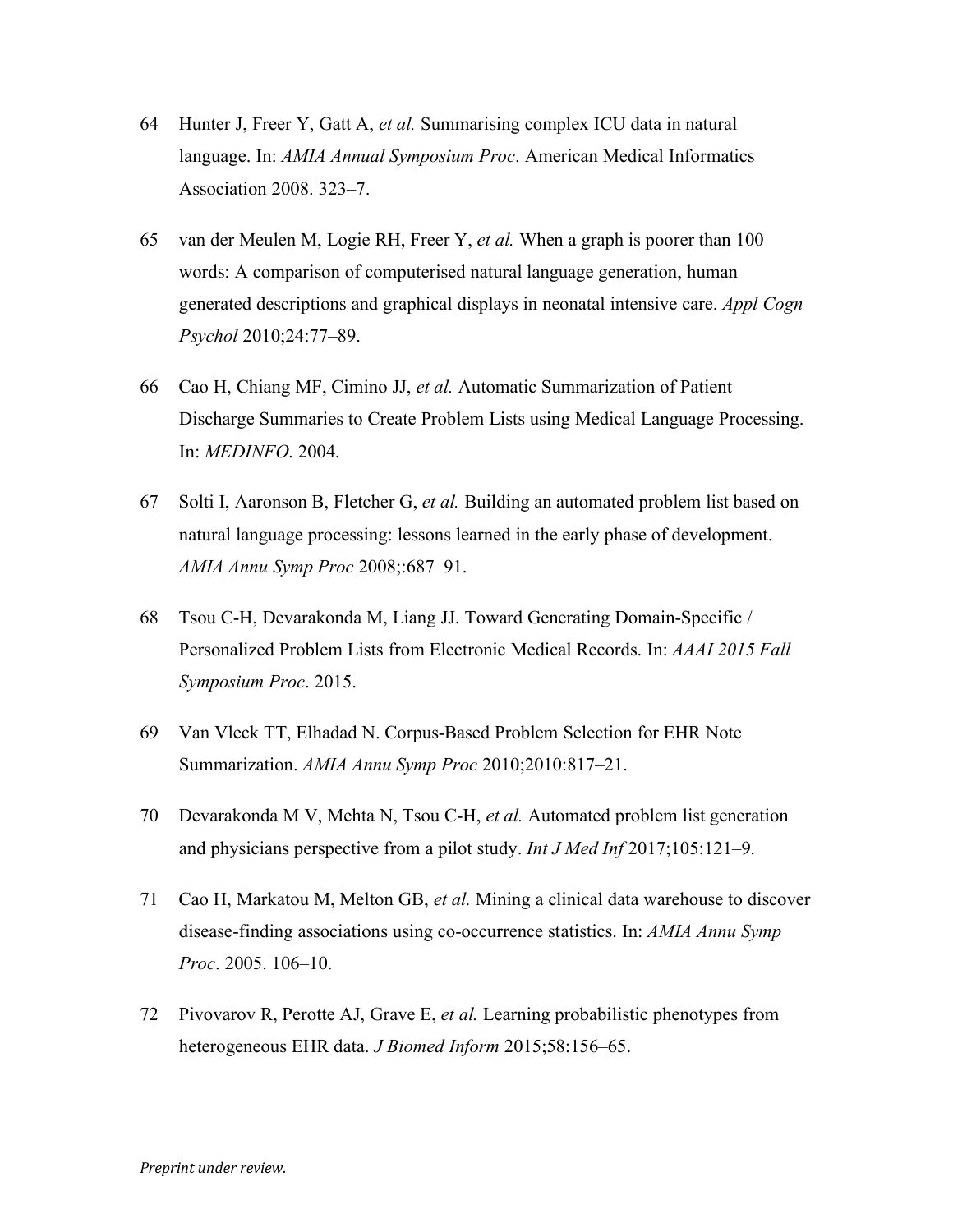- 73 Arnold CW, El-Saden SM, Bui AAT, *et al.* Clinical Case-based Retrieval Using Latent Topic Analysis. In: *AMIA Annual Symposium Proc*. American Medical Informatics Association 2010. 26–30.
- 74 Arnold C, Speier W. A Topic Model of Clinical Reports. In: *SIGIR Proc*. 2012.
- 75 Arnold CW, Oh A, Chen S, *et al.* Evaluating topic model interpretability from a primary care physician perspective. *Comput Methods Programs Biomed* 2016;124:67–75.
- 76 Cohen R, Aviram I, Elhadad M, *et al.* Redundancy-Aware Topic Modeling for Patient Record Notes. *PLoS ONE* 2014;9:e87555.
- 77 Hu C, Henao R, Frank T, *et al.* Computational Phenotyping via Scalable Bayesian Tensor Factorization. In: *NIPS Workshop on Machine Learning for Health*. 2015.
- 78 Miotto R, Li L, Kidd BA, *et al.* Deep Patient: An Unsupervised Representation to Predict the Future of Patients from the Electronic Health Records. *Nature* Published Online First: 2016.
- 79 Baytas IM, Xiao C, Zhang X, *et al.* Patient Subtyping via Time-Aware LSTM Networks. In: *International Conference on Knowledge Discovery and Data Mining Proc*. New York, New York, USA: ACM Press 2017. 65–74.
- 80 Suresh H, Szolovits P, Ghassemi M. The Use of Autoencoders for Discovering Patient Phenotypes. In: *NIPS Workshop on Machine Learning for Health*. 2016.
- 81 Shickel BP, Tighe PJ, Bihorac A, *et al.* Deep EHR: A Survey of Recent Advances on Deep Learning Techniques for Electronic Health Record (EHR) Analysis. *IEEE J Biomed Health Inform* 2017.
- 82 Lipton ZC, Kale DC, Wetzel RC. Phenotyping of Clinical Time Series with LSTM Recurrent Neural Networks. In: *MLHC Proc*. 2017.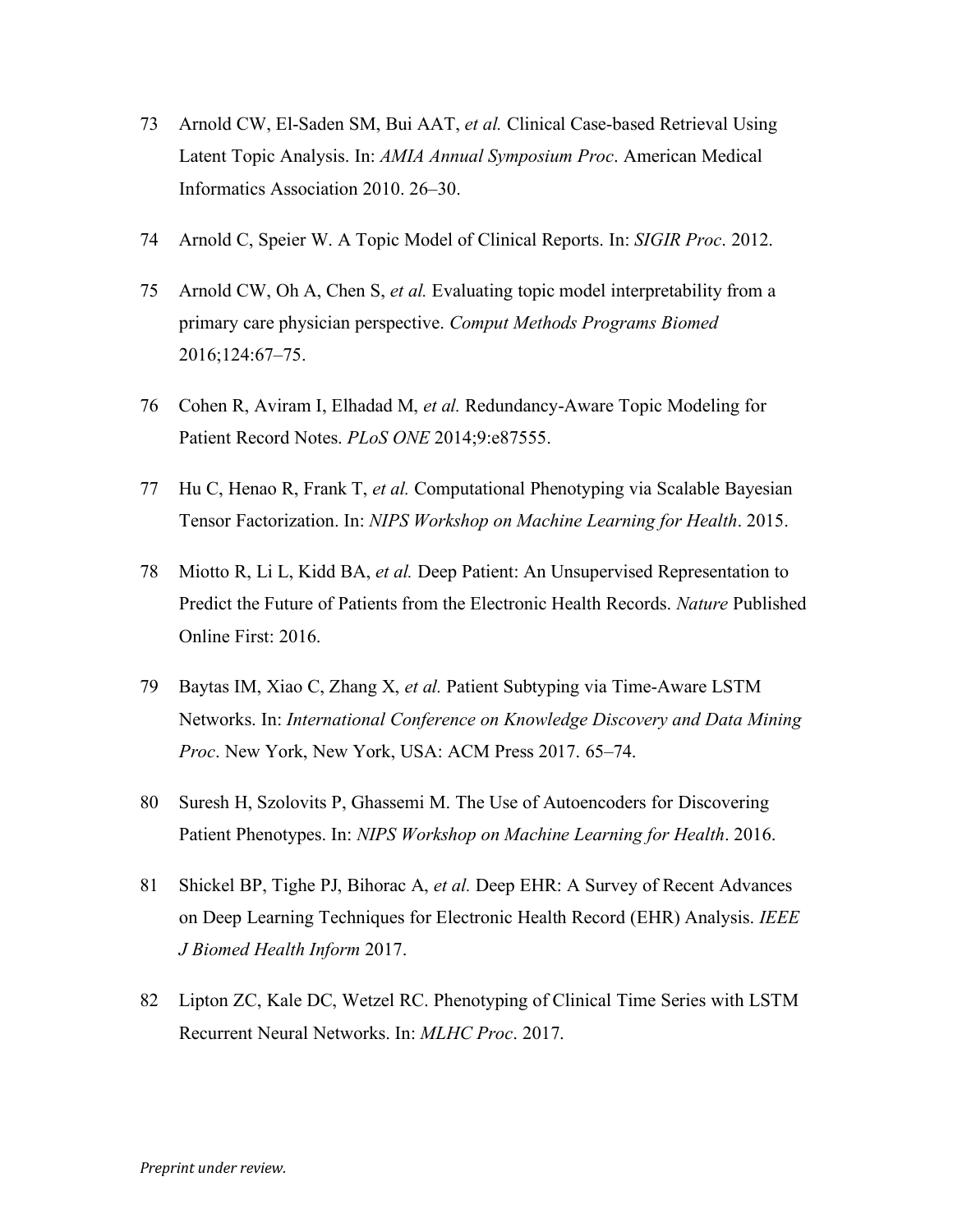- 83 Choi E, Bahadori MT, Searles E, *et al.* Multi-layer Representation Learning for Medical Concepts. In: *Proceedings of the 22Nd ACM SIGKDD International Conference on Knowledge Discovery and Data Mining*. New York, NY, USA: ACM 2016. 1495–1504.
- 84 Schulam P, Wigley F, Saria S. Clustering longitudinal clinical marker trajectories from electronic health data: Applications to phenotyping and endotype discovery. In: *Twenty-Ninth AAAI Conference on Artificial Intelligence Proc*. AI Access Foundation 2015. 2956–64.
- 85 Che Z, Purushotham S, Khemani R, *et al.* Distilling Knowledge from Deep Networks with Applications to Healthcare Domain. *ArXiv Prepr* 2015.
- 86 Stubbs B, Kale DC, Das A. Sim•TwentyFive: an interactive visualization system for data-driven decision support. *AMIA Annu Symp Proc* 2012;2012:891–900.
- 87 Wongsuphasawat K, Gotz D. Exploring Flow, Factors, and Outcomes of Temporal Event Sequences with the Outflow Visualization. *IEEE Trans Vis Comput Graph* 2012;18:2659–68.
- 88 Perer A, Gotz D. Data-driven exploration of care plans for patients. In: *Human Factors in Computing Systems*. New York, New York, USA: ACM Press 2013. 439.
- 89 Perer A, Wang F. Frequence: Interactive Mining and Visualization of Temporal Frequent Event Sequences. In: *19th international conference on Intelligent User Interfaces Proc*. 2014. 153–62.
- 90 Perer A, Wang F, Hua J. Mining and exploring care pathways from electronic medical records with visual analytics. *J Biomed Inform* 2015;56:369–78.
- 91 Guo S, Xu K, Zhao R, *et al.* EventThread: Visual Summarization and Stage Analysis of Event Sequence Data. *IEEE Trans Vis Comput Graph* 2018;24:56–65.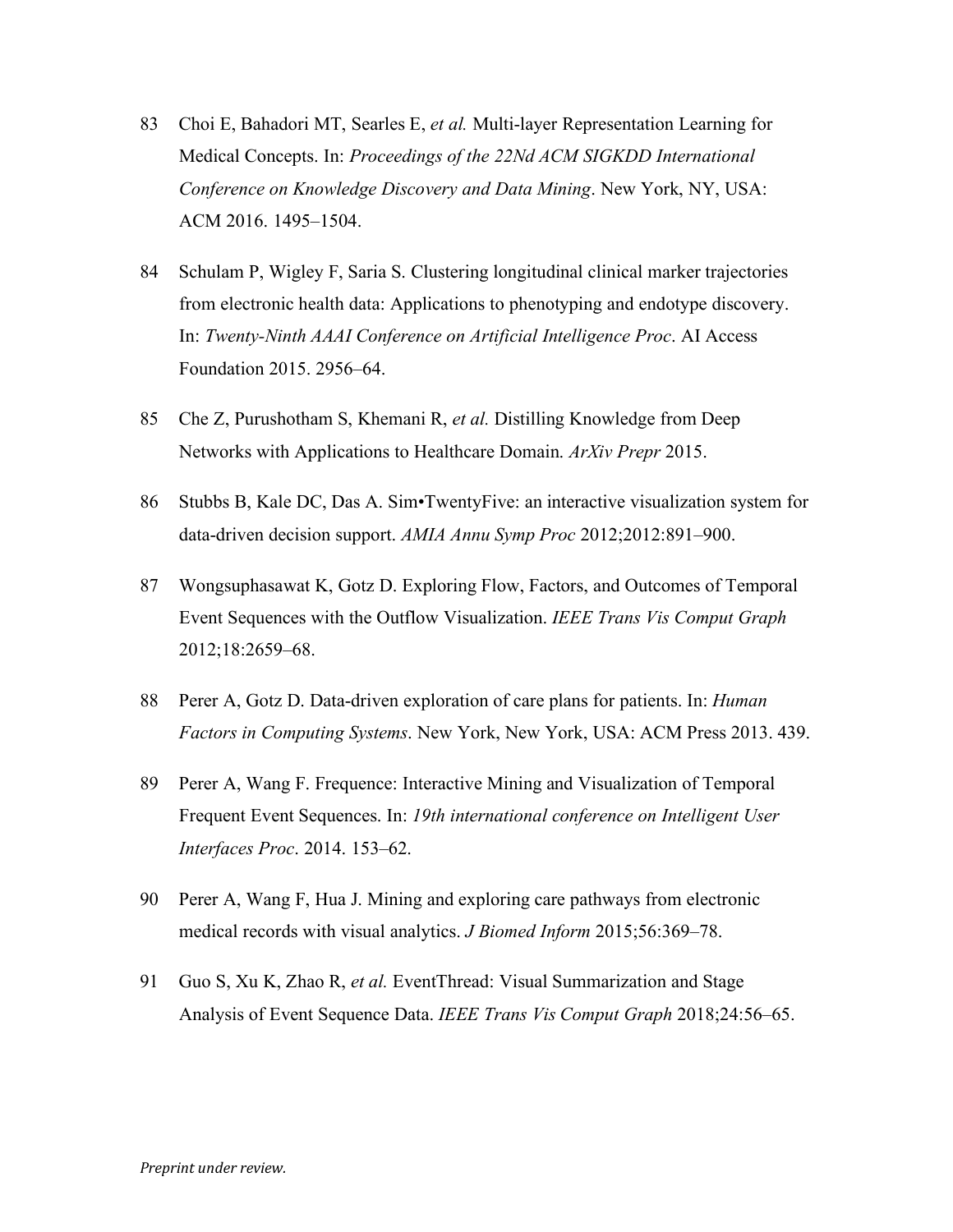- 92 Bernard J, Sessler D, Bannach A, *et al.* A visual active learning system for the assessment of patient well-being in prostate cancer research. In: *Visual Analytics in Healthcare Workshop Proc*. New York, New York, USA: ACM Press 2015. 1–8.
- 93 Joshi R, Szolovits P. Prognostic physiology: modeling patient severity in Intensive Care Units using radial domain folding. *AMIA Annu Symp Proc* 2012;2012:1276– 83.
- 94 Joshi S, Gunasekar S, Sontag D, *et al.* Identifiable Phenotyping using Constrained Non–Negative Matrix Factorization. In: *MLHC Proc*. 2016.
- 95 Tsoukalas A, Albertson T, Tagkopoulos I. From data to optimal decision making: a data-driven, probabilistic machine learning approach to decision support for patients with sepsis. *JMIR Med Inform* 2015;3:e11.
- 96 Marlin B, Kale DC, Khemani RG, *et al.* Unsupervised Pattern Discovery in Electronic Health Care Data Using Probabilistic Clustering Models. In: *2nd ACM SIGHIT International Health Informatics Symposium Proc*. 2012. 389–98.
- 97 Schulam P, Saria S. Integrative Analysis using Coupled Latent Variable Models for Individualizing Prognoses. *J Mach Learn Res* 2016;17:1–35.
- 98 Ranganath R, Blei DM. Correlated Random Measures. *J Am Stat Assoc* 2018;113:417–30.
- 99 Shahar Y, Goren-Bar D, Boaz D, *et al.* Distributed, intelligent, interactive visualization and exploration of time-oriented clinical data and their abstractions. *Artif Intell Med* 2006;38:115–35.
- 100 Kopanitsaac G, Veselib H, Yampolskya V. Development, implementation and evaluation of an information model for archetype based user responsive medical data visualization. *J Biomed Inform* 2015;55:196–205.
- 101 Chittaro L. Visualization of Patient Data at Different Temporal Granularities on Mobile Devices. In: *Conference on Advanced visual interfaces*. 2006.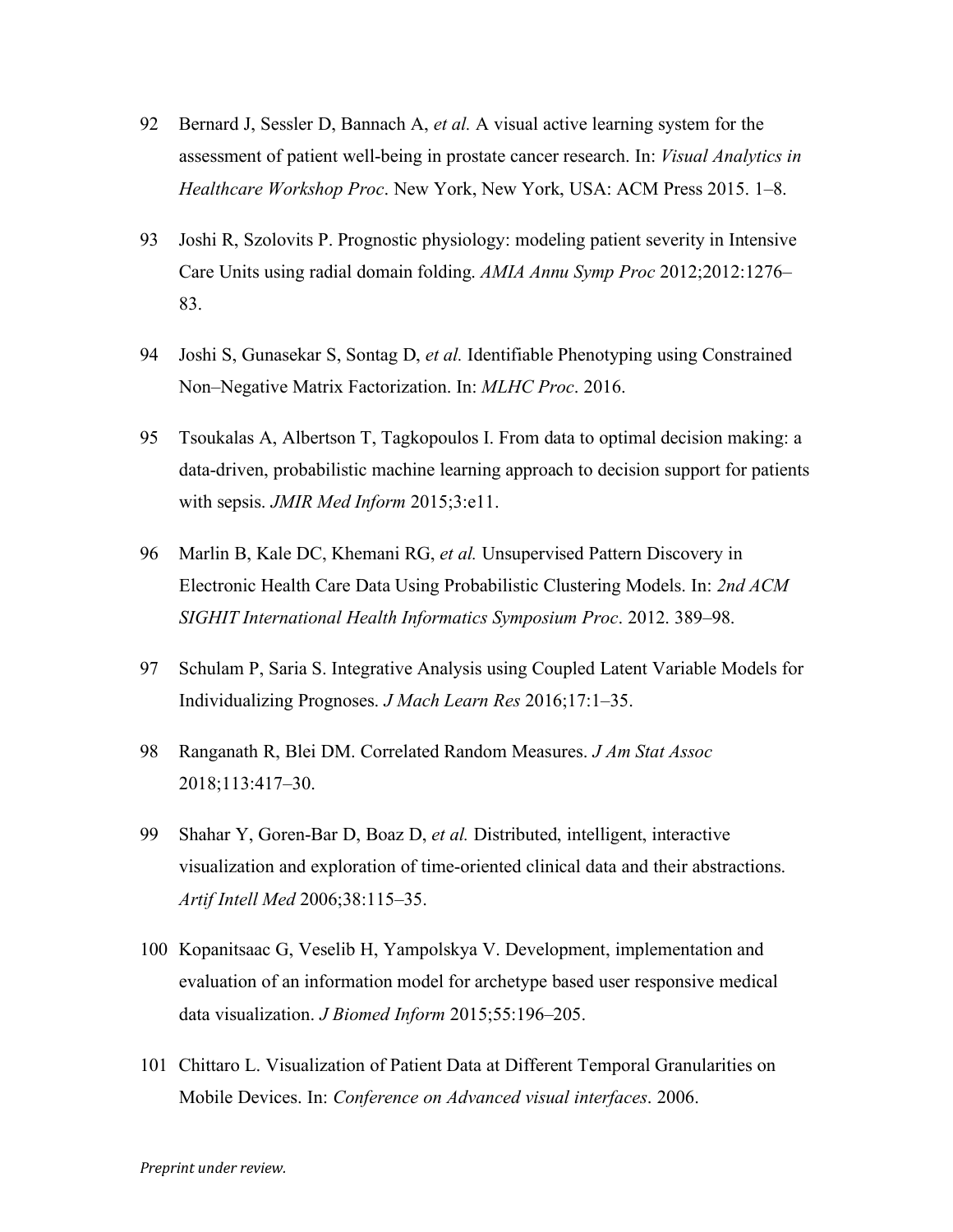- 102 Farri O, Pieckiewicz DS, Rahman AS. A qualitative analysis of EHR clinical document synthesis by clinicians. In: *AMIA Annual Symposium Proc*. 2012. 1211– 20.
- 103 Du F, Shneiderman B, Plaisant C, *et al.* Coping with Volume and Variety in Temporal Event Sequences: Strategies for Sharpening Analytic Focus. *IEEE Trans Vis Comput Graph* 2017;23:1636–1649.
- 104 Chittaro L. Information visualization and its application to medicine. *Artif Intell Med* 2001;22:81–8.
- 105 Pivovarov R, Perotte AJ, Grave E, *et al.* Learning probabilistic phenotypes from heterogeneous EHR data. *J Biomed Inform* 2015;58:156–65.
- 106 Ho JC, Ghosh J, Steinhubl SR, *et al.* Limestone: High-throughput candidate phenotype generation via tensor factorization. *J Biomed Inform* 2014;52:199–211.
- 107 Kim Y, Sun J, Yu H, *et al.* Federated Tensor Factorization for Computational Phenotyping. In: *International Conference on Knowledge Discovery and Data Mining Proc*. 2017. 887–895.
- 108 David Wang T, Plaisant C, Quinn AJ, *et al.* Aligning Temporal Data by Sentinel Events: Discovering Patterns in Electronic Health Records. In: *Human Factors in Computing Systems*. 2008. 457–466.
- 109 Sacha D, Senaratne H, Kwon BC, *et al.* The Role of Uncertainty, Awareness, and Trust in Visual Analytics. *IEEE Trans Vis Comput Graph* 2016;22:240–249.
- 110 Gotz D, Stavropoulos H. DecisionFlow: Visual Analytics for High-Dimensional Temporal Event Sequence Data. *IEEE Trans Vis Comput Graph* 2014;20:1783– 1792.
- 111 Rind A, Wang T, Aigner W. Interactive Information Visualization to Explore and Query Electronic Health Records. *Found Trends® Human–Computer Interact* 2013;5:207–298.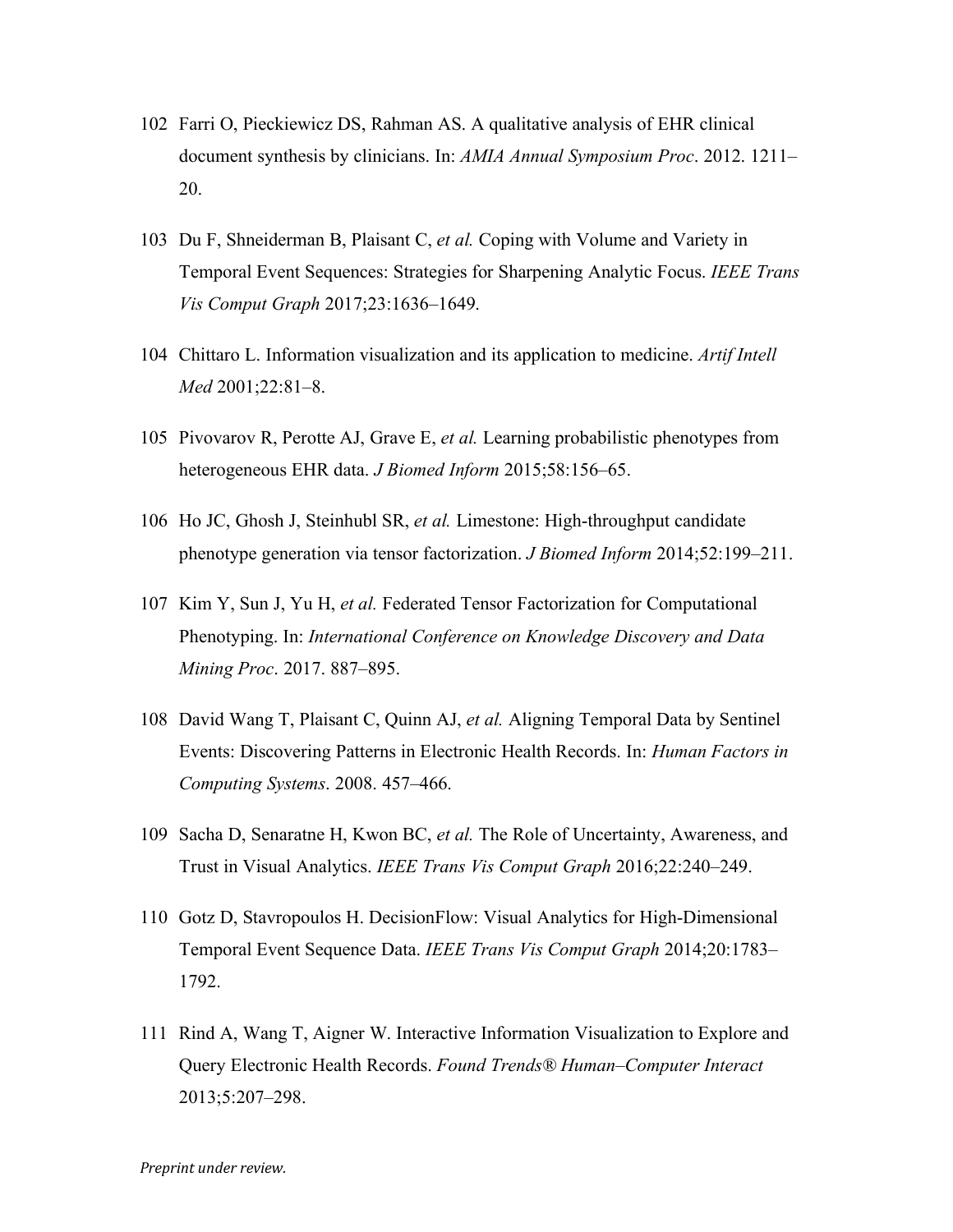- 112 Shneiderman B. The eyes have it: a task by data type taxonomy for information visualizations. In: *Proc 1996 IEEE Symposium on Visual Languages*. IEEE Comput. Soc. Press 336–343.
- 113 Wongsuphasawat K, Gotz D. Exploring Flow, Factors, and Outcomes of Temporal Event Sequences with the Outflow Visualization. *IEEE Trans Vis Comput Graph* 2012;18:2659–2668.
- 114 Shahaf D, Guestrin C, Horvitz E. Metro maps of information. *ACM SIGWEB Newsl*  $2013::1-9$ .
- 115 Cui W, Liu S, Tan L, *et al.* TextFlow: Towards Better Understanding of Evolving Topics in Text. *IEEE Trans Vis Comput Graph* 2011;17.
- 116 Warner HR, Olmsted CM, Rutherford BD. HELP–a program for medical decisionmaking. *Comput Biomed Res* 1972;5:65–74.
- 117 Shortliffe EH, Lindberg DA. Foreword. In: *Computer-Based Medical Consultations: Mycin*. 1976. xvii–xxii.
- 118 Barnett GO, Cimino JJ, Hupp JA, *et al.* DXplain. *JAMA* 1987;258:67.
- 119 Miller RA, Pople HE, Myers JD. Internist-I , an Experimental Computer-Based Diagnostic Consultant for General Internal Medicine. *N Engl J Med* 1982;307:468– 476.
- 120 Kuperman GJ, Gardner RM, Pryor TA. *Help: a dynamic hospital information system*. Secaucus, NJ: Springer-Verlag 1991.
- 121 Goldstein MK, Hoffman BB, Coleman RW, *et al.* Implementing clinical practice guidelines while taking account of changing evidence: ATHENA DSS, an easily modifiable decision-support system for managing hypertension in primary care. In: *AMIA Annual Symposium Proc*. American Medical Informatics Association 2000. 300–4.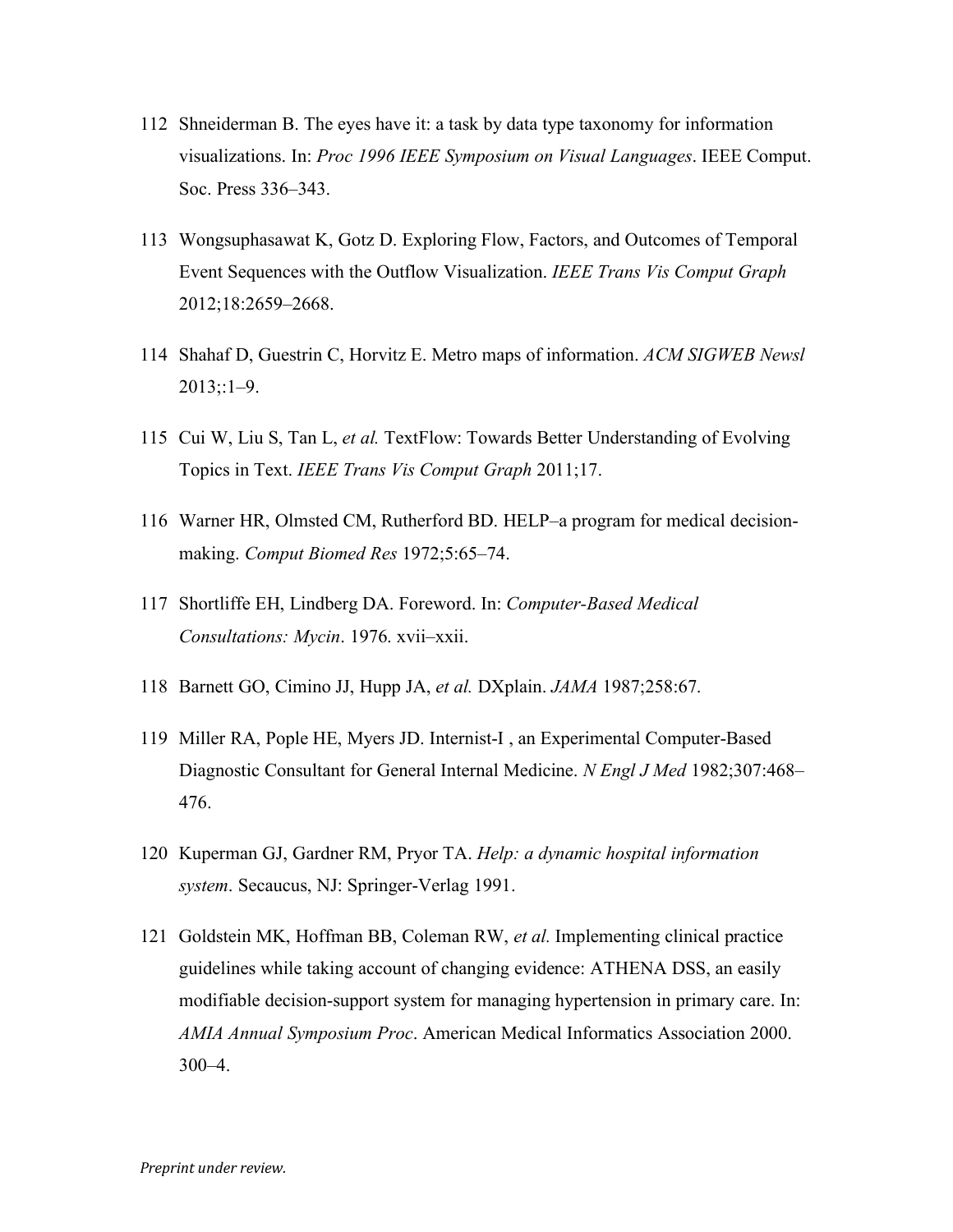- 122 Gennari JH, Musen MA, Fergerson RW, *et al.* The evolution of Protégé: an environment for knowledge-based systems development. *Int J Hum-Comput Stud* 2003;58:89–123.
- 123 Liu GC, Odell JD, Whipple EC, *et al.* Data visualization for truth maintenance in clinical decision support systems. *Int J Pediatr Adolesc Med* 2015;2:64–69.
- 124 Jeffery AD, Novak LL, Kennedy B, *et al.* Participatory design of probability-based decision support tools for in-hospital nurses. *JAMIA* 2017;34:493–502.
- 125 Xu K, Guo S, Cao N, *et al.* ECGLens: Interactive Visual Exploration of Large Scale ECG Data for Arrhythmia Detection. In: *Proceedings of the 2018 CHI Conference on Human Factors in Computing Systems*. New York, NY, USA: ACM 2018. 663:1–663:12.
- 126 Jahja M, Lizotte DJ. Visualizing Clinical Significance with Prediction and Tolerance Regions. In: *MLHC Proc*. 2017.
- 127 Ledley RS, Lusted LB. Reasoning Foundations of Medical Diagnosis. *Science* 1959;130:9–21.
- 128 Warner HR, Toronto AF, Veasy LG. Experience with Baye's Theorem for Computer Diagnosis of Congenital Heart Disease. *Ann N Y Acad Sci* 1964;115:558– 67.
- 129 Pozen MW, D'Agostino RB, Selker HP, *et al.* A Predictive Instrument to Improve Coronary-Care-Unit Admission Practices in Acute Ischemic Heart Disease. *N Engl J Med* 1984;310:1273–1278.
- 130 Cohen ME, Hudson DL, Deedwania PC. Combining ECG analysis with clinical parameters for diagnosis of heart failure. In: *International Conference of the IEEE Engineering in Medicine and Biology Society Proc*. IEEE 1997. 50–53.
- 131 Lisboa PJ, Taktak AFG. The use of artificial neural networks in decision support in cancer: A systematic review. *Neural Netw* 2006;19:408–415.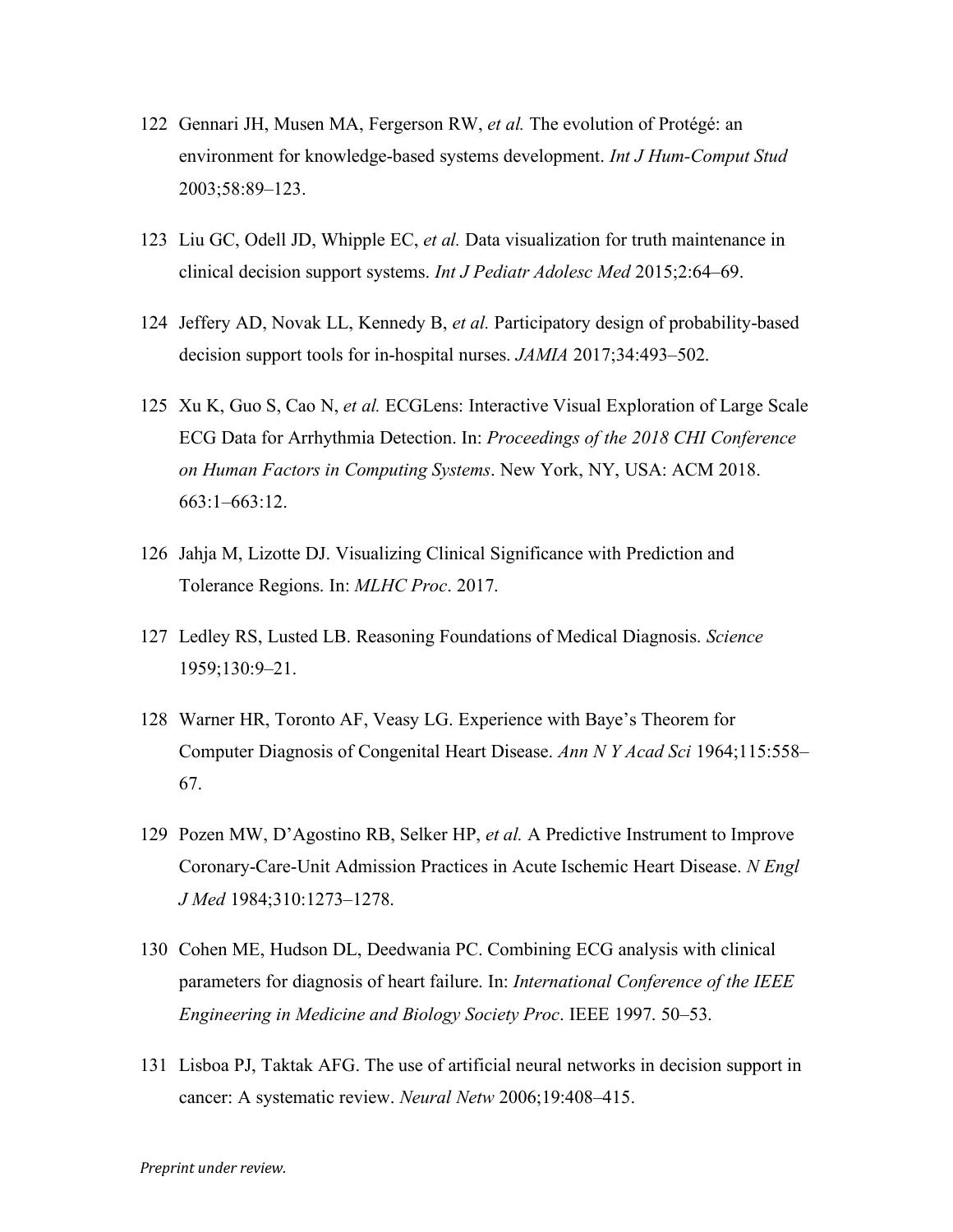- 132 Saria S, Rajani AK, Gould J, *et al.* Integration of early physiological responses predicts later illness severity in preterm infants. *Sci Transl Med* 2010;2:48ra65.
- 133 Yu C-N, Greiner R, Lin H-C, *et al.* Learning Patient-Specific Cancer Survival Distributions as a Sequence of Dependent Regressors. In: *Advances in Neural Information Processing Systems Proc*. 2011.
- 134 Martis RJ, Krishnan MMR, Chakraborty C, *et al.* Automated Screening of Arrhythmia Using Wavelet Based Machine Learning Techniques. *J Med Syst* 2012;36:677–688.
- 135 Wall DP, Kosmicki J, DeLuca TF, *et al.* Use of machine learning to shorten observation-based screening and diagnosis of autism. *Transl Psychiatry* 2012;2:e100.
- 136 Douali N, Abdennour M, Sasso M, *et al.* Noninvasive diagnosis of nonalcoholic steatohepatitis disease based on clinical decision support system. *Stud Health Technol Inform* 2013;192:1178.
- 137 Fong S, Zhang Y, Fiaidhi J, *et al.* Evaluation of Stream Mining Classifiers for Real-Time Clinical Decision Support System: A Case Study of Blood Glucose Prediction in Diabetes Therapy. *BioMed Res Int* 2013;2013:1–16.
- 138 Johnson AEW, Kramer AA, Clifford GD. A New Severity of Illness Scale Using a Subset of Acute Physiology and Chronic Health Evaluation Data Elements Shows Comparable Predictive Accuracy. *Crit Care Med* 2013;41:1711–1718.
- 139 Shirts BH, Bennett ST, Jackson BR. Using Patients Like My Patient for Clinical Decision Support: Institution-Specific Probability of Celiac Disease Diagnosis Using Simplified Near-Neighbor Classification. *J Gen Intern Med* 2013;28:1565– 1572.
- 140 Huang SH, LePendu P, Iyer SV, *et al.* Toward personalizing treatment for depression: predicting diagnosis and severity. *JAMIA* 2014;21:1069–1075.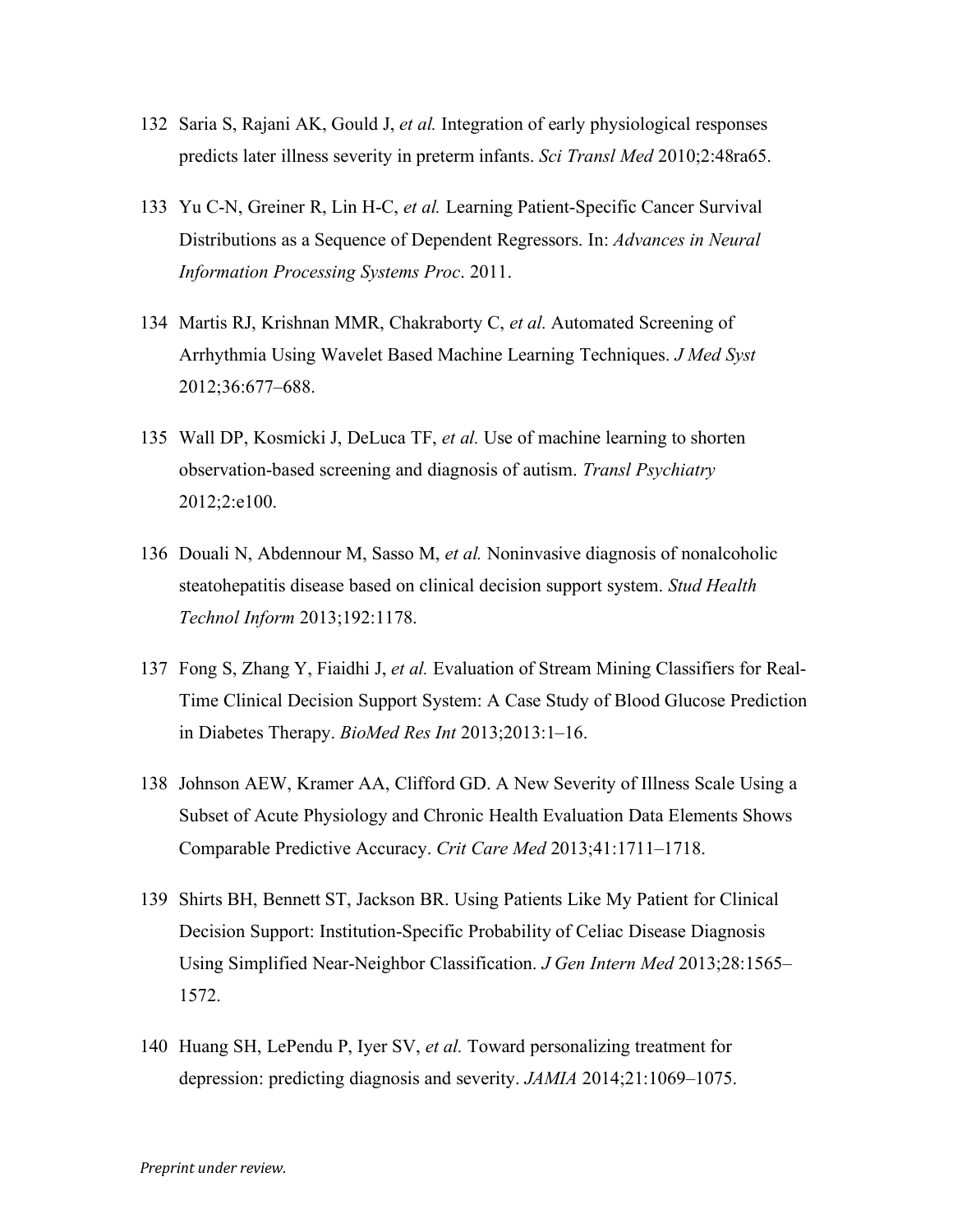- 141 Mani S, Ozdas A, Aliferis C, *et al.* Medical decision support using machine learning for early detection of late-onset neonatal sepsis. *JAMIA* 2014;21:326–336.
- 142 Thomas M, Brabanter KD, Suykens JA, *et al.* Predicting breast cancer using an expression values weighted clinical classifier. *BMC Bioinformatics* 2014;15:411.
- 143 Wu ST, Juhn YJ, Sohn S, *et al.* Patient-level temporal aggregation for text-based asthma status ascertainment. *JAMIA* 2014;21:876–884.
- 144 Zieba M. Service-Oriented Medical System for Supporting Decisions With Missing and Imbalanced Data. *IEEE J Biomed Health Inform* 2014;18:1533–1540.
- 145 Caruana R, Lou Y, Gehrke J, *et al.* Intelligible Models for HealthCare. In: *International Conference on Knowledge Discovery and Data Mining Proc*. New York, New York, USA: ACM Press 2015. 1721–1730.
- 146 Che Z, Purushotham S, Khemani R, *et al.* Distilling Knowledge from Deep Networks with Applications to Healthcare Domain. *ArXiv Prepr* Published Online First: 2015.
- 147 Dugan TM, Mukhopadhyay S, Carroll A, *et al.* Machine Learning Techniques for Prediction of Early Childhood Obesity. *Appl Clin Inform* 2015;6:506–520.
- 148 Dyagilev K, Saria S. Learning (Predictive) Risk Scores in the Presence of Censoring due to Interventions. *Mach Learn J* 2015;:1–26.
- 149 Emad A, Varshney KR, Malioutov DM, *et al.* Learning Interpretable Clinical Prediction Rules using Threshold Group Testing. In: *NIPS Workshop on Machine Learning for Health*. 2015.
- 150 Fraccaro P, Nicolo M, Bonetto M, *et al.* Combining macula clinical signs and patient characteristics for age-related macular degeneration diagnosis: a machine learning approach. *BMC Ophthalmol* 2015;15:10.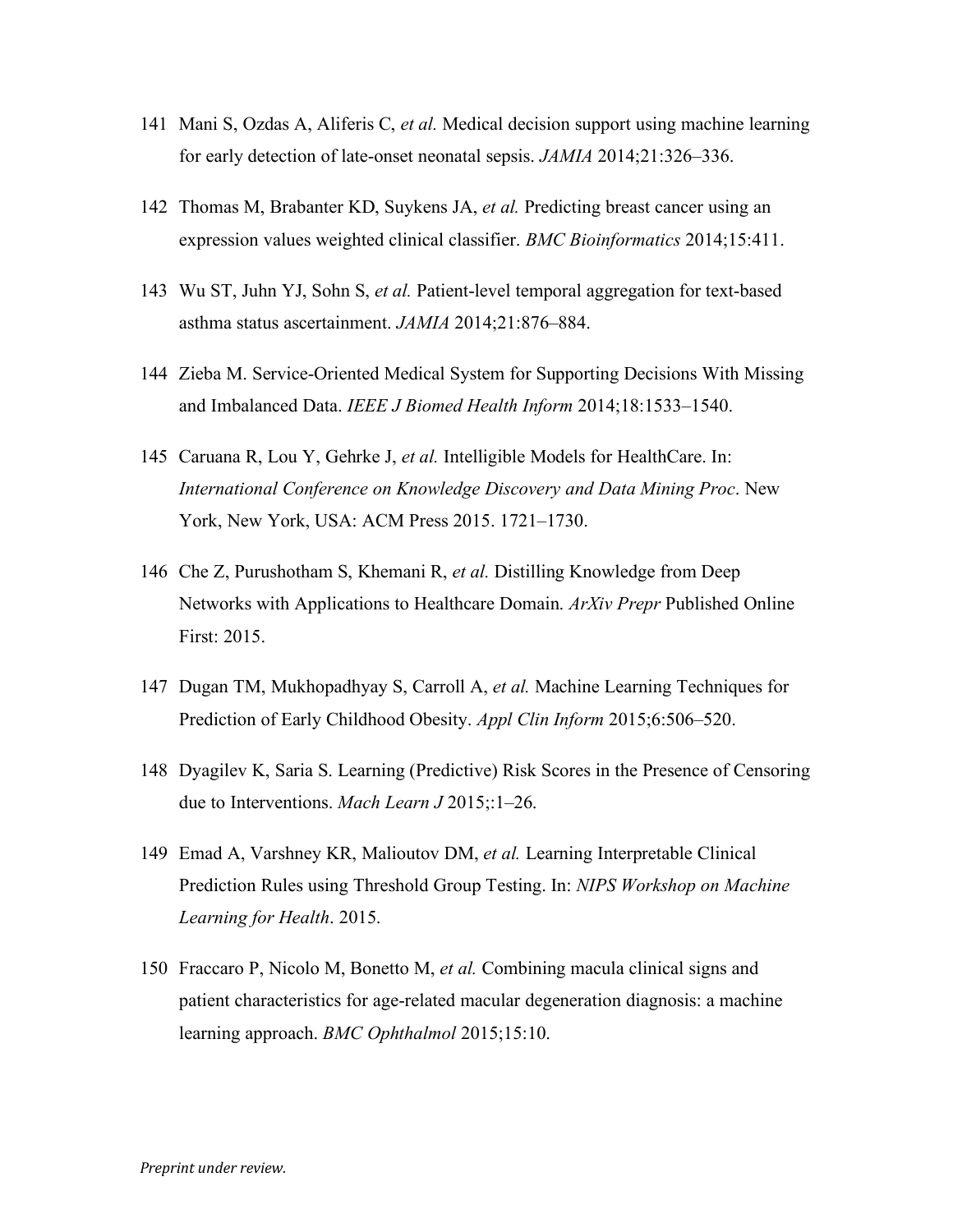- 151 Kuusisto F, Dutra I, Elezaby M, *et al.* Leveraging Expert Knowledge to Improve Machine-Learned Decision Support Systems. In: *AMIA Joint Summits on Translational Science Proc*. 2015. 87–91.
- 152 Hu C, Henao R, Frank T, *et al.* Computational Phenotyping via Scalable Bayesian Tensor Factorization. In: *NIPS Workshop on Machine Learning for Health*. 2015.
- 153 Li H, Li X, Jia X, *et al.* Bone disease prediction and phenotype discovery using feature representation over electronic health records. In: *Conference on Bioinformatics, Computational Biology and Health Informatics - BCB '15*. New York, New York, USA: ACM Press 2015. 212–221.
- 154 Hao F, Blair RH. A comparative study: classification vs. user-based collaborative filtering for clinical prediction. *BMC Med Res Methodol* 2016;16:172.
- 155 Miotto R, Li L, Kidd BA, *et al.* Deep Patient: An Unsupervised Representation to Predict the Future of Patients from the Electronic Health Records. *Sci Rep* 2016;6:26094.
- 156 Nie Z, Gong P, Ye J. Predict Risk of Relapse for Patients with Multiple Stages of Treatment of Depression. In: *International Conference on Knowledge Discovery and Data Mining Proc*. 2016. 1795–1804.
- 157 Razavian N, Marcus J, Sontag D. Multi-task Prediction of Disease Onsets from Longitudinal Lab Tests. In: *MLHC Proc*. 2016.
- 158 Szlosek DA, Ferretti JM. Using Machine Learning and Natural Language Processing Algorithms to Automate the Evaluation of Clinical Decision Support in Electronic Medical Record Systems. *EGEMs Gener Evid Methods Improve Patient Outcomes* 2016;4:5.
- 159 Wiens J, Guttag J, Horvitz E. Patient Risk Stratification with Time-Varying Parameters: A Multitask Learning Approach. *J Mach Learn Res* 2016;17:1–23.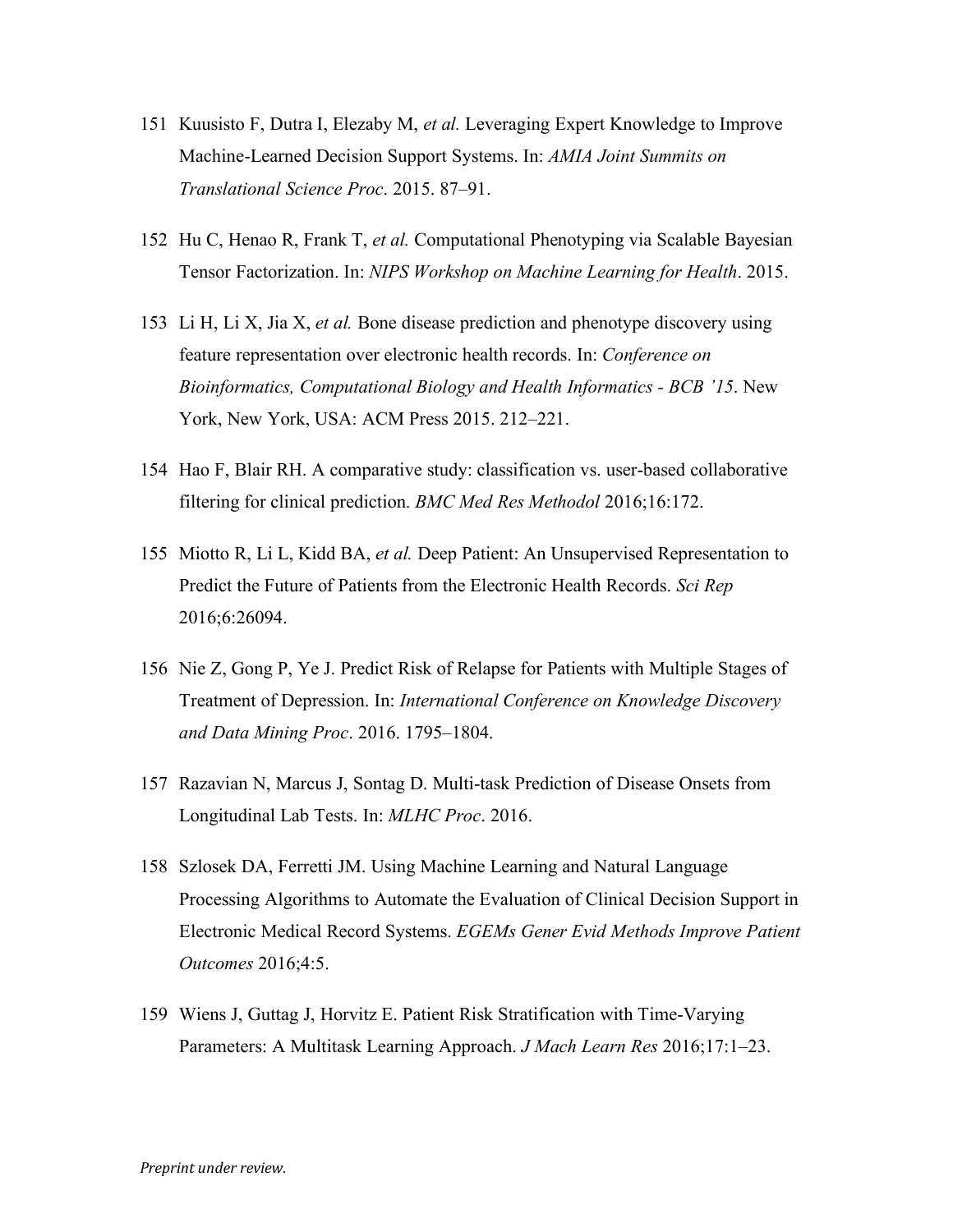- 160 Yang Y, Fasching PA, Wallwiener M, *et al.* Predictive Clinical Decision Support System with RNN Encoding and Tensor Decoding. *ArXiv Prepr* Published Online First: 2016.
- 161 Baytas IM, Xiao C, Zhang X, *et al.* Patient Subtyping via Time-Aware LSTM Networks. In: *International Conference on Knowledge Discovery and Data Mining Proc*. New York, New York, USA: ACM Press 2017. 65–74.
- 162 Choi E, Biswal S, Malin B, *et al.* Generating Multi-label Discrete Patient Records using Generative Adversarial Networks. In: *MLHC Proc*. 2017.
- 163 Henao R, Lu JT, Lucas JE, *et al.* Electronic Health Record Analysis via Deep Poisson Factor Models. *J Mach Learn Res* 2016;17:1–32.
- 164 Horng S, Sontag DA, Halpern Y, *et al.* Creating an automated trigger for sepsis clinical decision support at emergency department triage using machine learning. *PLOS ONE* 2017;12:e0174708.
- 165 Ling Y, Hasan SA, Datla V, *et al.* Diagnostic Inferencing via Improving Clinical Concept Extraction with Deep Reinforcement Learning: A Preliminary Study. In: *MLHC Proc*. 2017.
- 166 Lipton ZC, Kale DC, Wetzel RC. Phenotyping of Clinical Time Series with LSTM Recurrent Neural Networks. In: *MLHC Proc*. 2017.
- 167 Ma F, Chitta R, Zhou J, *et al.* Dipole: Diagnosis Prediction in Healthcare via Attention-based Bidirectional Recurrent Neural Networks. In: *International Conference on Knowledge Discovery and Data Mining Proc*. New York, New York, USA: ACM Press 2017. 1903–1911.
- 168 Øyvind Mikalsen K, Soguero-Ruiz C, Jensen K, *et al.* Computer Methods and Programs in Biomedicine Using anchors from free text in electronic health records to diagnose postoperative delirium. *Comput Methods Programs Biomed* 2017;152:105–114.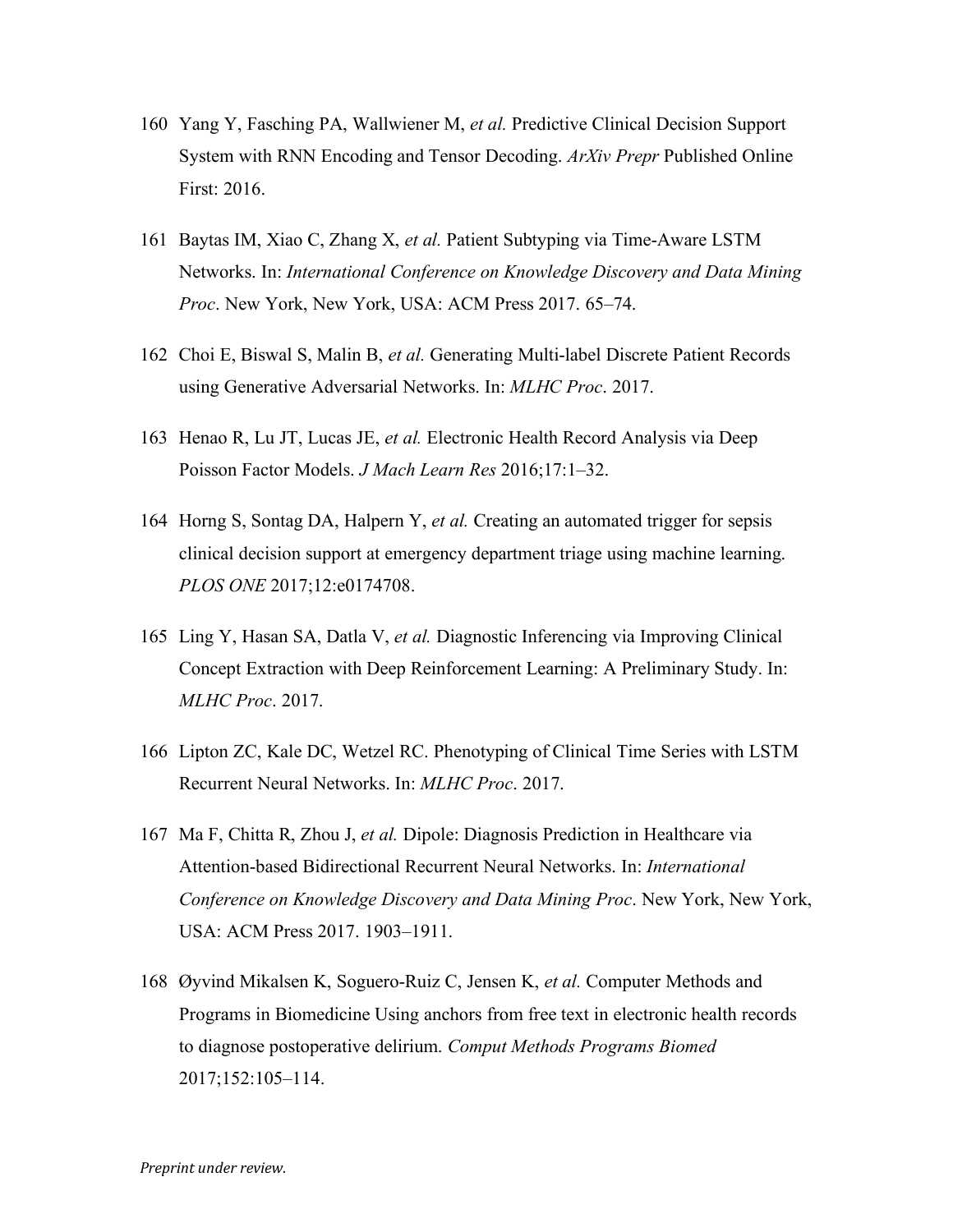- 169 Perros I, Papalexakis EE, Wang F, *et al.* SPARTan: Scalable PARAFAC2 for Large & Sparse Data. In: *International Conference on Knowledge Discovery and Data Mining Proc*. New York, New York, USA: ACM Press 2017. 375–384.
- 170 Reamaroon N, Sjoding MW, Najarian K. Accounting for diagnostic uncertainty when training a machine learning algorithm to detect patients with the Acute Respiratory Distress Syndrome. In: *MLHC Proc*. 2017.
- 171 Wang Q, Sun M, Zhan L, *et al.* Multi-Modality Disease Modeling via Collective Deep Matrix Factorization. In: *International Conference on Knowledge Discovery and Data Mining Proc*. New York, New York, USA: ACM Press 2017. 1155–1164.
- 172 Yang Y, Fasching PA, Tresp V. Modeling Progression Free Survival in Breast Cancer with Tensorized Recurrent Neural Networks and Accelerated Failure Time Models. In: *MLHC Proc*. 2017.
- 173 Kim SY, Moon SK, Jung DC, *et al.* Pre-Operative Prediction of Advanced Prostatic Cancer Using Clinical Decision Support Systems: Accuracy Comparison between Support Vector Machine and Artificial Neural Network. *Korean J Radiol* 2011;12:588.
- 174 Wang X, Sontag D, Wang F. Unsupervised Learning of Disease Progression Models. In: *International Conference on Knowledge Discovery and Data Mining Proc*. 2014.
- 175 Kourou K, Exarchos TP, Exarchos KP, *et al.* Machine learning applications in cancer prognosis and prediction. *Comput Struct Biotechnol J* 2015;13:8–17.
- 176 Lehman LH, Adams RP, Mayaud L, *et al.* A Physiological Time Series Dynamics-Based Approach to Patient Monitoring and Outcome Prediction. *IEEE J Biomed Health Inform* 2015;19:1068–1076.
- 177 Tsoukalas A, Albertson T, Tagkopoulos I. From data to optimal decision making: a data-driven, probabilistic machine learning approach to decision support for patients with sepsis. *JMIR Med Inform* 2015;3:e11.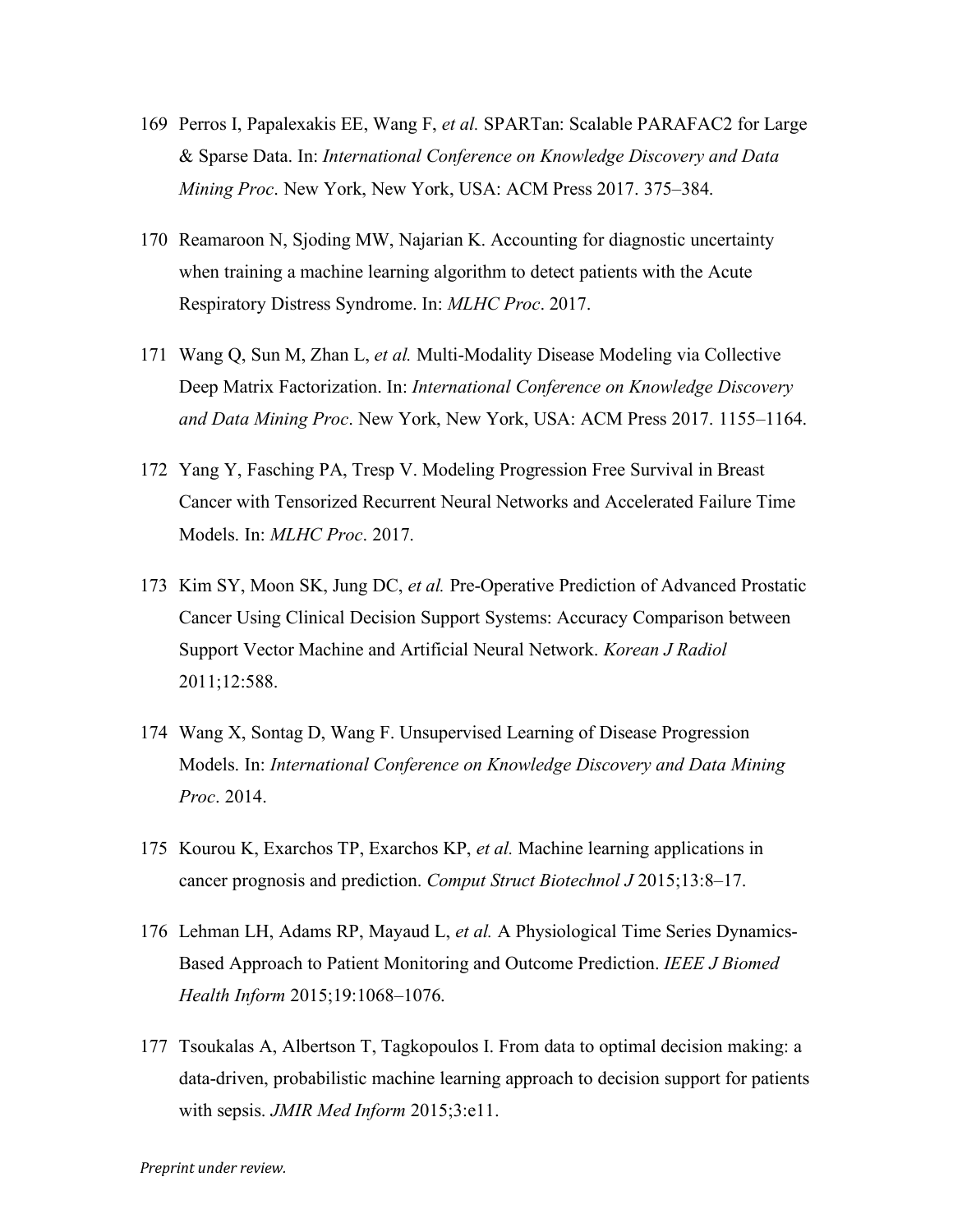- 178 Elibol HM, Nguyen V, Linderman S, *et al.* Cross-Corpora Unsupervised Learning of Trajectories in Autism Spectrum Disorders. *J Mach Learn Res* 2016;17:1–38.
- 179 Luo Y, Szolovits P, Dighe AS, *et al.* Using Machine Learning to Predict Laboratory Test Results. *Am J Clin Pathol* 2016;145:778–788.
- 180 McCarthy A, Williams CKI. Predicting Patient State-of-Health using Sliding Window and Recurrent Classifiers. In: *NIPS Workshop on Machine Learning for Health*. 2016.
- 181 Bergquist SL, Brooks GabrielABrooks GA, Keating NL, *et al.* Classifying Lung Cancer Severity with Ensemble Machine Learning in Health Care Claims Data. In: *MLHC Proc*. 2017.
- 182 Conroy B, Xu-Wilson M, Rahman A. Patient Similarity Using Population Statistics and Multiple Kernel Learning. In: *MLHC Proc*. 2017.
- 183 Futoma J, Hariharan S, Heller K, *et al.* An Improved Multi-Output Gaussian Process RNN with Real-Time Validation for Early Sepsis Detection. In: *MLHC Proc*. 2017.
- 184 Islam KT, Shelton CR, Casse JI, *et al.* Marked Point Process for Severity of Illness Assessment. In: *MLHC Proc*. 2017.
- 185 Shen S, Han SX, Petousis P, *et al.* A Bayesian model for estimating multi-state disease progression. *Comput Biol Med* 2017;81:111–120.
- 186 Futoma J, Morris J, Lucas J. A comparison of models for predicting early hospital readmissions. *J Biomed Inform* 2015;56:229–238.
- 187 Avati A, Jung K, Harman S, *et al.* Improving Palliative Care with Deep Learning. In: *IEEE International Conference on Bioinformatics and Biomedicine*. 2017.
- 188 Forte JC, Wiering MA, Bouma HR, *et al.* Predicting long-term mortality with first week post-operative data after Coronary Artery Bypass Grafting using Machine Learning models. In: *Machine Learning for Healthcare Conference*. 2017. 39–58.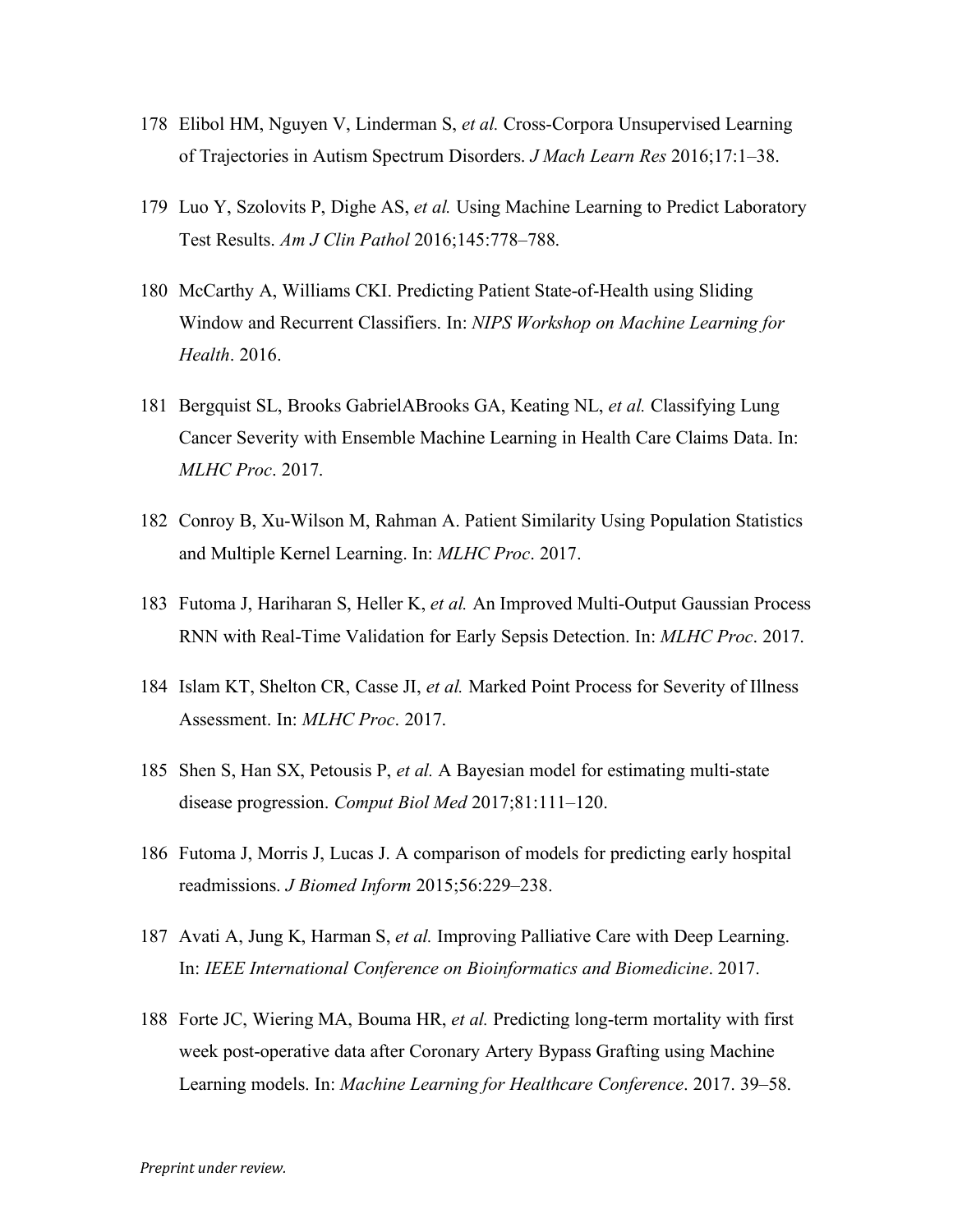- 189 Marlin B, Kale DC, Khemani RG, *et al.* Unsupervised Pattern Discovery in Electronic Health Care Data Using Probabilistic Clustering Models. In: *2nd ACM SIGHIT International Health Informatics Symposium Proc*. 2012. 389–398.
- 190 Grnarova P, Schmidt F, Hyland SL, *et al.* Neural Document Embeddings for Intensive Care Patient Mortality Prediction. *ArXiv Prepr* 2016.
- 191 Taylor RA, Pare JR, Venkatesh AK, *et al.* Prediction of In-hospital Mortality in Emergency Department Patients With Sepsis: A Local Big Data-Driven, Machine Learning Approach. *Acad Emerg Med* 2016;23:269–278.
- 192 Howard R, Rattray M, Prosperi M, *et al.* Distinguishing Asthma Phenotypes Using Machine Learning Approaches. *Curr Allergy Asthma Rep* 2015;15:38.
- 193 Liu J, Brodley CE, Healy BC, *et al.* Removing confounding factors via constraintbased clustering: An application to finding homogeneous groups of multiple sclerosis patients. *Artif Intell Med* 2015;65:79–88.
- 194 Pourzanjani AA, Bo Wu T, Jiang RM, *et al.* Understanding Coagulopathy using Multi-view Data in the Presence of Sub-Cohorts: A Hierarchical Subspace Approach. In: *MLHC Proc*. 2017.
- 195 Ordoñez P, Schwarz N, Figueroa-Jiménez A, *et al.* Learning stochastic finite-state transducer to predict individual patient outcomes. *Health Technol* 2016;6:239–245.
- 196 Xu Y, Xu Y, Saria S. A Bayesian Nonparametric Approach for Estimating Individualized Treatment-Response Curves. In: *MLHC Proc*. 2016.
- 197 Unertl KM, Weinger MB, Johnson KB, *et al.* Describing and Modeling Workflow and Information Flow in Chronic Disease Care. *JAMIA* 2009;16:826–836.
- 198 Chen JH, Goldstein MK, Asch SM, *et al.* Predicting inpatient clinical order patterns with probabilistic topic models vs conventional order sets. *JAMIA* 2016;24:ocw136.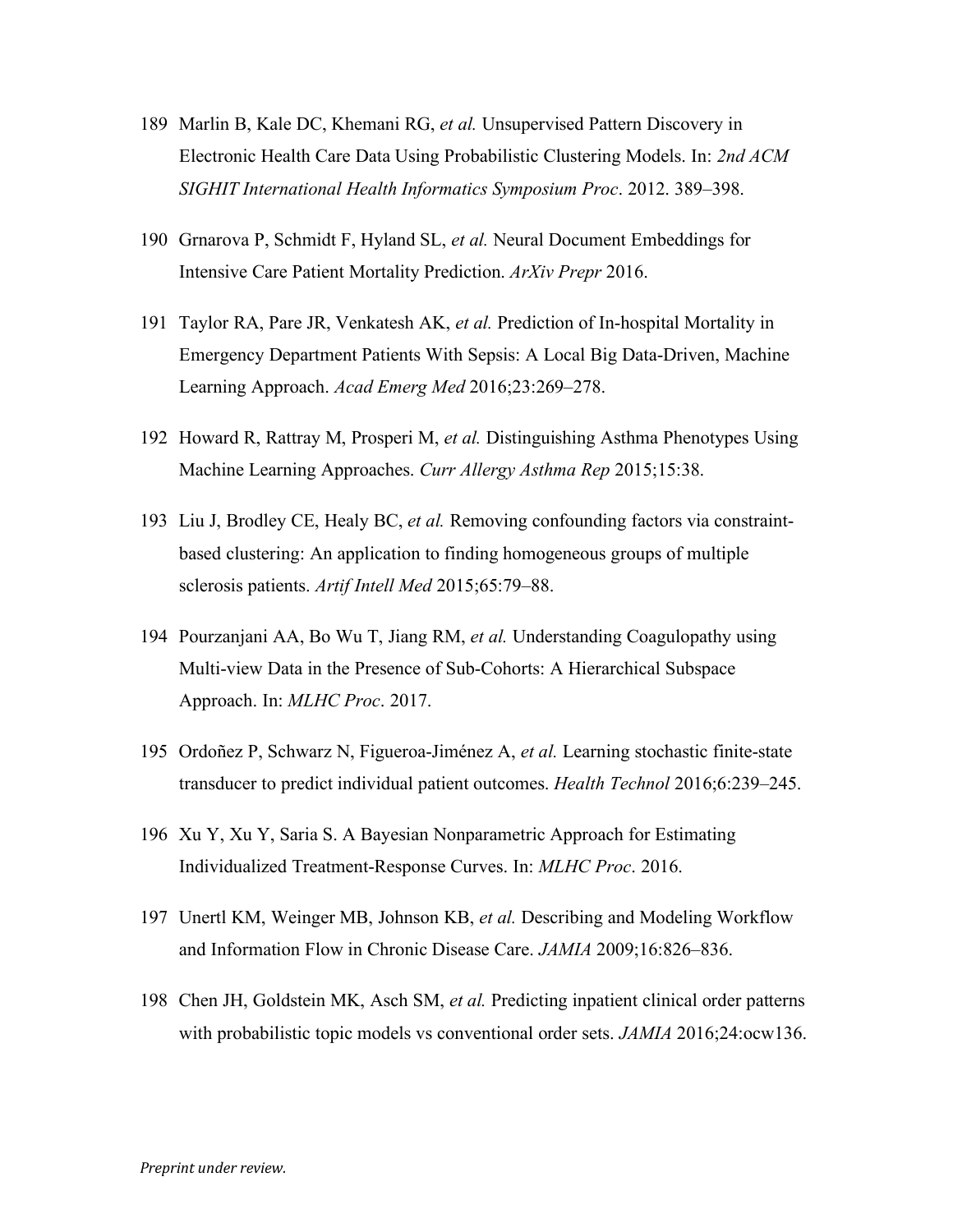- 199 Chen JH, Altman RB. Data-Mining Electronic Medical Records for Clinical Order Recommendations: Wisdom of the Crowd or Tyranny of the Mob? In: *AMIA Joint Summits on Translational Science Proc*. 2015. 435–9.
- 200 Chen JH, Podchiyska T, Altman RB. OrderRex: clinical order decision support and outcome predictions by data-mining electronic medical records. *JAMIA* 2016;23:339–348.
- 201 Das A, Thorbergosson L, Griogorenko A, *et al.* Using Machine Learning to Recommend Oncology Clinical Trials. *MLHC Proc* Published Online First: 2017.
- 202 Gong JJ, Naumann T, Szolovits P, *et al.* Predicting Clinical Outcomes Across Changing Electronic Health Record Systems. In: *International Conference on Knowledge Discovery and Data Mining Proc*. New York, New York, USA: ACM Press 2017. 1497–1505.
- 203 Gräber F, Beckert S, Küster D, *et al.* Therapy Decision Support Based on Recommender System Methods. *J Healthc Eng* 2017;2017:1–11.
- 204 Zhang Y, Chen R, Tang J, *et al.* LEAP: Learning to Prescribe Effective and Safe Treatment Combinations for Multimorbidity. In: *International Conference on Knowledge Discovery and Data Mining Proc*. New York, New York, USA: ACM Press 2017. 1315–1324.
- 205 Hughes MC, Hope G, Weiner L, *et al.* Prediction-Constrained Topic Models for Antidepressant Recommendation. In: *NIPS workshop on Machine Learning for Health*. 2017.
- 206 Klann JG, Szolovits P, Downs SM, *et al.* Decision support from local data: Creating adaptive order menus from past clinician behavior. *J Biomed Inform* 2014;48:84–93.
- 207 Nemati S, Ghassemi MM, Clifford GD. Optimal medication dosing from suboptimal clinical examples: A deep reinforcement learning approach. In: *IEEE Engineering in Medicine and Biology Society (EMBC)*. IEEE 2016. 2978–2981.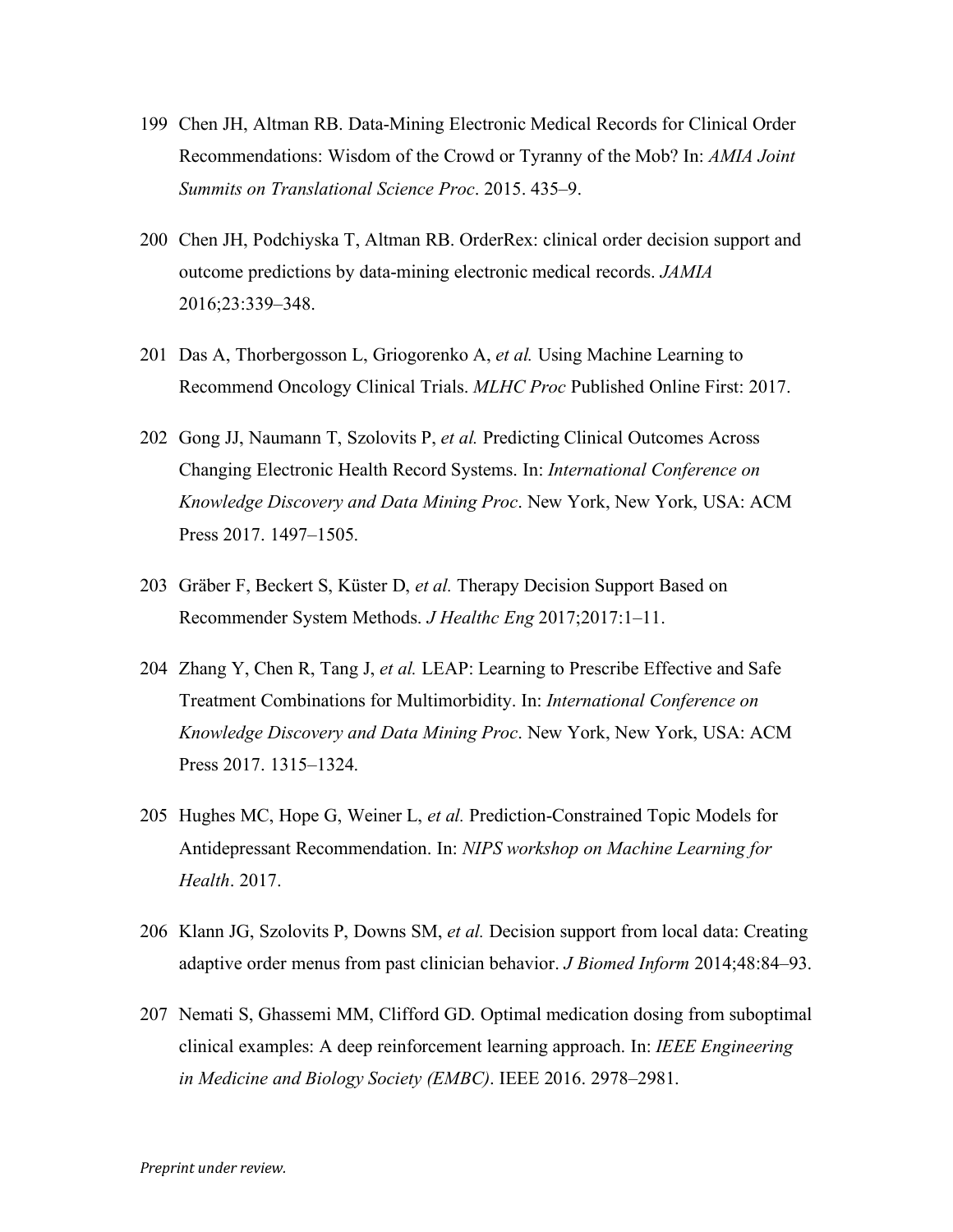- 208 Raghu A, Komorowski M, Celi LA, *et al.* Continuous State-Space Models for Optimal Sepsis Treatment: a Deep Reinforcement Learning Approach. In: *MLHC Proc*. 2017.
- 209 Weng W-H, Gao M, He Z, *et al.* Representation and Reinforcement Learning for Personalized Glycemic Control in Septic Patients. In: *NIPS workshop on Machine Learning for Health*. 2017.
- 210 Hughes MC, Elibol HM, McCoy T, *et al.* Supervised topic models for clinical interpretability. In: *NIPS Workshop on Machine Learning for Health*. 2016.
- 211 Jones CL, Kakade SM, Thornblade LW, *et al.* Canonical Correlation Analysis for Analyzing Sequences of Medical Billing Codes. In: *NIPS Workshop on Machine Learning for Health*. 2016.
- 212 Suresh H, Hunt N, Johnson A, *et al.* Clinical Intervention Prediction and Understanding with Deep Neural Networks. In: *MLHC Proc*. 2017.
- 213 Haq HU, Ahmad R, Hussain SU. Intelligent EHRs: Predicting Procedure Codes From Diagnosis Codes. In: *NIPS workshop on Machine Learning for Health*. 2017.
- 214 Zheng K, Gao J, Ngiam KY, *et al.* Resolving the Bias in Electronic Medical Records. In: *International Conference on Knowledge Discovery and Data Mining Proc*. New York, New York, USA: ACM Press 2017. 2171–2180.
- 215 de Dombal FT, Leaper DJ, Staniland JR, *et al. Computer-Aided Diagnosis Of Acute Abdominal Pain*. BMJ 1972.
- 216 Warner HR, Haug P, Bouhaddou O, *et al.* ILIAD as an Expert Consultant to Teach Differential Diagnosis. *Annu Symp Comput Appl Med Care* 1988;:371.
- 217 Saria S, Koller D, Penn A. Learning individual and population level traits from clinical temporal data. In: *NIPS Workshop on Machine Learning for Health*. 2010.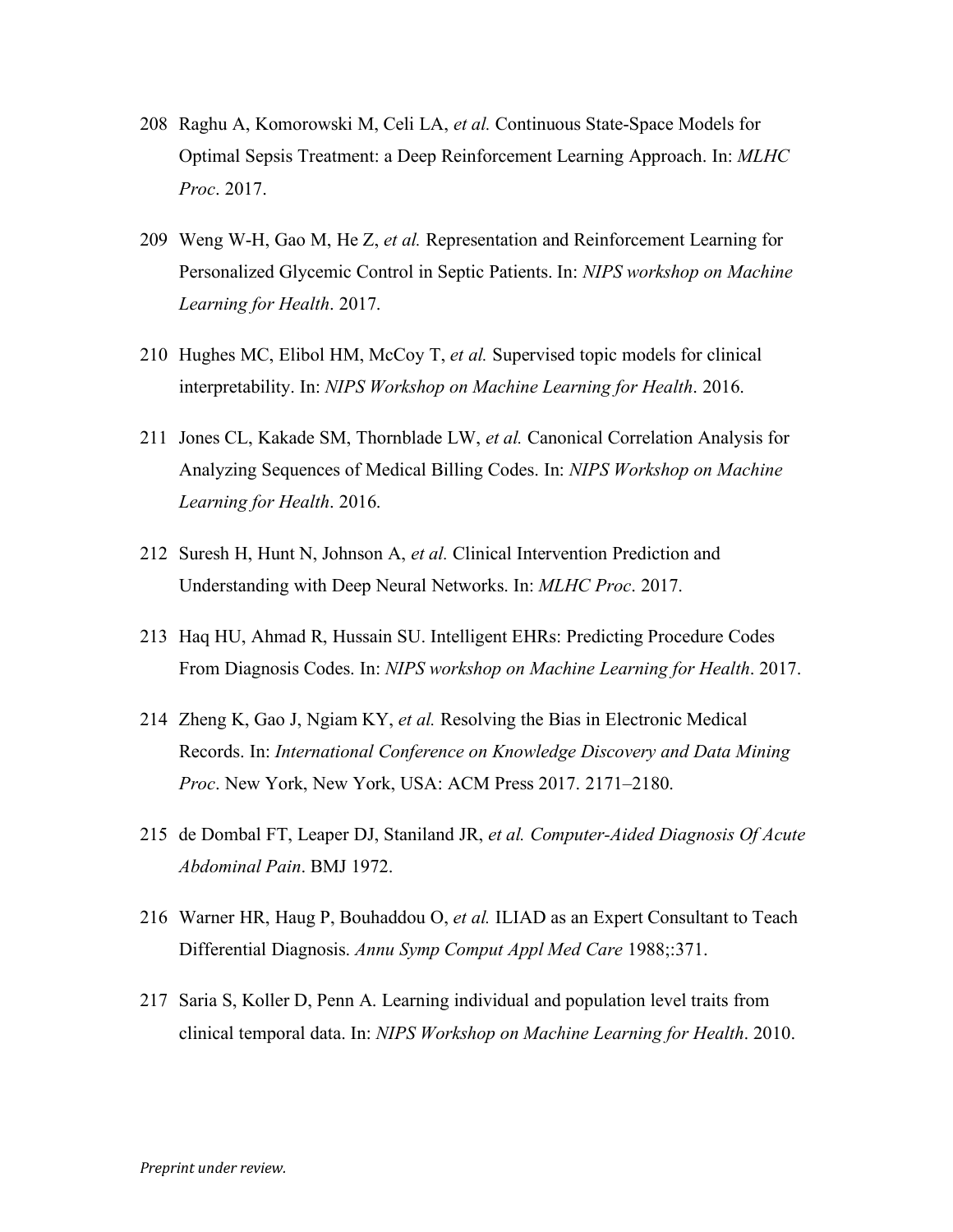- 218 Wang Y, Chen R, Ghosh J, *et al.* Rubik: Knowledge Guided Tensor Factorization and Completion for Health Data Analytics. In: *International Conference on Knowledge Discovery and Data Mining Proc*. 2015.
- 219 Schulam P, Saria S. Integrative Analysis using Coupled Latent Variable Models for Individualizing Prognoses. *J Mach Learn Res* 2016;17:1–35.
- 220 Choi E, Bahadori MT, Song L, *et al.* GRAM: Graph-based Attention Model for Healthcare Representation Learning. In: *International Conference on Knowledge Discovery and Data Mining Proc*. New York, New York, USA: ACM Press 2017. 787–795.
- 221 Lorenzi EC, Brown SL, Heller K. Predictive Hierarchical Clustering: Learning clusters of CPT codes for improving surgical outcomes. In: *MLHC Proc*. 2017.
- 222 Parbhoo S, Bogojeska J, Zazzi M, *et al.* Combining Kernel and Model Based Learning for HIV Therapy Selection. In: *AMIA Joint Summits on Translational Science Proc*. American Medical Informatics Association 2017. 239–248.
- 223 Hauskrecht M, Visweswaran S, Cooper GF, *et al.* Conditional Outlier Approac Detection of Unusual Patient Care Actions h for. In: *Twenty-Seventh AAAI Conference on Artificial Intelligence Proc*. 2013.
- 224 Warner HR. *Computer–assisted medical decision-making*. Academic Press 1979.
- 225 Miller RA, Masarie FE. Use of the Quick Medical Reference (QMR) program as a tool for medical education. *Methods Inf Med* 1989;28:340–5.
- 226 Soleimani H, Hensman J, Saria S. Scalable Joint Models for Reliable Uncertainty-Aware Event Prediction. *IEEE Trans Pattern Anal Mach Intell* 2017.
- 227 Du F, Plaisant C, Spring N, *et al.* EventAction: Visual analytics for temporal event sequence recommendation. In: *IEEE Conference on Visual Analytics Science and Technology (VAST)*. IEEE 2016.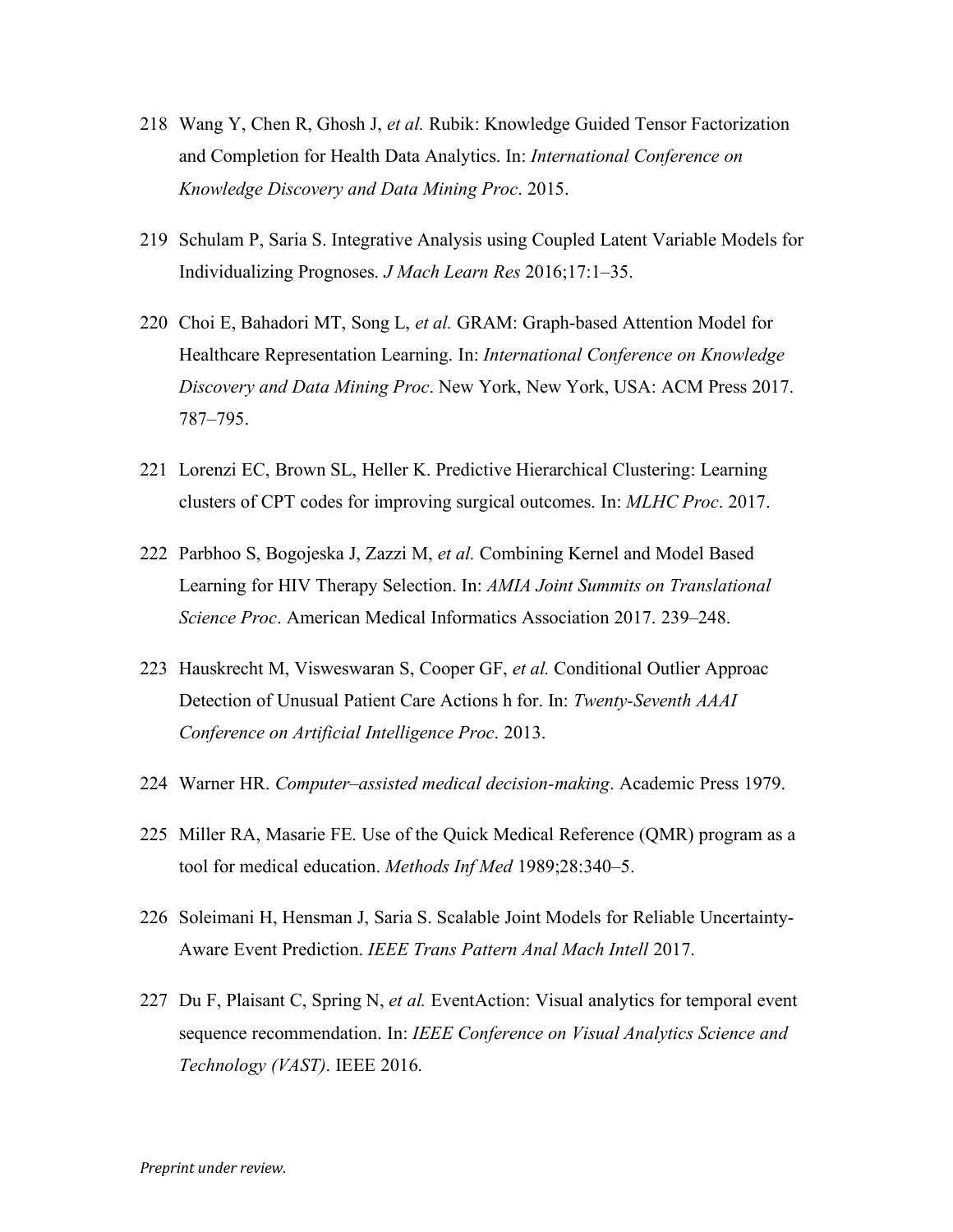- 228 Garg AX, Adhikari NKJ, McDonald H, *et al.* Effects of Computerized Clinical Decision Support Systems on Practitioner Performance and Patient Outcomes. *JAMA* 2005;293:1223.
- 229 Bright TJ, Wong A, Dhurjati R, *et al.* Effect of Clinical Decision-Support Systems. *Ann Intern Med* 2012;157:29.
- 230 Obermeyer Z, Emanuel EJ. Predicting the Future Big Data, Machine Learning, and Clinical Medicine. *N Engl J Med* 2016;375:1216–1219.
- 231 Hripcsak G, Albers DJ, Perotte A. Parameterizing time in electronic health record studies. *J Am Med Inform Assoc JAMIA* 2015;22:794–804.
- 232 Zhang J, Chu H, Hong H, *et al.* Bayesian hierarchical models for network metaanalysis incorporating nonignorable missingness. *Stat Methods Med Res* 2017;26:2227–43.
- 233 Walsh C, Hripcsak G. The effects of data sources, cohort selection, and outcome definition on a predictive model of risk of thirty-day hospital readmissions. *J Biomed Inform* 2014;52:418–426.
- 234 Hripcsak G, Knirsch C, Zhou L, *et al.* Bias associated with mining electronic health records. *J Biomed Discov Collab* 2011;6:48–52.
- 235 Weber GM, Adams WG, Bernstam EV, *et al.* Biases introduced by filtering electronic health records for patients with "complete data". *JAMIA* 2017;24:1134– 1141.
- 236 Wears RL, Berg M. Computer Technology and Clinical Work: still waiting for Godot. *JAMA* 2005;293:1261.
- 237 Paxton C, Niculescu-Mizil A, Saria S. Developing predictive models using electronic medical records: challenges and pitfalls. In: *AMIA Annual Symposium Proc*. American Medical Informatics Association 2013. 1109–15.